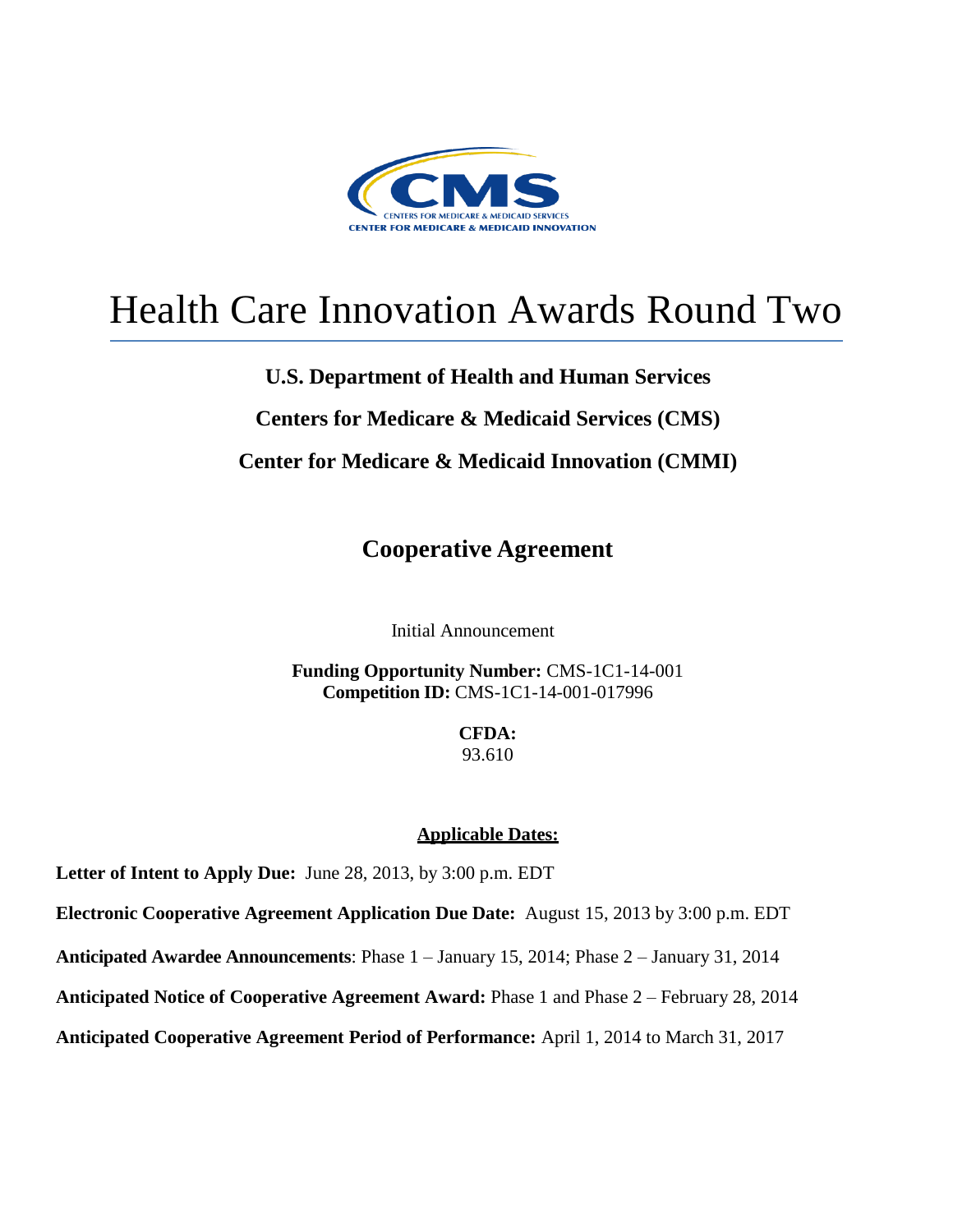## **OVERVIEW INFORMATION**

**Agency Name:** Department of Health and Human Services

Centers for Medicare & Medicaid Services

Center for Medicare & Medicaid Innovation

**Funding Opportunity Title:** Health Care Innovation Awards Round Two

**Announcement Type:** Initial

**Funding Opportunity Number: CMS-1C1-14-001 Competition ID: CMS-1C1-14-001-017996**

**Catalog of Federal Domestic Assistance (CFDA) Number:** 93.610

#### **Key Dates:**

Date of Issue: May 15, 2013

Letter of Intent Due Date: June 28, 2013, by 3:00 p.m. Eastern Daylight Time

Application Due Date: August 15, 2013, by 3:00 p.m. Eastern Daylight Time

Anticipated Awardee Announcements: Phase 1 – January 15, 2014; Phase 2 – January 31, 2014

Anticipated Notice of Cooperative Agreement Award: Phase 1 and Phase 2 – February 28, 2014

Anticipated Period of Performance: April 1, 2014 to March 31, 2017.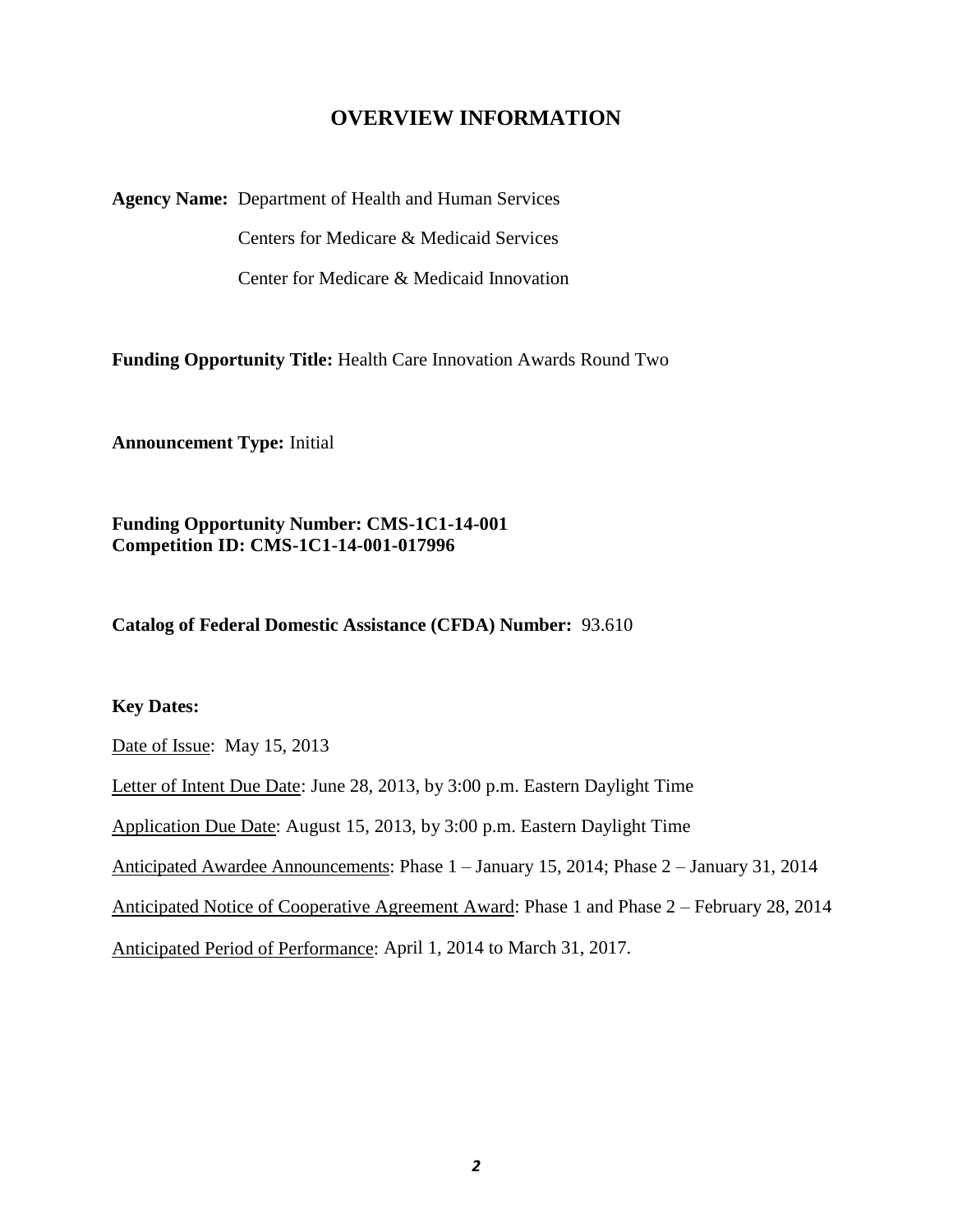## **Table of Contents**

| $\mathsf{L}$ |      |  |
|--------------|------|--|
| 1.           |      |  |
| 2.           |      |  |
| 3.           |      |  |
| 4.           |      |  |
|              |      |  |
|              |      |  |
|              | 4(c) |  |
|              | 4(d) |  |
|              | 4(e) |  |
|              | 4(f) |  |
| 5.           |      |  |
| II.          |      |  |
| 1.           |      |  |
| 2.           |      |  |
| 3.           |      |  |
| 4.           |      |  |
| 5.           |      |  |
| 6.           |      |  |
| 7.           |      |  |
| 8.           |      |  |
| III.         |      |  |
| 1.           |      |  |
|              |      |  |
|              |      |  |
|              |      |  |
| 2.           |      |  |
| 3.           |      |  |
| 4.           |      |  |
| 5.           |      |  |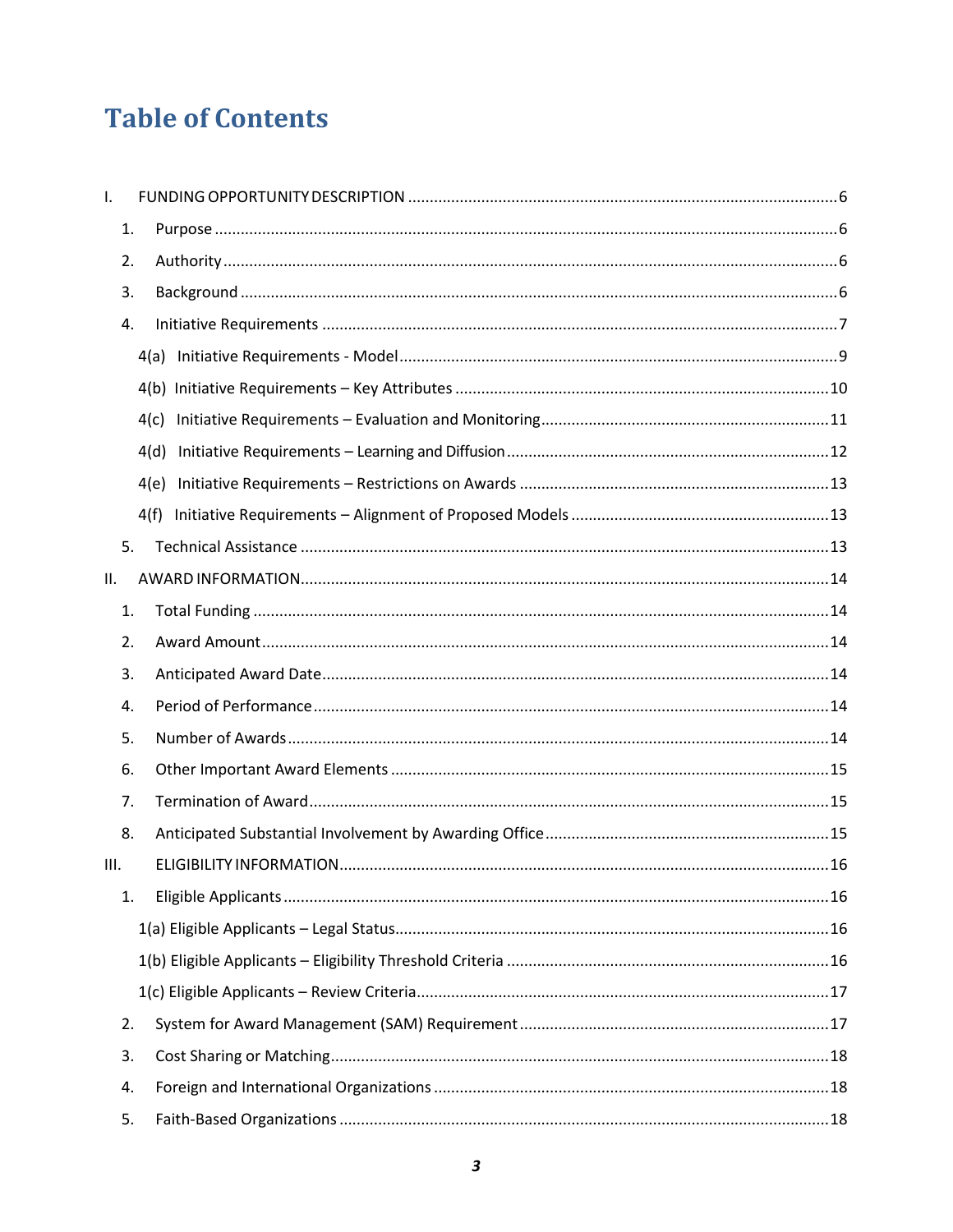| IV. |                                                                                                 |
|-----|-------------------------------------------------------------------------------------------------|
| 1.  |                                                                                                 |
|     |                                                                                                 |
|     |                                                                                                 |
|     | 1(c) Application Package - Information for Submission of Applications via http://www.grants.gov |
| 2.  |                                                                                                 |
|     | 2(a) Content and Form of Application Submission - Form of Application Submission21              |
|     | 2(b) Content and Form of Application Submission - Overview of Cooperative Agreement Application |
| 3.  |                                                                                                 |
|     |                                                                                                 |
|     |                                                                                                 |
| 4.  |                                                                                                 |
| 5.  |                                                                                                 |
|     |                                                                                                 |
|     |                                                                                                 |
|     |                                                                                                 |
|     | 5(d) Funding Restrictions - Prohibited Uses of Cooperative Agreement Funds 31                   |
| V.  |                                                                                                 |
| 1.  |                                                                                                 |
| 2.  |                                                                                                 |
| 3.  |                                                                                                 |
| VI. |                                                                                                 |
| 1.  |                                                                                                 |
| 2.  |                                                                                                 |
| 3.  |                                                                                                 |
| 4.  |                                                                                                 |
|     |                                                                                                 |
|     |                                                                                                 |
|     |                                                                                                 |
|     |                                                                                                 |
|     |                                                                                                 |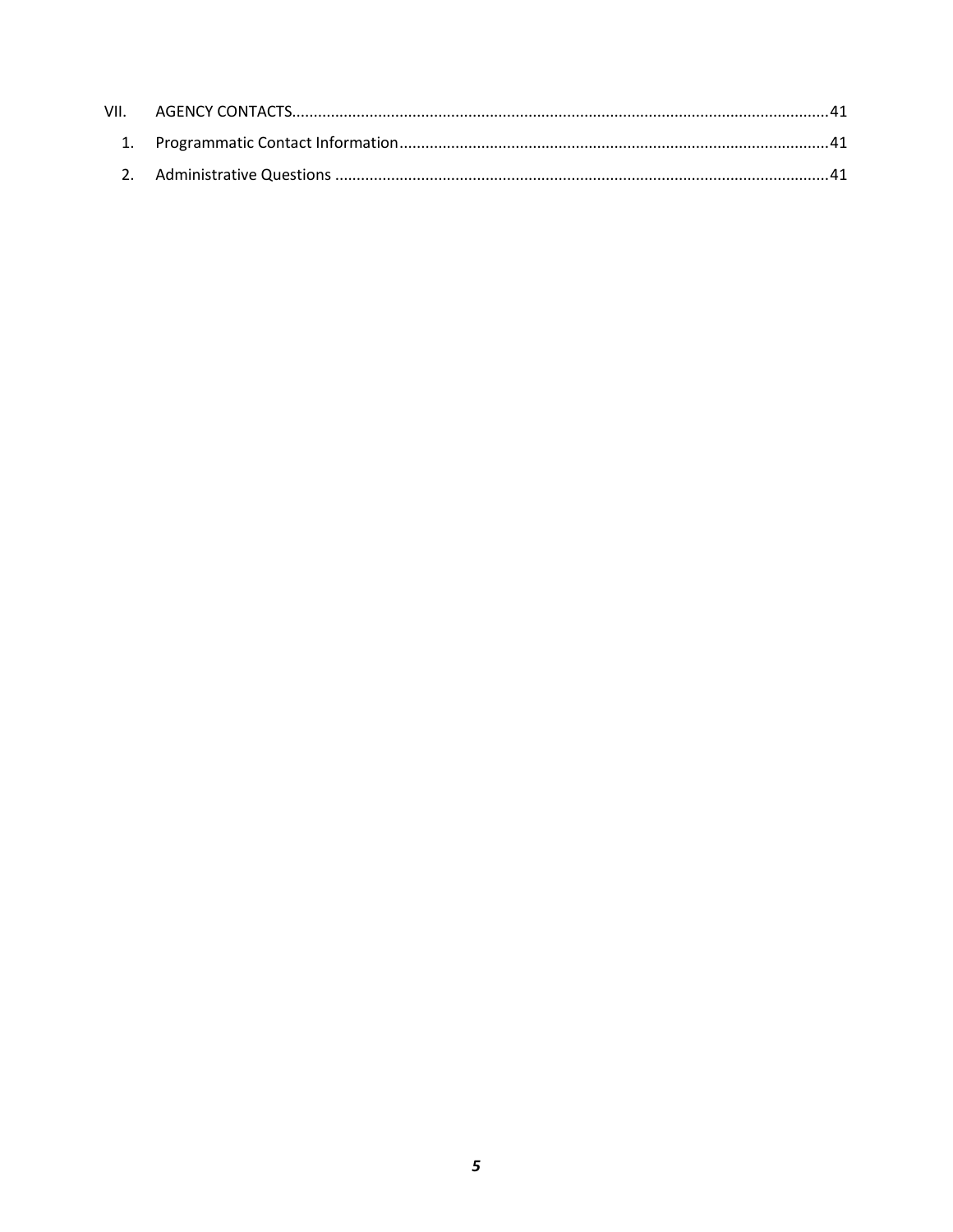## <span id="page-5-0"></span>**I. FUNDING OPPORTUNITY DESCRIPTION**

## <span id="page-5-1"></span>**1. Purpose**

This is the second round of an initiative that will fund applicants who propose new payment and service delivery models that will provide better health, better health care, and lower costs through improved quality for Medicare, Medicaid, and Children's Health Insurance Program (CHIP) enrollees. Applicants will propose new service delivery models along with the design of corresponding new payment models. If their applications are funded, awardees will be required to implement the service delivery models at the start of the three-year cooperative agreement period and submit a fully developed new Medicare, Medicaid, or CHIP payment model by the end of the cooperative agreement period. The Centers for Medicare & Medicaid Services (CMS), at its discretion and consistent with the requirements of Section 1115A of the Social Security Act, may further develop one or more of these payment and service delivery models and open them to participation through a subsequent solicitation. Successful applicants will demonstrate that they can implement a model that improves quality of care and reduces cost within the first six months of the award and delivers net savings to CMS within three years.

## <span id="page-5-2"></span>**2. Authority**

Section 1115A of the Social Security Act (the Act) (added by Section 3021 of the Affordable Care Act) authorizes the Center for Medicare and Medicaid Innovation (Innovation Center) to test innovative health care payment and service delivery models that have the potential to lower Medicare, Medicaid, and CHIP spending while maintaining or improving the quality of beneficiaries' care. Under the statute, models must address defined populations for which there are deficits in care leading to poor clinical outcomes or potentially avoidable expenditures. The Innovation Center will use its authority to test alternative models for payment and service delivery.

## <span id="page-5-3"></span>**3. Background**

To date, the Innovation Center has supported this care transformation effort through an array of initiatives that are listed on the Innovation Center's web site. The initiatives cover a broad range of payment and service delivery models, including accountable care organizations; bundled payment; primary care transformation; initiatives focused on the Medicare, Medicaid, and CHIP enrollee populations; initiatives to accelerate the development and testing of new payment and service delivery models; and initiatives to speed the adoption of best practices.

Together, these models provide a broad array of opportunities for providers to engage with CMS to transform care systems. We know, however, that these initiatives do not address every opportunity and need for improved care. We also know that innovators in both rural and urban communities have developed other payment and service delivery models that could address some of these needs. The Innovation Center is interested in being an effective partner to such innovators and strengthening the current portfolio of models available for testing.

To that end, we launched the first round of Health Care Innovation Awards. It was designed to support innovative organizations, providers, and communities in developing new care models to improve outcomes and efficiency for CMS beneficiaries. These initiatives may have the potential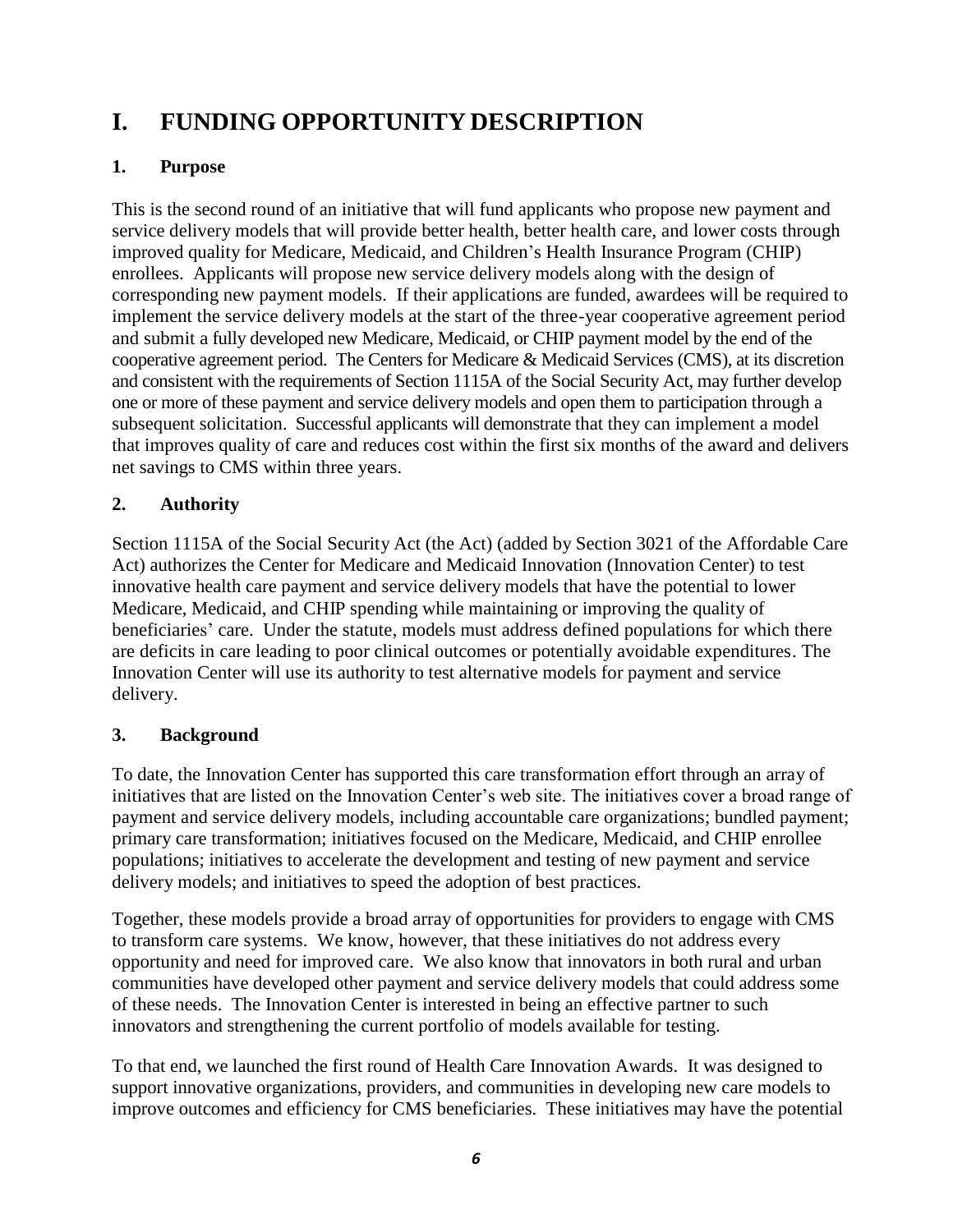to be expanded to broader populations across the country. Emphasis was placed on models that could transform the workforce, launch quickly, reduce costs, improve quality, and improve health.

The first round of Innovation Awards supports 107 models. Awards range from approximately \$1 million to \$26.5 million for a three-year period. Applications were submitted by providers, payers, local governments, public-private partnerships, and multi-payer collaborations. They include models that enhance primary care, coordinate care across multiple settings, deploy new types of health care workers, help patients and providers make better decisions, and test new service delivery technologies. In this first round, less than 5% percent of applications were funded. Given the interest and desire to continue learning from the nation's innovators, we are launching the second round of Health Care Innovation Awards.

## <span id="page-6-0"></span>**4. Initiative Requirements**

The second round of Health Care Innovation Awards will fund applicants who propose new payment and service delivery models that have the greatest likelihood of driving health care system transformation and delivering better outcomes for Medicare, Medicaid, and CHIP beneficiaries in four Innovation Categories. "Service delivery model" refers to the manner in which providers organize and deliver care to patients. "Payment model" refers to the manner in which Medicare, Medicaid, or CHIP pay providers in order to incentivize them to provide efficient, high quality care.

In Round Two, CMS plans to award up to \$900 million. However, CMS reserves the right to award less than this amount if the agency does not receive an adequate number of proposed innovations that meet the selection criteria. This round of Health Care Innovation Awards differs from the first round of awards in several respects.

The first round was a broad solicitation in which CMS welcomed a wide variety of types of proposals. In this round, CMS is specifically seeking new payment and service delivery models in four broad Innovation Categories, as described below. These categories were identified as gaps in the current Innovation Center portfolio and as areas that could result in potentially usable models for changes in Medicare, Medicaid, and CHIP payment methods. This round of Innovation Awards encourages a strong focus on Medicaid and CHIP populations. In addition, models that primarily focus on acute hospital inpatient care are excluded from this round and will not be reviewed. (Hospitals are eligible to apply for awards if they propose a model within one of the four Innovation Categories described below.)

- Models that are designed to rapidly reduce Medicare, Medicaid, and/or CHIP costs in outpatient and/or post-acute settings. Priority areas are diagnostic services, outpatient radiology, high-cost physician-administered drugs, home based services, therapeutic services, and post-acute services. While preference will be given to submissions within these priority areas, CMS will consider submissions in other outpatient and/or post-acute areas within this Category.
- Models that improve care for populations with specialized needs. Priority areas are highcost pediatric populations, children in foster care, children at high risk for dental disease, adolescents in crisis, persons with Alzheimer's disease, persons living with HIV/AIDS (in particular, efforts to link and retain patients in care and improve medication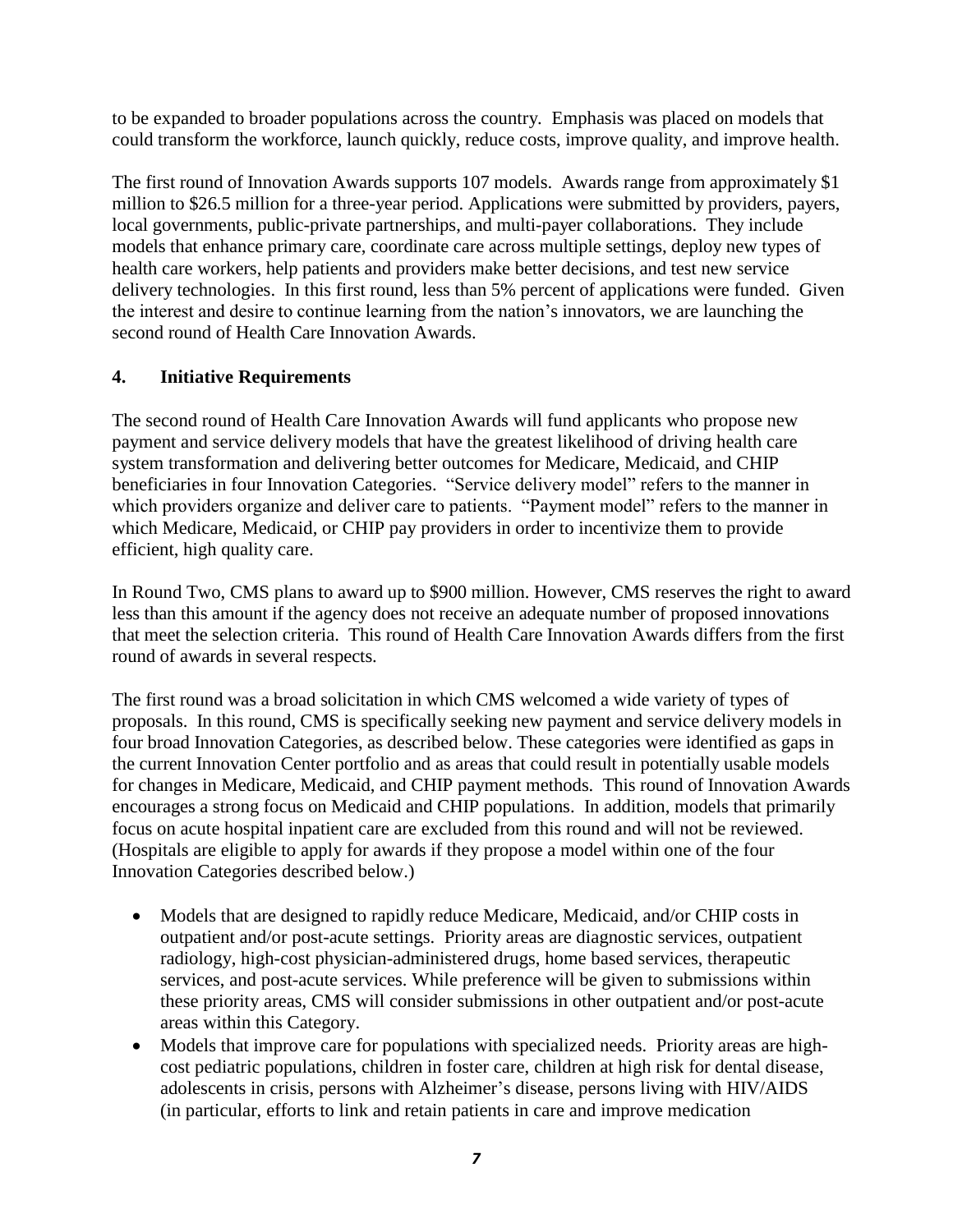adherence that lead to viral suppression), persons requiring long-term support and services, and persons with serious behavioral health needs. While preference will be given to submissions within these areas, CMS will consider submissions that improve care for other populations with specialized needs.

- Models that test approaches for specific types of providers to transform their financial and clinical models. Priority areas are models designed for physician specialties and subspecialties (for example, oncology and cardiology), and for pediatric providers who provide services to children with complex medical issues (including but not limited to care for children with multiple medical conditions, behavioral health issues, congenital disease, chronic respiratory disease, and complex social issues); and that include, as appropriate, shared decision-making mechanisms to engage beneficiaries and their families and/or caregivers in treatment choices. While preference will be given to submissions within these areas, CMS will consider submissions in other areas within this Category and from other specific types of non-physician providers.
- Models that improve the health of populations defined geographically (health of a community), clinically (health of those with specific diseases), or by socioeconomic class – through activities focused on engaging beneficiaries, prevention (for example, a diabetes prevention program or a hypertension prevention program), wellness, and comprehensive care that extend beyond the clinical service delivery setting. These models may include community based organizations or coalitions and may leverage community health improvement efforts. These models must have a direct link to improving the quality and reducing the costs of care for Medicare, Medicaid, and/or CHIP beneficiaries. Priority areas are: models that lead to better prevention and control of cardiovascular disease, hypertension, diabetes, chronic obstructive pulmonary disease, asthma, and HIV/AIDS; models that promote behaviors that reduce risk for chronic disease, including increased physical activity and improved nutrition; models that promote medication adherence and self-management skills; models that prevent falls among older adults; and broader models that link clinical care with community-based interventions. While preference will be given to submissions within these areas, CMS will consider submissions in other areas within this Category.

In this round – in contrast to the first round – CMS specifically seeks new payment models to support the service delivery models funded by this initiative.

All applicants must submit, as part of their application, the *design* of a payment model that is consistent with the new service delivery model funded by this second round of Health Care Innovation Awards. The payment model design must include Medicare, Medicaid, and/or CHIP, though it should ideally include other payers as well. This payment model design should include a description of how funds would flow under the model, a description of the specific provider or beneficiary incentives the payment model would create, a description of risk parameters, a description of how the payment model would deliver a positive return on investment for CMS, and a description of how the parameters of the payment model would progress over time.

Applicants have the option to submit, as part of their application, a *detailed and fully developed* payment model as well as a list of payers interested in testing the new payment and service delivery model.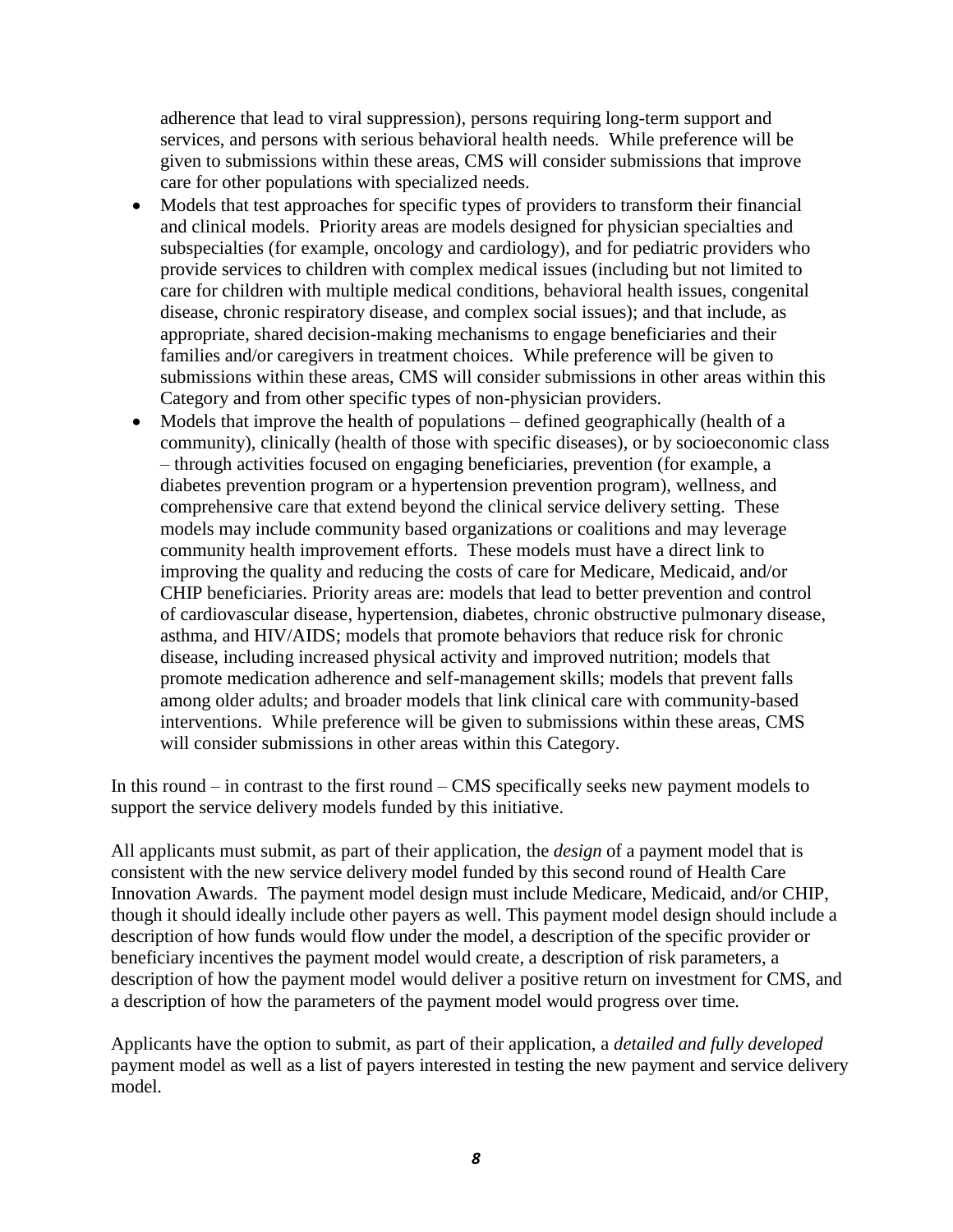If they have not already done so as part of the application, awardees must deliver, during or by the conclusion of the cooperative agreement period, a *detailed and fully developed* version of the payment model required above, as well as a list of payers interested in testing the payment and service delivery model.

CMS encourages applications from organizations that were not awarded previous Health Care Innovation Awards. While previous awardees may apply under this funding opportunity announcement, organizations that received funding from CMS under Round One of the Health Care Innovation Awards may not receive additional funding to support models funded under Round One. CMS encourages organizations serving rural or underserved areas to apply.

#### <span id="page-8-0"></span>4(a) Initiative Requirements - Model

 $\overline{a}$ 

Proposals should demonstrate how payment and service delivery models being tested relate to benefit designs and/or new payment approaches that CMS can consider for broader application. Proposals should explain how the model being tested would result in improved patient care and ensure protection of beneficiary access to care. In HCIA Round Two, applicants must submit the design of a payment model as part of their application, and may optionally choose to submit a fully developed payment model as part of this application. If they have not already done so as part of the application, awardees must deliver, during or by the conclusion of the cooperative agreement period, a detailed and fully developed version of the payment model required above, as well as a list of payers interested in testing the payment and service delivery model. The payment model should be designed to provide a sustainable source of funding for the delivery model after the cooperative agreement period has ended. CMS also invites applicants to propose tests of scalability for models known to improve quality and reduce costs, that is, models to spread proven interventions to different or broader Medicare, Medicaid, and/or CHIP populations. Payment models that propose new alternative approaches rather than simply expanding or supplementing fee-for-service payments will be preferred. CMS will not fund proposals that duplicate models that CMS or other HHS entities are currently testing in other initiatives.

CMS also recognizes that new types of data analytics and other technological approaches may be important to achieving optimal efficiency and improved outcomes in health care delivery. Models that use data analytics to improve care could include but are not limited to: models that test the implementation of analytical tools to coordinate and improve care; models that improve transparency; and models that use health information exchanges, telemedicine and remote monitoring, clinical registry systems, medication reconciliation systems, and decision support and shared decision-making systems. Award dollars may be used to implement specific technology, software, applications, or other analytical tools, but only if they are being implemented and tested in the context of a health care service delivery model that has a clear pathway to a payment model.

CMS recognizes that in order for providers to have meaningful incentives to change their service delivery models they must engage multiple payers. Therefore, applications must include a feasible approach for securing participation of multiple payers for their proposed models. This could include demonstrable commitments from current payer partners, current contracts, letters of support or commitment from private insurers, state<sup>1</sup> governments, or local governments.

 $1$  By "state," we refer to the definition provided under 45 CFR 74.2 as "any of the several States of the U.S., the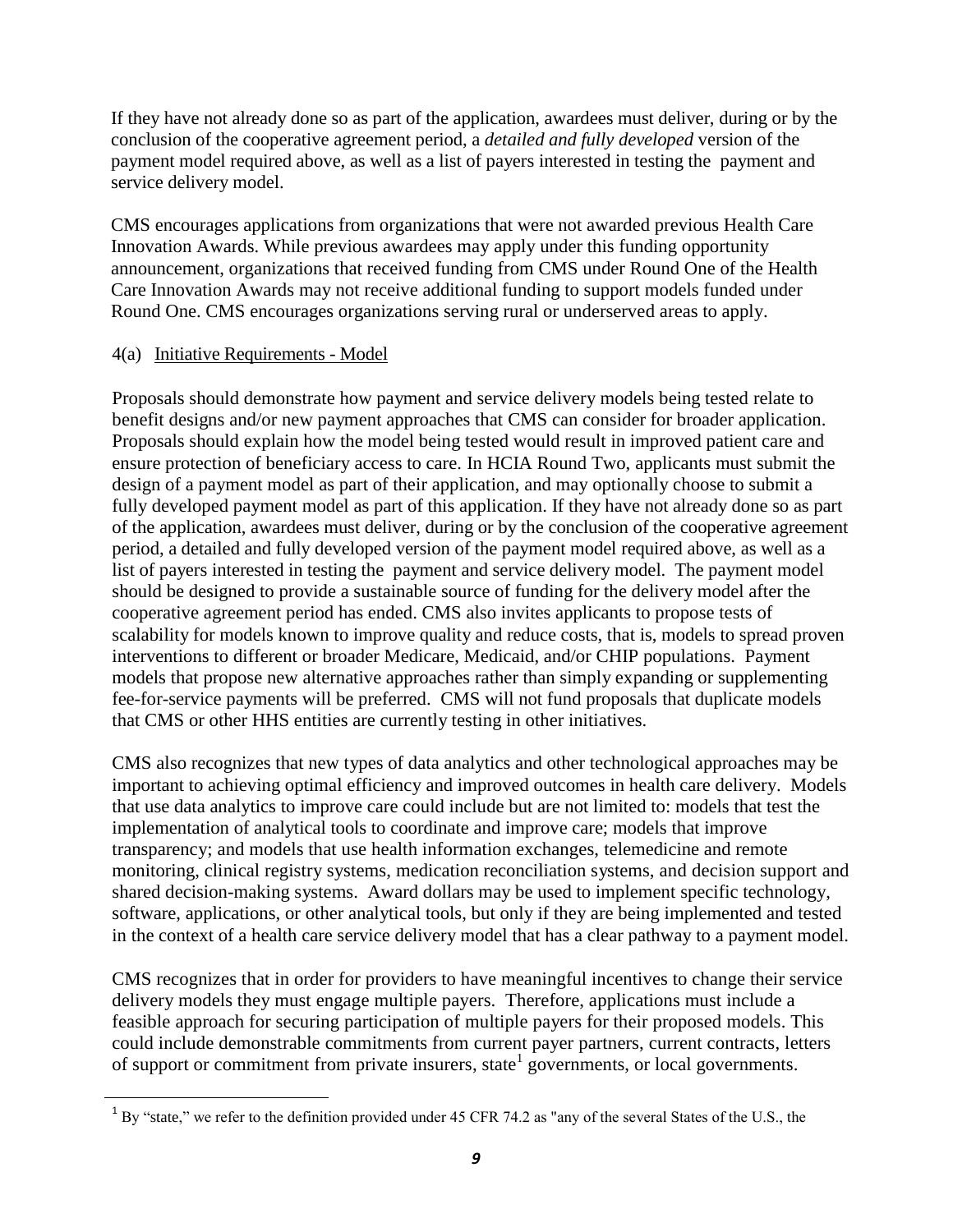Preference will be given to applications that include participation by non-CMS payers at the outset of the model's implementation.

## <span id="page-9-0"></span>4(b) Initiative Requirements – Key Attributes

*4(b)(1) Speed to Implementation*: Proposed models should be capable of rapid implementation. Awardees will be expected to complete the infrastructure and capacity-related activities within six months of the award, and start improving care as rapidly as possible. Preference will be given to models that implement their care improvement activities faster than six months.

*4(b)(2) Payment Model*: As noted above, applicants are expected to submit the design of a payment model with their initial application. They should define a clear pathway to ongoing sustainability through the creation of a fully developed Medicare, Medicaid, and/or CHIP payment model. This fully developed payment model may be submitted at the option of applicants as part of the application, and if not so submitted, must be submitted by awardees either during or by the end of the three-year cooperative agreement. This payment model should result in savings for Medicare, Medicaid, and/or CHIP. Funding is intended to support the implementation of a service delivery model, and potentially an initial period of implementation of the payment model. While CMS encourages awardees to implement new payment models within the award period, CMS is not obligated to implement payment policy changes during or after the award period. Each proposal should include a description of how it will reduce programmatic costs for CMS and improve outcomes – as well as the resulting business model.

Examples of such payment models could include, but are not limited to:

- New Medicare, Medicaid, and/or CHIP payment models supporting innovative care service delivery models with commitment from other payers;
- Models that share savings (and risk) with providers;

 $\overline{a}$ 

- Tiered value-based payment schedules that pay more for services with a strong evidence base for their effectiveness and less for services that are not as effective as alternatives;
- Hybrid models that blend unit-based and per-case payment; and
- Other innovative forms of payment for specific types of services designed to reduce barriers to use of the most appropriate forms of care and to reward efficient providers of high-quality, evidence-based services.

*4(b)(3) Certified Financial Plan*: To facilitate the review process and increase the probability that awards yield savings, each applicant must submit a Financial Plan estimating the proposal's return on investment for Medicare, Medicaid, and/or CHIP. For applicants requesting less than \$10 million in funding, the Financial Plan must be reviewed and certified by the chief financial officer of the applicant organization. (The chief financial officer cannot be the executive director.) These applicants are encouraged but not required to submit an external actuarial review of their Financial Plan.

District of Columbia, the Commonwealth of Puerto Rico, (or) any territory or possession of the U.S." By "territory or possession," we mean Guam, the U.S. Virgin Islands, American Samoa, and the Commonwealth of the Northern Mariana Islands.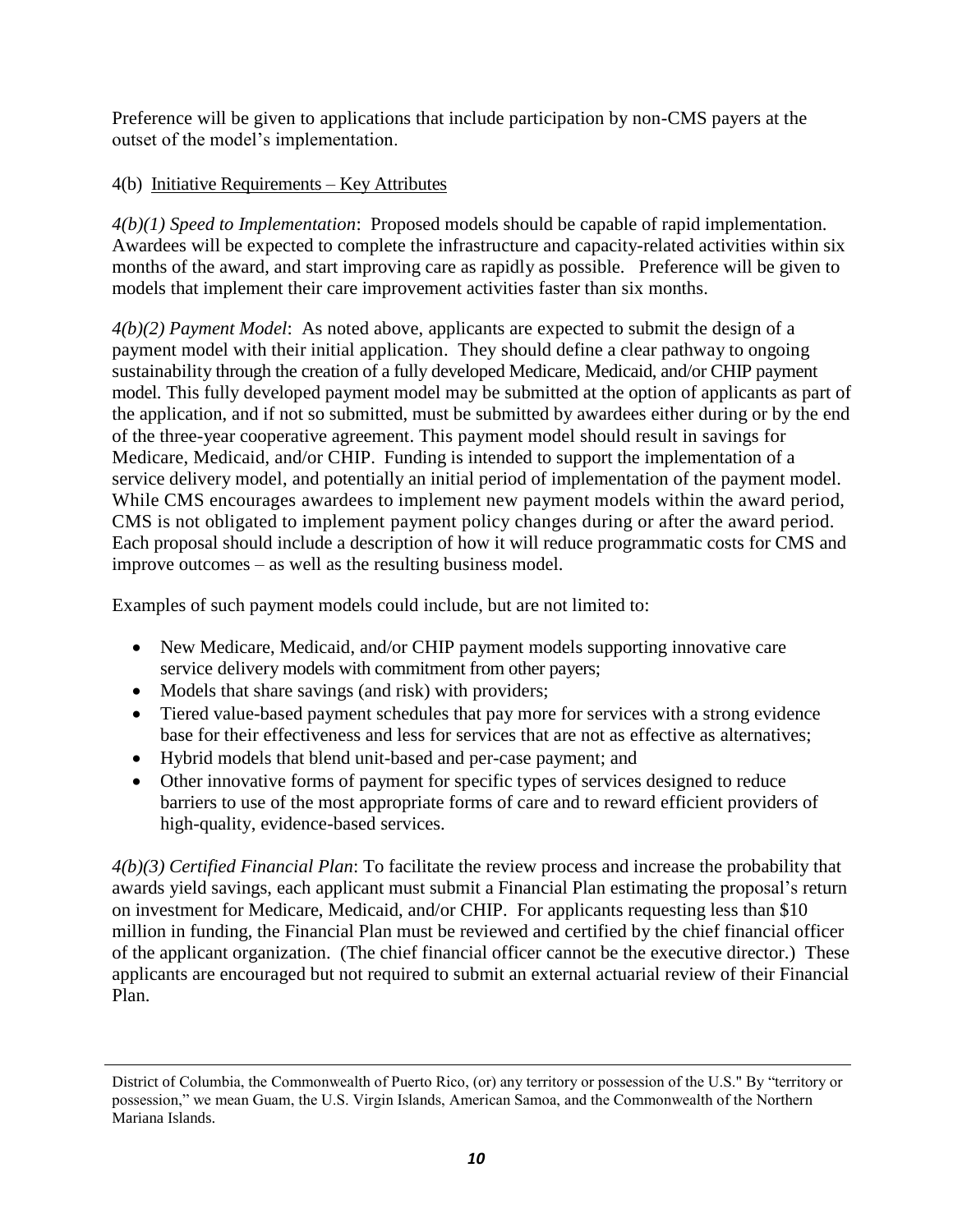Applicants requesting \$10 million or more in funding are required to obtain and submit an external actuarial certification of their Financial Plan with their application. A qualified actuary who is a member of the American Academy of Actuaries must complete the external certification. CMS will make available to applicants a template for this purpose on or about June 14, 2013 on the Innovation Center website at http://innovation.cms.gov. In addition, the chief financial officer of the applicant must review and certify the Financial Plan.

CMS may conduct an actuarial review of any application, regardless of funding amount. The CMS Office of the Actuary will assist the GMO in review of the reasonableness of the estimated cost to the government, and will review the potential for federal savings. This review will be one of the criteria for the CMS Approving Official to consider during the application review process. The strength of the external actuarial certification, as well as the review of the CMS Actuary, will be part of the CMS Approving Official's consideration in final selection of awardees.

#### <span id="page-10-0"></span>4(c) Initiative Requirements – Evaluation and Monitoring

CMS will evaluate the funded proposals in accordance with the requirements set forth in Section 1115A of the Social Security Act (added by Section 3021 of the Affordable Care Act). 2 Each awardee must clearly include quantifiable means for regularly monitoring the impact of its proposed model on the three key outcomes of improved care, improved health outcomes, and reduced costs. Each awardee will be responsible for monitoring and reporting to CMS on the progress and impact of its model. In addition to this self-monitoring, CMS contractors will conduct an independent evaluation.

*4(c)(1) Impact on improved care and health quality outcomes*: Each applicant will propose quality indicators with a continuous improvement method of measurement to be used to evaluate the impact of the proposed model on better care and better health.

Improved care and health quality outcomes metrics should address the following domains (if relevant):

- Patient satisfaction and/or patient experience
- Adhering to evidence-based practices and reducing inappropriate utilization
- Clinical quality
- Patient access

 $\ddot{\phantom{a}}$ 

• Patient outcomes

Metrics will be jointly developed by awardees and CMS, and will be based on a standard measure set developed by CMS as well as input from awardees.

Measures should be collected and analyzed on an on-going basis, and enabled where possible by health IT such as certified electronic health records, registries, data analytics, and other electronic reporting mechanisms. CMS will make more information on standard measures available at [http://innovation.cms.gov.](http://innovation.cms.gov./)

 $2^2$  See pp. 306-313 in the full text of the Affordable Care Act and Reconciliation Act at [http://housedocs.house.gov/energycommerce/ppacacon.pdf.](http://housedocs.house.gov/energycommerce/ppacacon.pdf)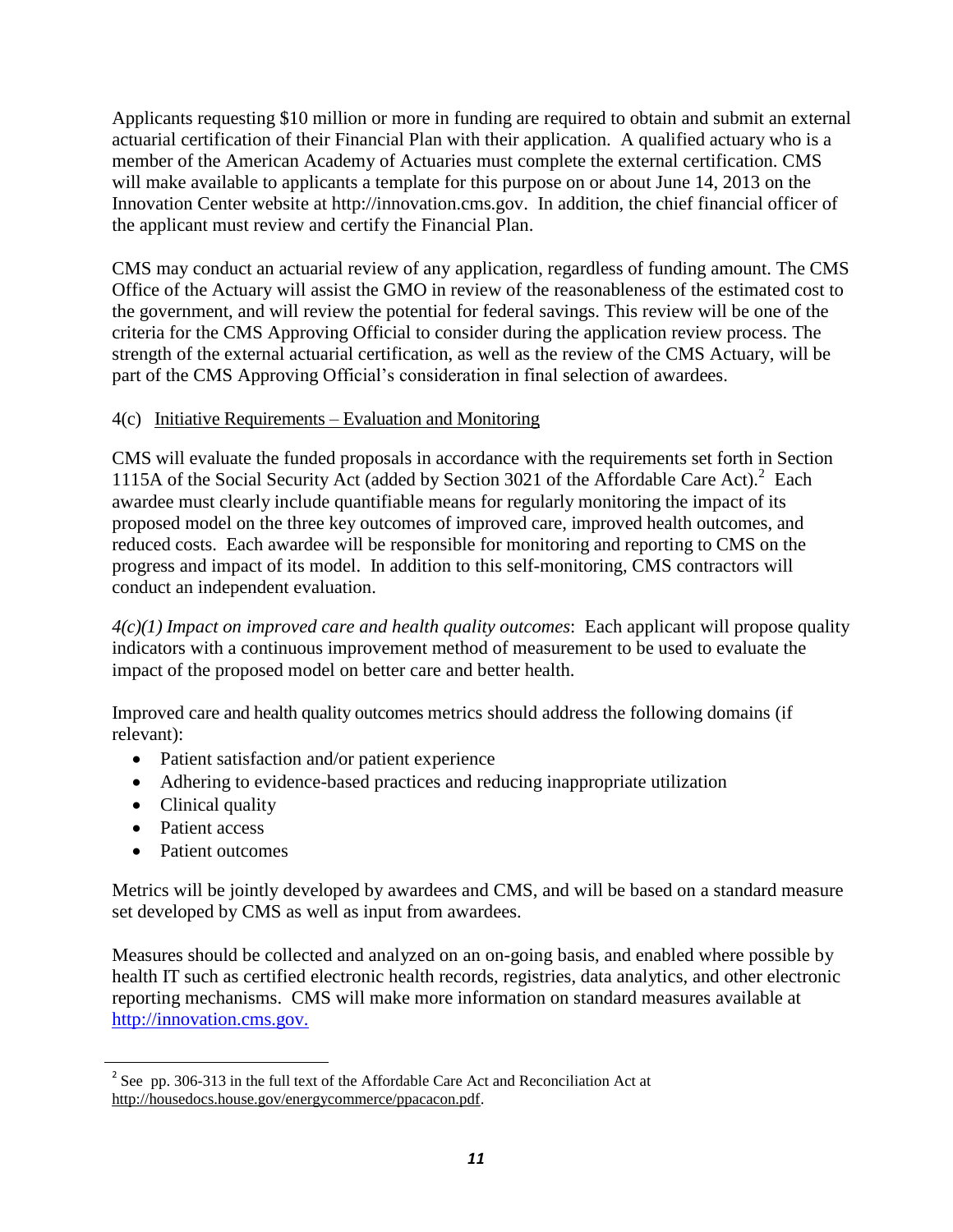*4(c)(2) Impact on Lower Costs*: Each model is expected to generate savings for the total cost of care for Medicare, Medicaid, and/or CHIP beneficiaries. CMS will require applicants to complete budget form SF 424A and a Financial Plan demonstrating their ability to achieve savings over the three-year term of the award as well as on a projected annualized basis after the term of the award is finished. Financial Plans must be signed by the chief financial officer of the applicant organization. SF 424A and the Financial Plan template (to be provided on or about June 14, 2013 on the Innovation Center website at [http://innovation.cms.gov.](http://innovation.cms.gov./)) will be utilized so that each initiative applicant can demonstrate its anticipated use of funds and explain how its interventions will reduce overall cost of care for the beneficiaries its model serves. Applicants are required to provide detailed back-up financial models explaining the logic driving their forecast cost of care savings. CMS will provide further guidance as part of the Financial Plan template.

Successful applicants will demonstrate the ability to achieve satisfactory improvement in cost of care, while ensuring protection of care quality and access for beneficiaries, along the following dimensions:

- Net savings to Medicare, Medicaid, and/or CHIP over the duration of each award to CMS; and
- Medical cost trend reduction that results from building a sustainable new payment model that continues after the cooperative agreement period is complete.

*4(c)(3) Operational Performance*: Awardees will be measured and monitored on their ability to execute their proposed operational work plan. The Operational Plan is described below in "Section Six: Supplementary Materials." Key components of this monitoring will include, but are not limited to:

• Meeting proposed milestones and deliverables;

.

- Producing timely and accurate reports with clear progress on quality and cost performance as described above; and
- Building and/or enhancing required infrastructure.

Award recipients will be required to report their actual performance on cost and quality outcomes and operational performance, and CMS will regularly monitor the results. Awardees will be required to provide, or cooperate in providing, as applicable, the necessary data elements to CMS.

In addition to this self-monitoring and self-evaluation, CMS will also collect from awardees a standard minimum set of performance indicators through CMS monitoring and evaluation contractors. CMS will contract with independent entities to assist in monitoring the models and to conduct an independent evaluation. More details are provided in Section VI.4(a) of this funding opportunity announcement.

#### <span id="page-11-0"></span>4(d) Initiative Requirements – Learning and Diffusion

Awardees will be required to participate in CMS-sponsored learning sessions about how care delivery organizations can achieve performance improvements quickly and effectively. Awardees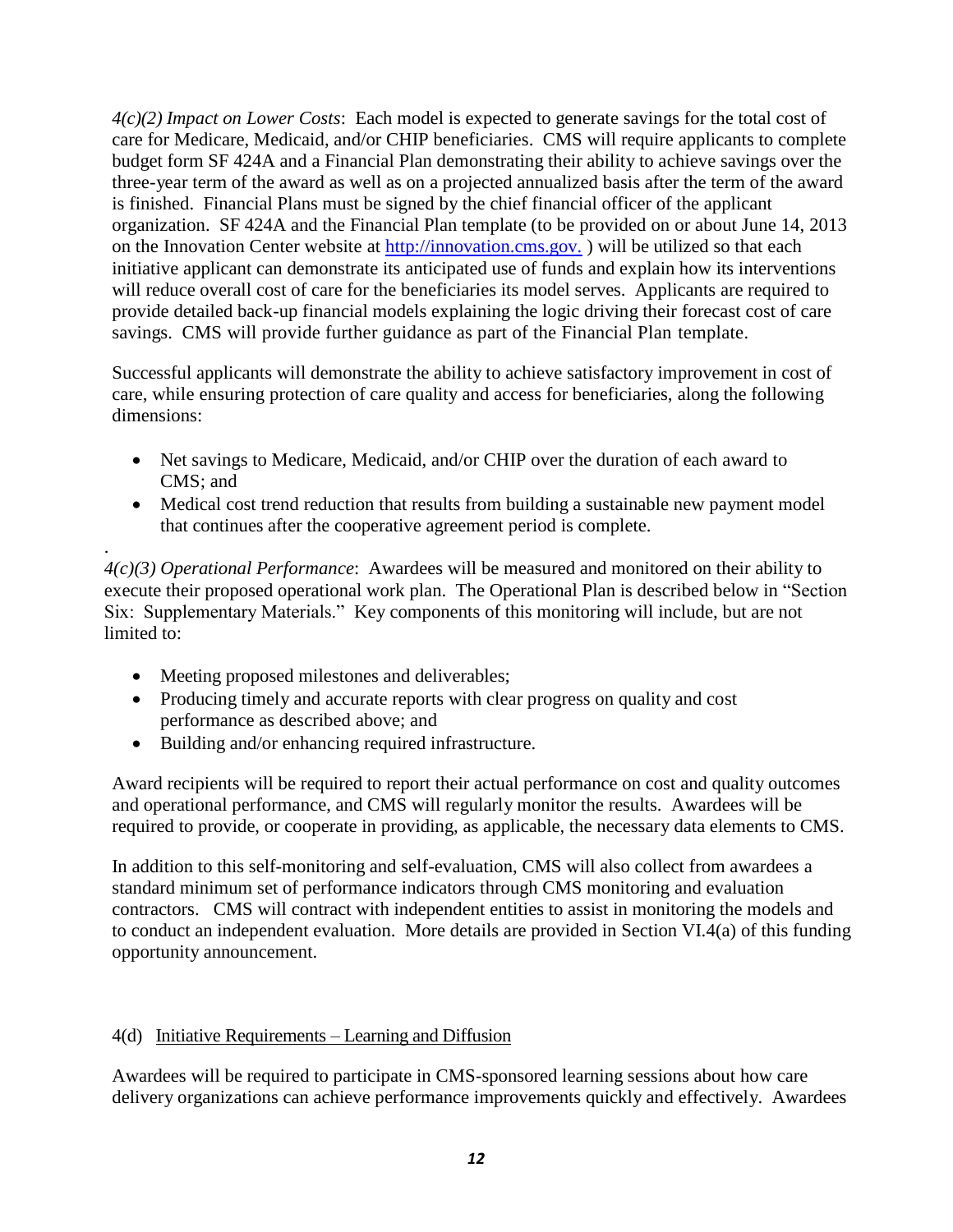will also be required to participate in opportunities to share their experiences with one another and with participants in other Innovation Center initiatives, both through in-person and online activities.

To best support the broad range of anticipated innovators for this initiative, CMS will create learning networks based on the Innovation Categories above or other similar factors. The goal of these learning networks is to allow awardees to learn best practices from their peers and to further develop their models throughout the duration of this initiative. The Innovation Center will use various approaches to group learning and exchange, helping awardees to effectively share their experiences, track their progress, and rapidly adopt new ways of achieving improvement in payment and service delivery models. CMS will require awardees to actively participate in and shape these shared learning network activities.

#### <span id="page-12-0"></span>4(e) Initiative Requirements – Restrictions on Awards

The funds shall be used to implement models that support system transformation toward higher quality care at lower costs, and to plan and develop complementary payment models. CMS will not fund models that focus primarily on acute hospital inpatient care. Award dollars may be used for specific components, devices, equipment, software, analytical tools, or personnel provided that they are integrated into the service delivery and payment model. Award dollars cannot be used to make permanent improvements to property not owned by the federal government; minor alterations and renovations are permissible under certain circumstances that will be described in the Financial Plan template (to be provided on or about June 14, 2013 on the Innovation Center website at [http://innovation.cms.gov.\)](http://innovation.cms.gov./). CMS will not fund proposals that duplicate models that CMS is currently testing in other initiatives (see Section I.4) or other proposals being investigated elsewhere in HHS. CMS will not fund the provision of services to non-CMS beneficiaries. Finally, CMS will not fund applicants that cannot monitor, self-evaluate, and report on the progress and impact of their model in a timely manner.

#### <span id="page-12-1"></span>4(f) Initiative Requirements – Alignment of Proposed Models

The Innovation Center anticipates that a large number and a wide variety of proposed models will be submitted. All Innovation Center initiatives require evaluation and close operational initiative monitoring and reporting. In order to facilitate learning that will ultimately inform CMS policy making, the Innovation Center may work with awardees to identify opportunities to modify and adjust models and their metrics.

## <span id="page-12-2"></span>**5. Technical Assistance**

Prior to the application deadline, CMS will host a series of Open Door Forums or webinars to provide details about this initiative and to answer any questions from potential applicants. Information about the forums will be posted on the Innovation Center website at [http://innovation.cms.gov.](http://innovation.cms.gov./)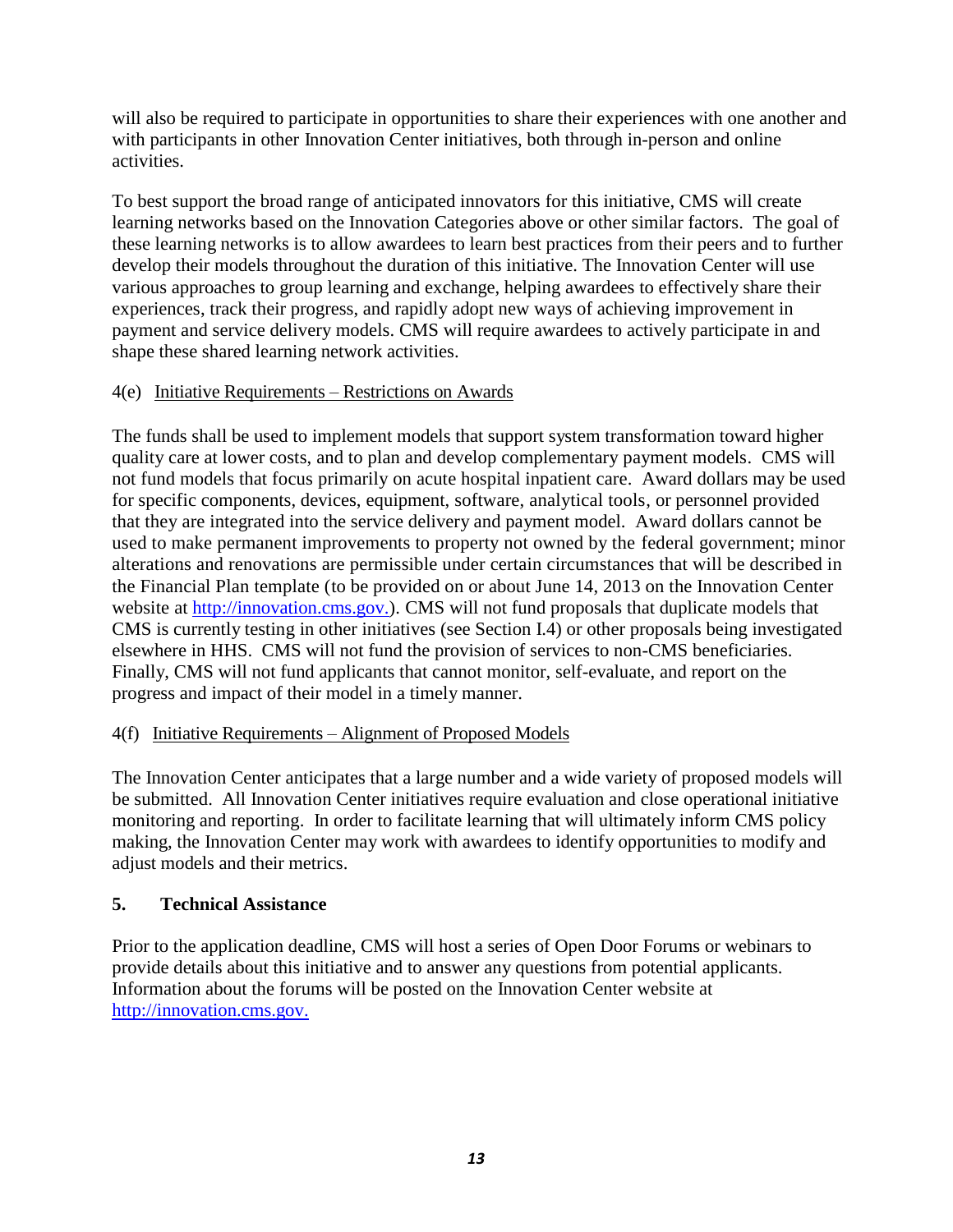CMS recognizes that some awardees may be interested in receiving Medicare, Medicaid, and/or CHIP data to inform and measure their models. CMS is open to discussing data needs with awardees and may provide data, when appropriate. However, timely access to Medicaid data is dependent on state data capabilities. Existing laws, rules, and CMS policies for accessing data apply.

## <span id="page-13-0"></span>**II. AWARD INFORMATION**

## <span id="page-13-1"></span>**1. Total Funding**

The Innovation Center expects to spend up to \$1 billion on this initiative, and is making up to \$900 million in funding available through this Funding Opportunity Announcement (FOA) to support a diverse portfolio of new and innovative payment and service delivery models that will reduce the cost of health care and improve its quality in Medicare, Medicaid, and/or CHIP. Cooperative agreements will be awarded with consideration to the criteria listed below in Section V(2). Awardees might not receive the award amount requested and may be asked to adjust the service delivery model, payment model, work plan, budget, or other application deliverable.

## <span id="page-13-2"></span>**2. Award Amount**

The Innovation Center expects to make awards to cover a three-year performance period, depending on the scope and nature of the individual proposals received. CMS reserves the right to allocate the total funding amount between Innovation Categories based on the need to achieve a portfolio of projects that best meets the objectives of this FOA and the quality of applications received within each Category.

## <span id="page-13-3"></span>**3. Anticipated Award Date**

CMS expects to announce the first phase of awardees of cooperative agreements on or about January 15, 2014, and the second phase of awardees of cooperative agreements on or about January 31, 2014.

## <span id="page-13-4"></span>**4. Period of Performance**

The anticipated period of performance for the 3-year model period is April 1, 2014 to March 31, 2017. The budget period is 12 months.

CMS is under no obligation to make additional awards under this initiative.

## <span id="page-13-5"></span>**5. Number of Awards**

CMS intends to fund the best qualified applications within the scope of available funds. CMS estimates that there will be approximately 100 awards, with a range of approximately \$1 million to \$30 million per award, however CMS is not obligated to fund a minimum number of applicants, or to distribute a minimum amount of funds available for the second round of Health Care Innovation Awards.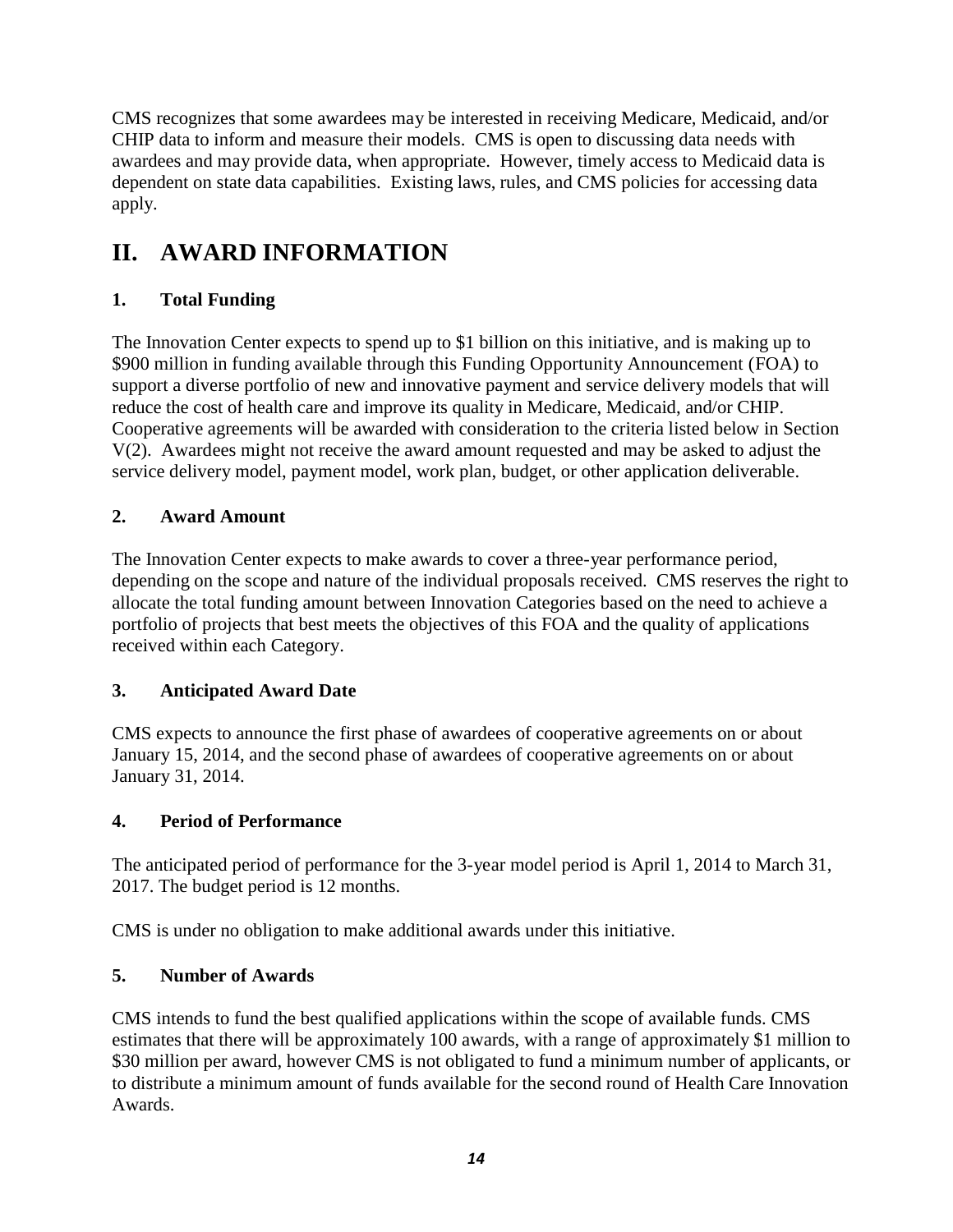## <span id="page-14-0"></span>**6. Other Important Award Elements**

Awards will be made through Cooperative Agreements. CMS will continually evaluate each awardee's performance and ability to show demonstrated progress toward initiative goals. Pending CMS approval of the awardee's completed operational plan, funding is restricted to program planning activities only.

## <span id="page-14-1"></span>**7. Termination of Award**

Continued funding is dependent on satisfactory performance compared with operational performance measures and a decision that continued funding is in the best interest of the federal government. CMS also may terminate or modify an agreement based upon CMS review of the awardee's progress, including a review of whether or how well quality and savings targets are met. Proposals will be funded subject to meeting terms and conditions specified in the Cooperative Agreement, and awards may be terminated if these terms and conditions are not met. See also section 1115A(b)(3)(B) of the Social Security Act.

## <span id="page-14-2"></span>**8. Anticipated Substantial Involvement by Awarding Office**

CMS anticipates substantial involvement in the Health Care Innovation Award Round Two cooperative agreements. CMS will provide guidance to applicants through webinars, trainings, and other web-based materials. CMS will also monitor, measure, and evaluate awardees on:

- Impact on quality of care and health status;
- Impact on costs; and
- Operational performance, including:
	- o Meeting proposed milestones;
	- $\circ$  Producing timely and accurate reports with clear progress on quality and cost performance; and
	- o Building and/or enhancing required infrastructure.

While awardees are expected to cooperate with and facilitate the role of the awarding office and work of the evaluation contractor, it is not necessary to budget for these activities beyond allowance for staff time for interactions and data reporting. For example, the awardee is not expected to provide working space for federal participants.

Applications should propose plans and budgets without any assumption of operational programmatic support from the awarding office. For example, the awarding office will not make facilities or other resources available beyond the cooperative agreement award amount. Proposals that would require such additional support will be considered non-responsive and will be eliminated from consideration. Proposals that require data from CMS should explicitly specify this need. CMS is under no obligation to provide requested data.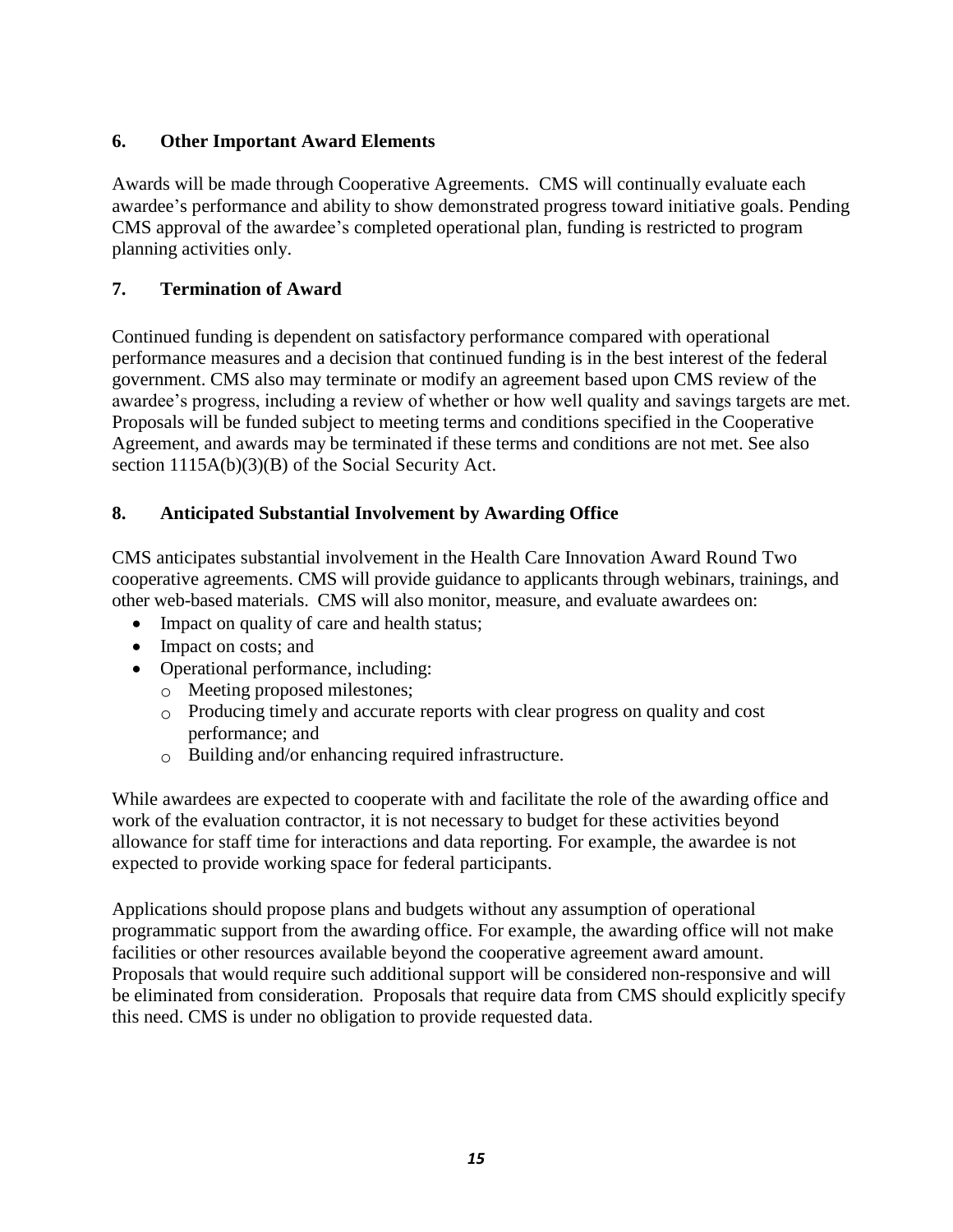## <span id="page-15-0"></span>**III. ELIGIBILITY INFORMATION**

## <span id="page-15-1"></span>**1. Eligible Applicants**

The intent of this initiative is to engage with a wide variety of innovators. Interested parties of all types that meet the eligibility requirements specified in this section and have developed innovations that will drive significant improvement in population health, quality of care, and total cost of care and who can create a clear pathway to an alternate payment model based on their innovation are welcome to apply. Examples of the types of organizations expected to apply are: provider groups, health systems, payers and other private sector organizations, faith-based organizations, state and/or local governments, academic institutions, research organizations, public-private partnerships, and for-profit organizations. In addition, certain organizations may apply as conveners that assemble and coordinate the efforts of a group of participants. Unsuccessful applicants from prior CMS funding competitions are eligible to apply. Technology developers, including software designers and others creating solutions for health care providers, are welcome to apply. However, any such technology model needs to reflect the actual use, not the development, of a product in a broader service delivery or payment model. Applicants that develop open source technology or software that are placed in the public domain will be given preference.

Additional technical requirements for eligibility are listed below. Please allow sufficient time to obtain or complete each of the required items as certain items may take some time to obtain. Applicants that are unable to obtain a required item by the application deadline will not be eligible for an extension, except as described below.

## <span id="page-15-2"></span>1(a) Eligible Applicants – Legal Status

To be eligible, a non-governmental organization must be recognized as a single legal entity by the state where it is incorporated, and must have a unique Tax Identification Number (TIN) designated to receive payment. The organization must have a governing body capable of entering into a cooperative agreement with CMS on behalf of its members.

## <span id="page-15-3"></span>1(b) Eligible Applicants – Eligibility Threshold Criteria

*1(b)(1) Application deadline*: Applications not submitted by 3:00 pm Eastern Daylight Time on August 15, 2013 through [www.grants.gov](http://www.grants.gov/) will not be reviewed.

*1(b)(2) Application requirements*: Applications will be considered for funding only if the application meets the requirements as outlined in Section III, Eligibility Information, and Section IV, Application and Submission Information.

*1(b)(3) Page limit*: Applications must not be more than 50 pages in length which includes the Cover Letter and Project Narrative (uploaded together in Grants.gov on Project Narrative Attachment Form"), and Budget Narrative (uploaded in Grants.gov on "Budget Narrative Attachment Form"). Supplementary Materials are limited to 50 pages in length, and include the Financial Plan, Operational Plan, and Executive Overview, and for applicants requesting \$10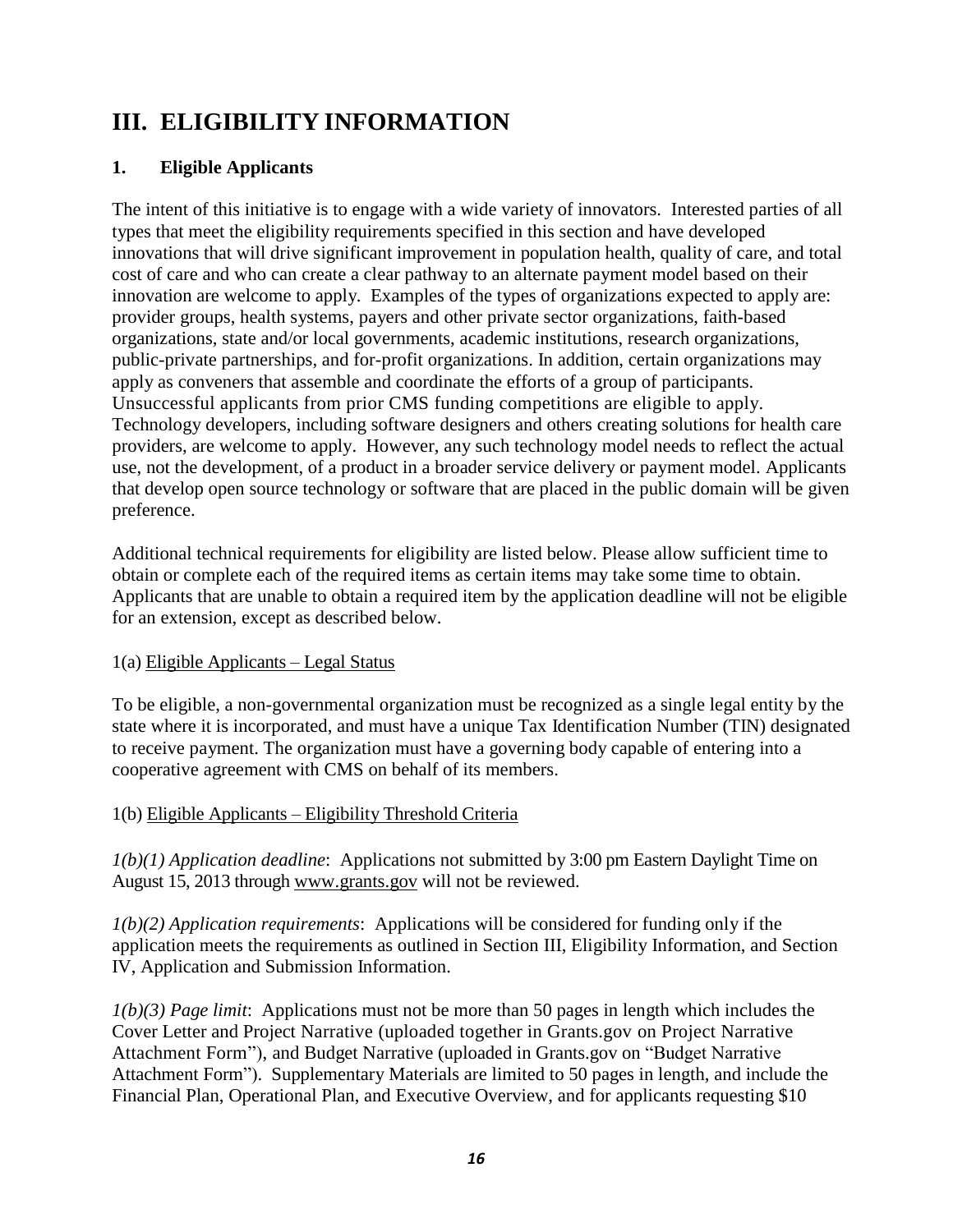million or more, the Actuarial Certification. Supplementary materials are uploaded in Grants.gov on 'Other Attachments Form.' CMS will provide templates and instructions for these forms on or about June 14, 2013 on the Innovation Center website at [http://innovation.cms.gov.](http://innovation.cms.gov./) These templates will be based upon standard software packages (Excel, Word, and/or PDF), as determined by CMS. These templates must be uploaded in Grants.gov in the native format provided by the Innovation Center. Applicants may also include profiles of participating organizations, relevant letters of commitment to participate in the initiative, and other supporting materials with the Supplementary materials. Standard forms are not included in these page limits. For more information, see Section IV.2.A, Content and Form of Application Submission.

#### <span id="page-16-0"></span>1(c) Eligible Applicants – Review Criteria

Applicants are strongly encouraged to use the review criteria information provided in Section V, Application Review Information, to help ensure that the proposed model adequately addresses all the criteria that will be used in evaluating the models.

#### <span id="page-16-1"></span>**2. System for Award Management (SAM) Requirement**

System for Award Management (SAM) Requirement: All applicants must provide their DUNS and EIN/TIN numbers in order to be able to register in the System for Award Management (SAM)\* [https://www.sam.gov/portal/public/SAM/.](https://www.sam.gov/portal/public/SAM/) Registering an account with SAM is a separate process from submitting an application. Applicants are encouraged to register early. Registration should be completed in sufficient time to ensure that it does not impair your ability to meet required submission deadlines.

\*Applicants were previously required to register with the Central Contracting Registration (CCR) database. However, SAM has integrated the CCR and 7 other federal procurement systems into a new, streamlined system. If an applicant has an active record in CCR, there will be an active record in SAM. Nothing more is needed unless a change in the business circumstances requires updates to the Entity record(s) in order for the applicant to be paid, receive an award, or to renew the Entity prior to expiration. Please consult the SAM website listed above for additional information.

Applicants must successfully register with SAM prior to submitting an application or registering in the Federal Funding Accountability and Transparency Act Subaward Reporting System (FSRS) as a prime awardee user. See Section IV, Application and Submission Information, for more guidance on SAM registration. Prime recipients must maintain a current registration with the SAM database, and may make subawards only to entities that have DUNS numbers.

Organizations must report executive compensation as part of the registration profile at https://www.sam.gov/portal/public/SAM/ by the end of the month following the month in which this award is made, and annually thereafter (based on the reporting requirements of the Federal Funding Accountability and Transparency Act (FFATA) of 2006 (Pub. L. 109-282), as amended by section 6202 of Public Law 110-252 and implemented by 2 CFR Part 170). See Section VI, Award Administration Information, for more information on FFATA.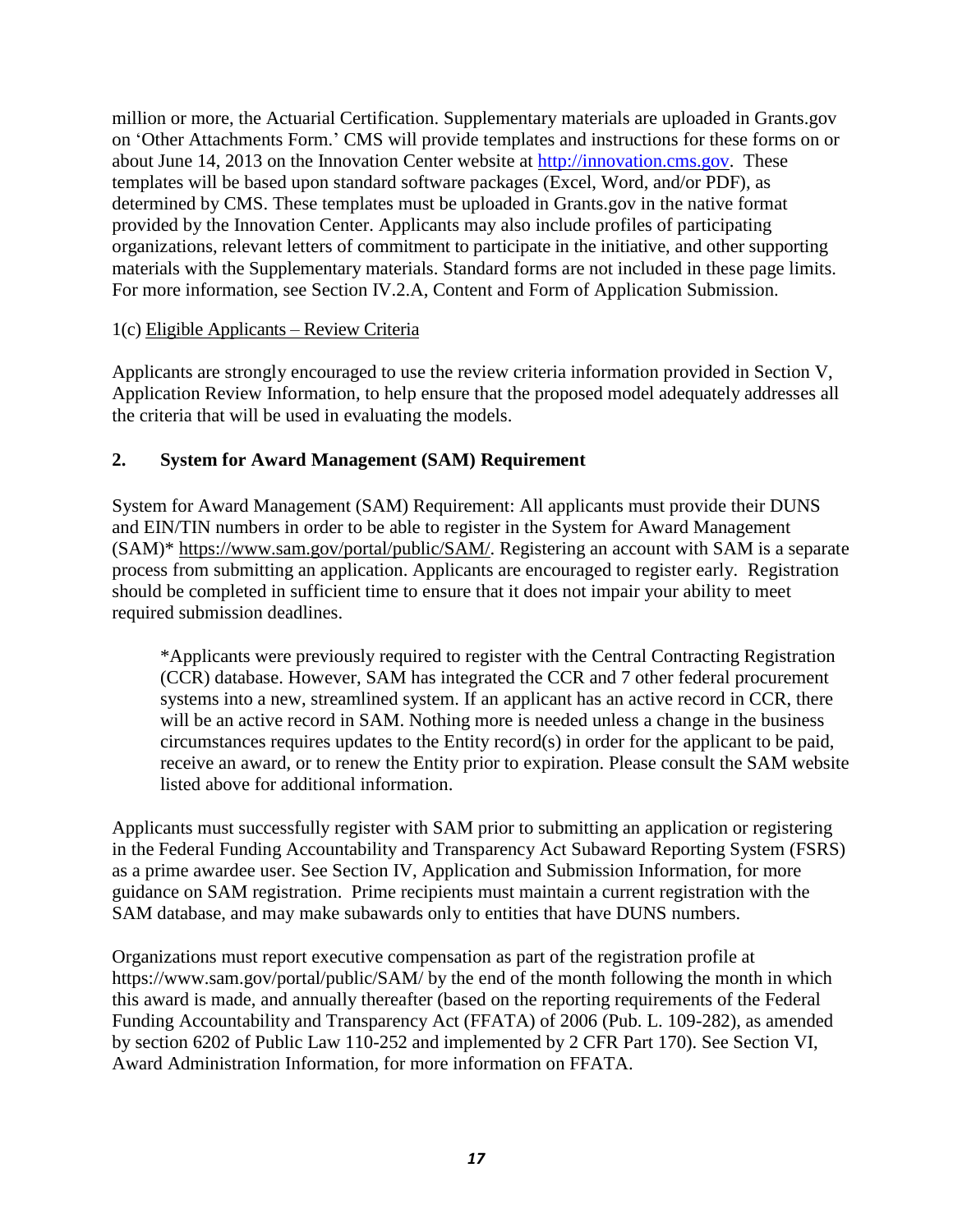## <span id="page-17-0"></span>**3. Cost Sharing or Matching**

Cost sharing and matching are not required.

## <span id="page-17-1"></span>**4. Foreign and International Organizations**

Foreign and international organizations are ineligible to apply.

## <span id="page-17-2"></span>**5. Faith-Based Organizations**

Faith-based organizations are eligible to apply.

## <span id="page-17-3"></span>**IV. APPLICATION AND SUBMISSION INFORMATION**

## <span id="page-17-4"></span>**1. Application Package**

## <span id="page-17-5"></span>1(a) Application Package – Letter of Intent to Apply

Applicants must submit non-binding Letters of Intent to Apply. Letters of Intent to Apply provide information that helps CMS in determining expertise and personnel necessary to review applications and issue awards. Letters of Intent to Apply must be received by 3:00 pm Eastern Daylight Time on June 28, 2013. Failure to submit a Letter of Intent to Apply will disqualify the application from that organization from being reviewed. The information specified for the Letter of Intent to Apply must be provided through an online form. Additional information and detailed instructions for submitting Letters of Intent to Apply will be posted on the Innovation Center website at [http://innovation.cms.gov.](http://innovation.cms.gov./)

## <span id="page-17-6"></span>1(b) Application Package – Application Materials

This Funding Opportunity Announcement serves as the application package for this cooperative agreement and contains instructions to enable a potential applicant to apply.

Application materials will be available for download at [http://www.grants.gov.](http://www.grants.gov/) Please note that HHS requires applications for all announcements to be submitted electronically through [http://www.grants.gov. F](http://www.grants.gov/)or assistance with [grants.gov,](http://www.grants.gov/) contact [support@grants.gov](mailto:support@grants.gov) or call 1- 800-518-4726. The Funding Opportunity Announcement can also be viewed on the Innovation Center website at [http://innovation.cms.gov](http://innovation.cms.gov./).

#### <span id="page-17-7"></span>1(c) Application Package – Information for Submission of Applications via [http://www.grants.gov](http://www.grants.gov/) and/or as otherwise specified

Please observe the following guidelines in your use of [http://www.grants.gov:](http://www.grants.gov/)

- You can access the electronic application for this proposal at [http://www.grants.gov.](http://www.grants.gov/) You must search the downloadable application page by the CFDA number shown on the cover page of this announcement.
- At the [http://www.grants.gov](http://www.grants.gov/) website, you will find information about submitting an application electronically through the site, including the hours of operation. HHS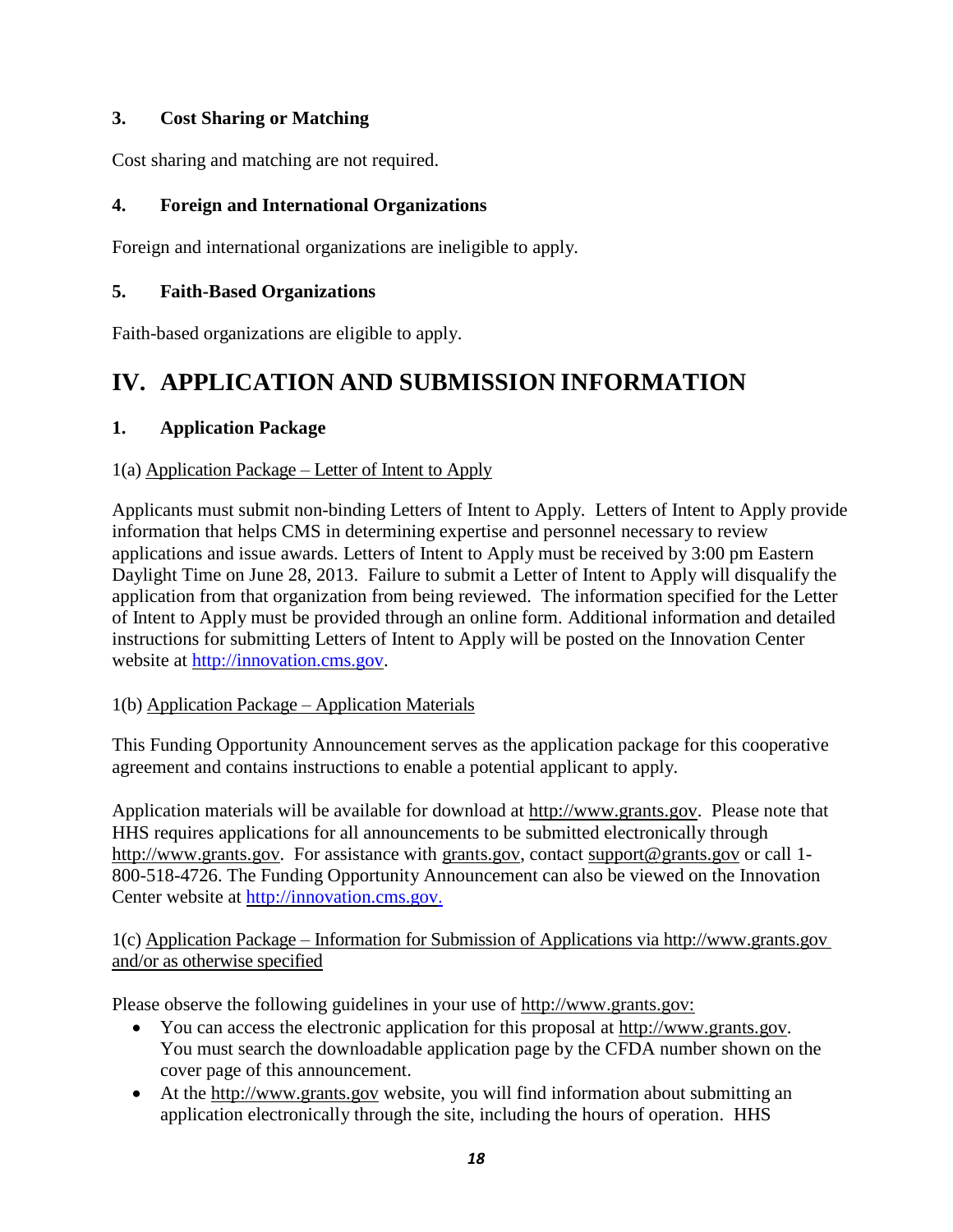strongly recommends that you do not wait until the application due date to begin the application process through [http://www.grants.gov.](http://www.grants.gov/)

- As noted above, all applicants must have a Dun and Bradstreet (D&B) Data Universal Numbering System (DUNS) number. The DUNS number is a nine-digit identification number that uniquely identifies business entities. To obtain a DUNS number, access the following website: [www.dunandbradstreet.com,](http://www.dunandbradstreet.com/) or call 1-866-705-5711. This number should be entered in the block with the applicant's name and address on the cover page of the application (Item 8c on the Form SF 424, Application for Federal Assistance). The name and address in the application should be exactly as given for the DUNS number. Applicant should obtain this DUNS number immediately to ensure all registration steps are completed in time.
- The Authorized Organizational Representative (AOR) who will officially submit an application on behalf of the organization must register with Grants.gov for a username and password. The AOR must complete a profile with Grants.gov using its organization's DUNS Number to obtain a username and password. [http://grants.gov/applicants/get\\_registered.jsp](http://grants.gov/applicants/get_registered.jsp)

AORs must wait one business day after registration in SAM before entering their profiles in Grants.gov. Applicants are strongly advised to begin this process immediately to ensure this step is completed in time to apply before application deadlines.

- o When an AOR registers with Grants.gov to submit applications on behalf of an organization, that organization's E-Biz point-of-contact will receive an email notification. The email address provided in the profile will be the email used to send the notification from Grants.gov to the E-Biz POC with the AOR copied on the correspondence.
- o The E-Biz POC must then login to Grants.gov (using the organization's DUNS number for the username and the special password called "M-PIN") and approve the AOR, thereby providing permission to submit applications.
- o The AOR and the DUNS number must match. If you organization has more than one DUNS number, be sure you have the correct AOR for your application.
- **Any files uploaded or attached to the Grants.gov application must be PDF file format and must contain a valid file format extension in the filename, unless otherwise specified in this FOA. Please note that the templates to be provided by the Innovation Center must be uploaded in the native format provided by the Innovation Center.** Even though Grants.gov allows applicants to attach any file format as part of their application, CMS restricts this practice and only accepts PDF file format, unless otherwise specified in this FOA. **Any file submitted as part of the Grants.gov application that is not in a PDF file format or in another format otherwise specified in this FOA, or contains password protection, will not be accepted for processing and will be excluded from the application during the review process.** In addition, the use of compressed file formats such as ZIP, RAR or Adobe Portfolio will not be accepted. The application must be submitted in a file format that can easily be copied and read by reviewers. It is recommended that scanned copies not be submitted through Grants.gov unless the applicant confirms the clarity of the documents. Pages cannot be reduced resulting in multiple pages on a single sheet to avoid exceeding the page limitation. All documents that do not conform to the above will be excluded from the application during the review process.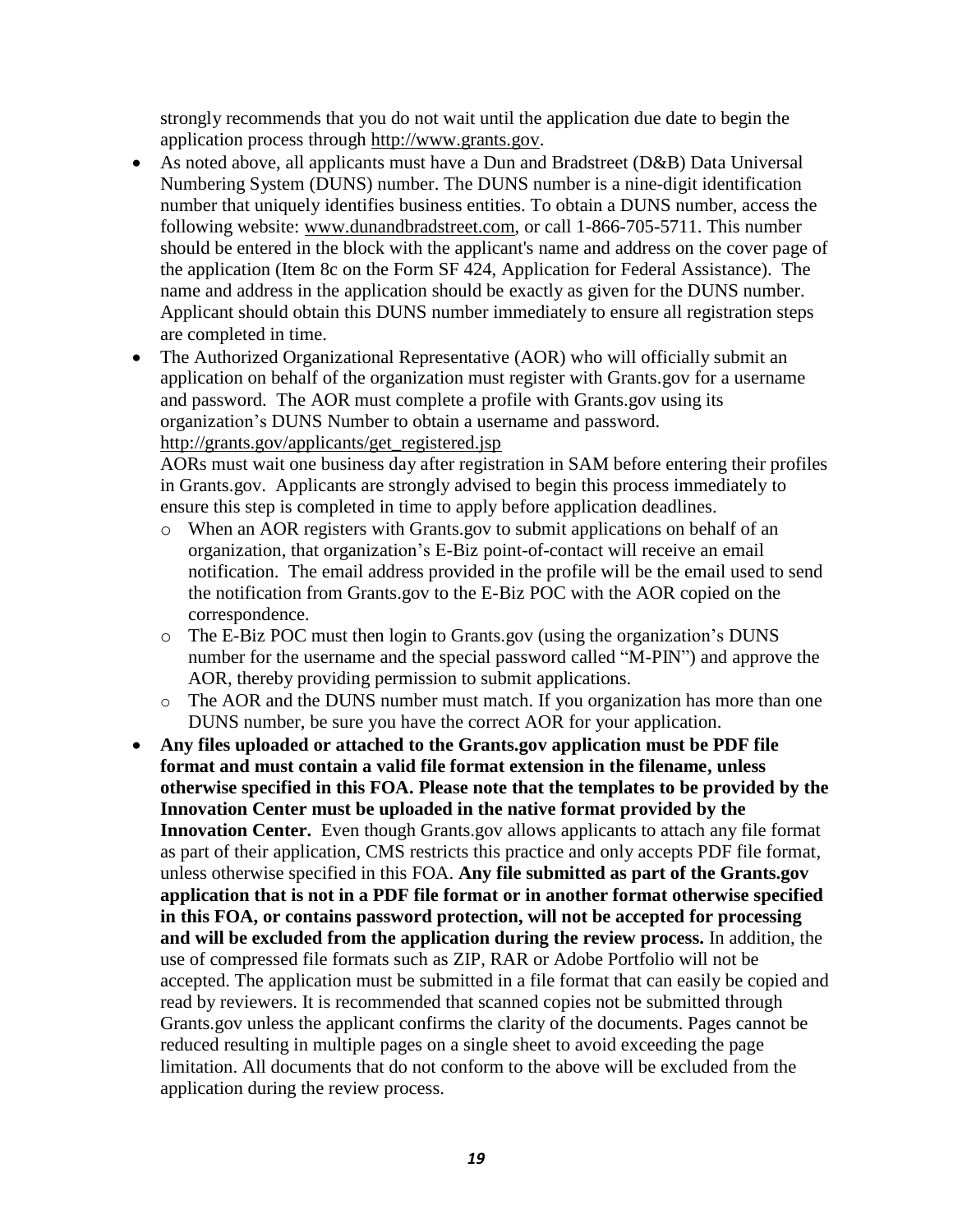- o **Applicants are now limited to using the following UTF-8 characters in all attachment file names: A-Z, a-z, 0-9, underscore ( \_ ), hyphen (-), space, period. If applicants use any other characters when naming their attachment files their applications will be rejected.**
- o Prior to application submission, Microsoft Vista and Office 2007 users should review the Grants.gov compatibility information and submission instructions provided at http://www.grants.gov/. Click on "Vista and Microsoft Office 2007 Compatibility Information"
- You must submit all standard documents electronically in PDF format and/or other electronic or web-based format(s) specified by CMS, including all information included on the SF 424 and all necessary assurances and certifications, and all other attachments.
- After you electronically submit your application, you will receive an automatic email notification from Grants.gov that contains a Grants.gov tracking number. **Please be aware that this notice does not guarantee that the application will be accepted by Grants.gov. It is only an acknowledgement of receipt.** All applications that are successfully submitted must be validated by Grants.gov before they will be accepted. Please note applicants may incur a time delay before they receive acknowledgement that the application has been validated and accepted by the Grants.gov system. In some cases, the validation process could take up to 48 hours. If for some reason your application is not accepted, then you will receive a subsequent notice from Grants.gov citing that the application submission has been rejected. **Applicants should not wait until the application deadline (date and time) to apply because notification by Grants.gov that the application fails validation and is rejected may not be received until close to or after the application deadline, eliminating the opportunity to correct errors and resubmit the application. Applications that fail validation and are rejected by Grants.gov after the deadline will not be accepted and/or granted a waiver.** For this reason CMS recommends submission of applications prior to the due date and time.
- The most common reasons why an application fails the validation process and is rejected by Grants.gov are:
	- o SAM registration cannot be located and validated
	- o SAM registration has expired
	- o The AOR is not authorized by the E-Biz POC to submit an application on behalf of the organization
	- o File attachments do not comply with the Grants.gov file attachment requirements
- **HHS retrieves applications from Grants.gov only after Grants.gov validates and accepts the applications. Applications that fail validation and are rejected by Grants.gov are not retrieved by HHS, and HHS will not have access to rejected applications.**
- After HHS retrieves your application from Grants.gov, you will receive an email notification from Grants.gov stating that the agency has received your application and once receipt is processed, you will receive another email notification from Grants.gov citing the Agency Tracking Number that has been assigned to your application. It is important for the applicant to keep these notifications and know the Grants.gov Tracking Number and Agency Tracking Number associated with their application submission.
- Each year organizations and entities registered to apply for federal grants and cooperative agreements through Grants.gov will need to renew their registration with the System for Award Management (SAM). You can register with the SAM online at;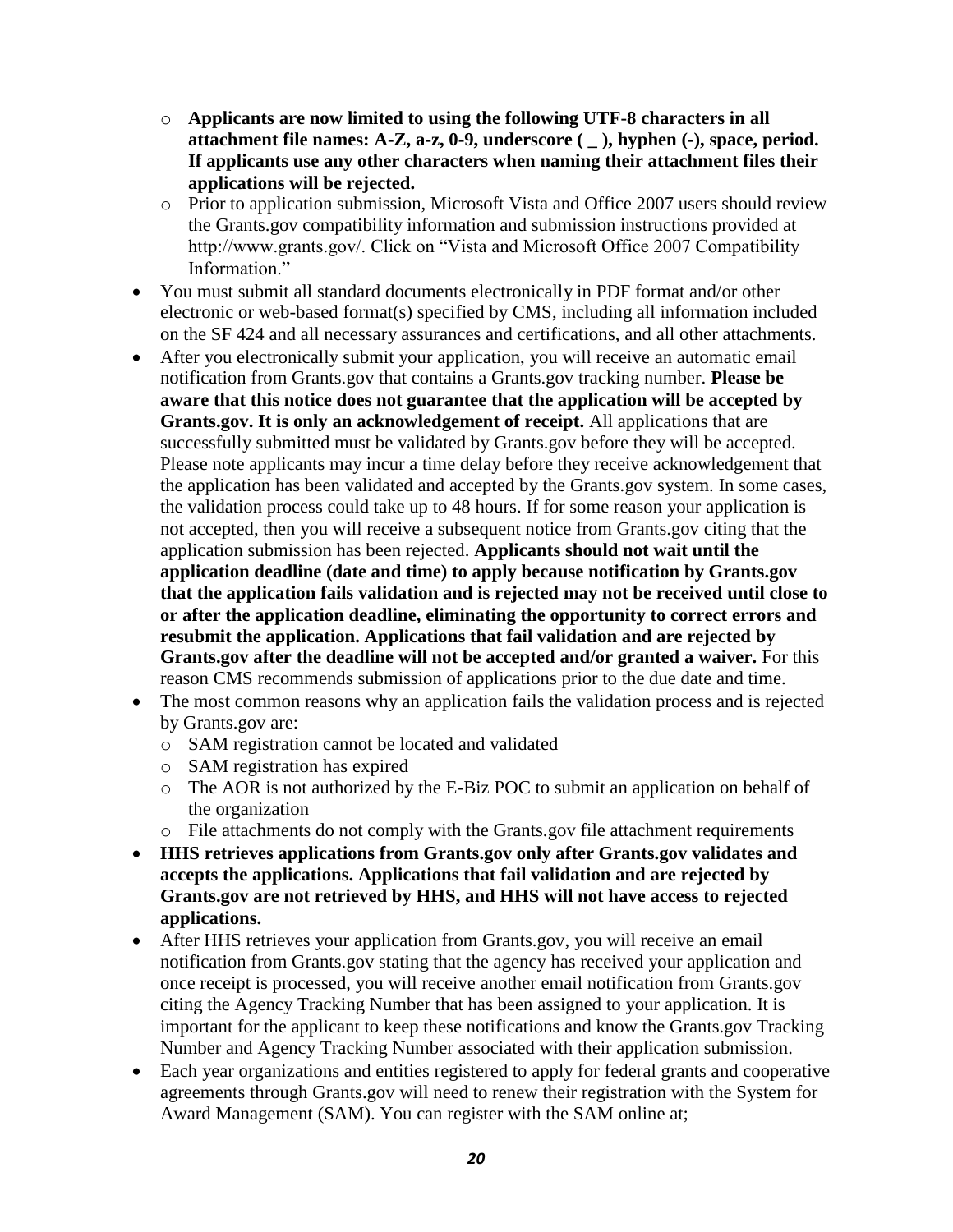https://www.sam.gov/portal/public/SAM. **Failure to renew SAM registration prior to application submission will prevent an applicant from successfully applying.** 

- All applications must be submitted electronically by 3:00 p.m. Eastern Daylight Time on August 15, 2013.
- All applications will receive an automatic time stamp upon submission and applicants will receive an automatic e-mail reply acknowledging the application's receipt.
- To be considered timely, applications must be sent on or before the published deadline date and time. However, a general extension of a published application deadline that affects all applicants or only those applicants in a defined geographical area may be authorized by Grants.gov under circumstances that affect the public at large, such as natural disasters (e.g., floods or hurricanes) or disruptions of electronic (e.g., application receipt services) or other services, such as a prolonged blackout.
- Applications cannot be accepted through any email address. Applications can only be accepted through [http://www.grants.gov.](http://www.grants.gov/) Applications cannot be received via paper mail, courier, or delivery service, unless a waiver is granted per the instructions below.
- The applicant must seek a waiver **at least** ten days prior to the application deadline if the applicant wishes to submit a paper application. Applicants that receive a waiver to submit paper application documents must follow the rules and timelines that are noted below.
- In order to be considered for a waiver application, an applicant **must** adhere to the timelines for SAM and Grants.gov registration, as well as request timely assistance with technical problems.

Please be aware of the following:

- If you experience technical challenges while submitting your application electronically, please contact Grants.gov Support directly at: [www.grants.gov/customersupport](http://www.grants.gov/customersupport) or (800) 518-4726. Customer Support is available to address questions 24 hours a day, 7 days a week (except on federal holidays).
- Upon contacting Grants.gov, obtain a tracking number as proof of contact. The tracking number is helpful if there are technical issues that cannot be resolved and a waiver from the agency must be obtained.
- If it is determined that a waiver is needed from the requirement to submit your proposal electronically, you must submit a request in writing (emails are acceptable) to [OAGMGrantsBaltimore@cms.hhs.gov](mailto:Mary.Greene@cms.hhs.gov) (please put '**HCIA Round Two Waiver Request'** in the subject line) with a clear justification for the need to deviate from the standard electronic submission process.
- If the waiver is approved, the Division of Grants Management will provide instructions as to submission of the application.

Grants.gov complies with Section 508 of the Rehabilitation Act of 1973. If an individual uses assistive technology and is unable to access any material on the site including forms contained with an application package, they can email the Grants.gov contact center [at support@grants.gov](mailto:support@grants.gov) or call 1-800-518-4726.

## <span id="page-20-0"></span>**2. Content and Form of Application Submission**

<span id="page-20-1"></span>2(a) Content and Form of Application Submission – Form of Application Submission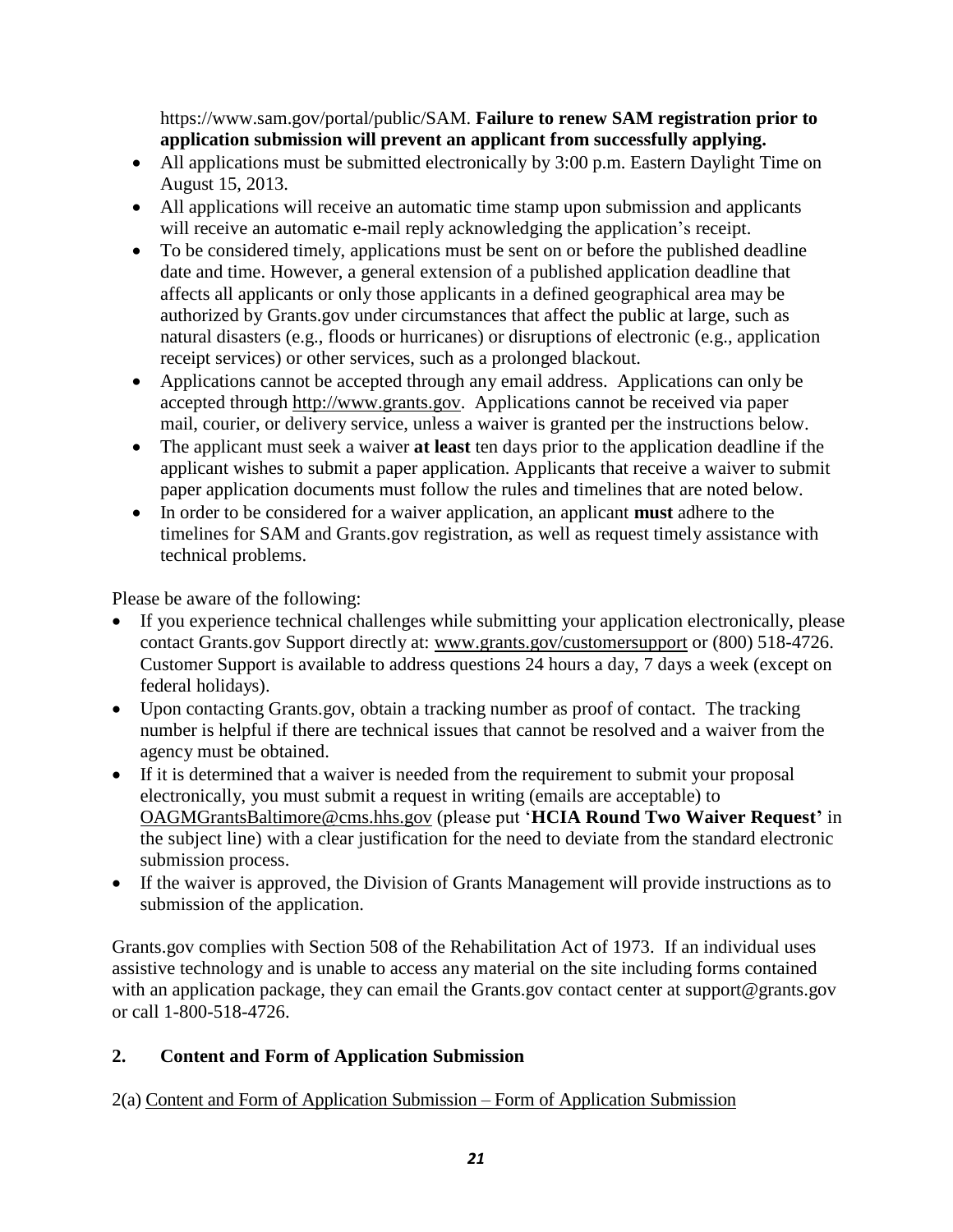Each application must include all contents described below, in the order indicated, and in conformance with the following specifications:

- Use 8.5" x 11" letter-size pages (one side only) with 1" margins (top, bottom, and sides).
- Other page sizes will not be accepted. This is particularly important because it is often not possible to reproduce copies in a size other than 8.5" x 11".
- All pages of the Project Narrative must be paginated in a single sequence.
- Font size must be no smaller than 12-point with an average character density no greater than 14 characters per inch.
- The narrative portions of the application must be DOUBLE-SPACED.
- The Project Abstract is restricted to a one-page summary which should be single-spaced.

Applications must not be more than 50 pages in length which include the Cover Letter and Project Narrative (uploaded in Grants.gov on 'Project Narrative Attachment Form') and Budget Narrative (uploaded in Grants.gov on 'Budget Narrative Attachment Form'. Supplementary Materials are limited to 50 pages in length, and include the required Financial Plan, Actuarial Review (for applicants requesting \$10 million or more), Operational Plan, and Executive Overview (CMS will provide detailed guidance on all needed templates on or about June 14, 2013 on the Innovation Center website at [http://innovation.cms.gov.\)](http://innovation.cms.gov./) Also included in the Supplementary Materials are documentation related to financial projections, profiles of participating organizations, relevant letters of endorsement, etc. The total size of all uploaded files may not exceed a total file size of 13 MB. **Standard forms are NOT included in the page limits and in the file-size limits.** Please review these technical criteria carefully and allow sufficient time to comply. Applications that fail to meet the criteria described here will be rejected. CMS will not allow resubmissions after the deadline from applicants that fail to meet these criteria. For awarded applicants, CMS may require additional submissions related to an awardee's Operational Plan. Pending CMS approval of the awardee's completed Operational Plan, funding is restricted to model planning activities only.

<span id="page-21-0"></span>2(b) Content and Form of Application Submission – Overview of Cooperative Agreement Application Structure and Content

*2(b)(1) Standard Forms*: The following standard forms must be completed with an original signature and enclosed as part of the proposal:

- SF 424: Official Application for Federal Assistance (see note below)
- SF 424A: Budget Information Non-Construction
- SF 424B: Assurances-Non-Construction Programs
- SF LLL: Disclosure of Lobbying Activities
- Project/Performance Site Location(s) form
- Project Abstract Summary

In addition to the Standard Forms, the following are required and are uploaded in Grants.gov on "Other Attachments Form":

• Letters of support and participation from major stakeholders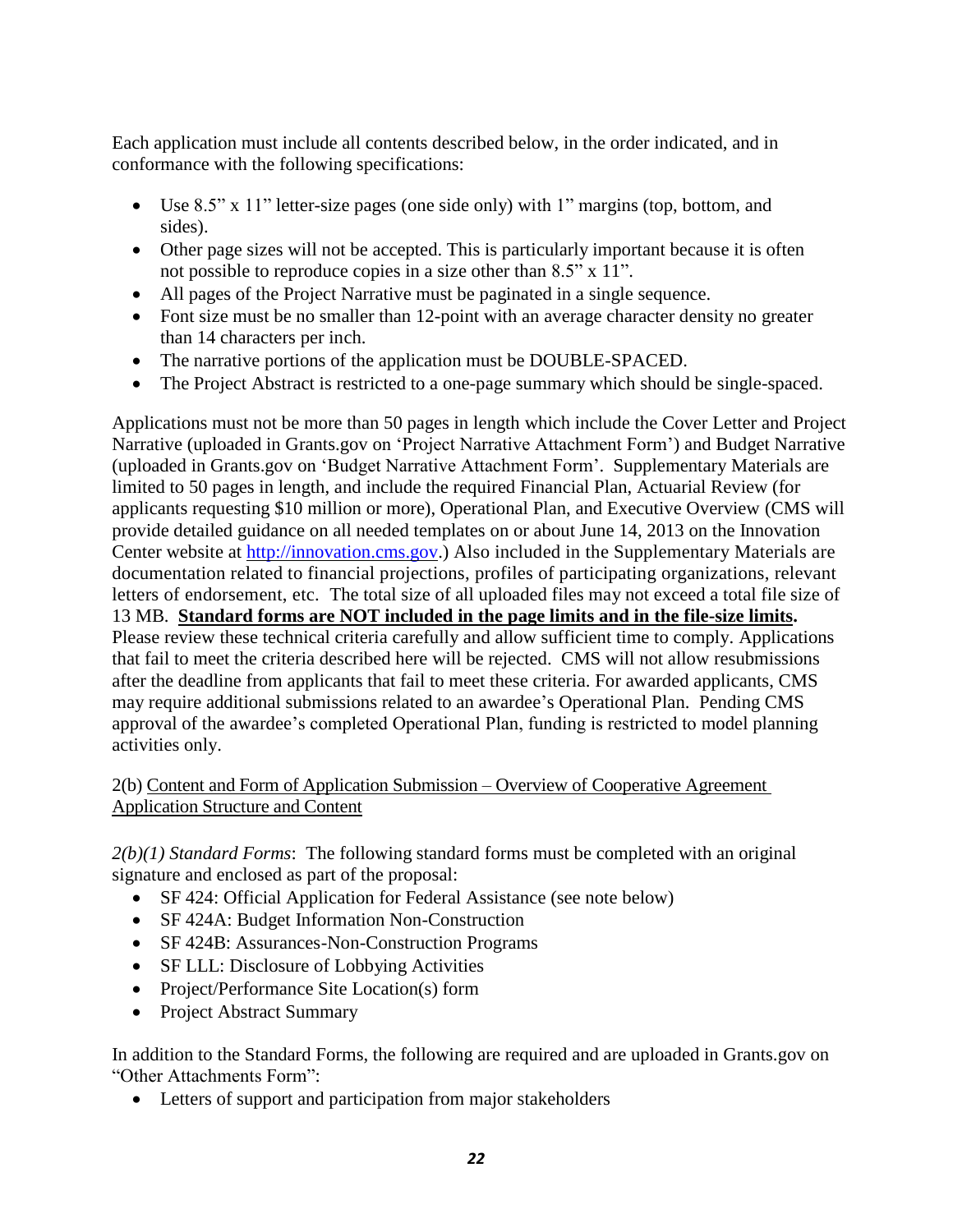- Financial Plan<sup>\*</sup>
- Operational Plan\*
- Executive Overview (as described in Section Six on Supplementary Materials)\*
- Actuarial Review (if applicable required for applicants requesting \$10 million or more)\*

\*CMS will provide templates and detailed instructions for these submissions on or about June 14, 2013 on the Innovation Center website at [http://innovation.cms.gov.](http://innovation.cms.gov./) 

## **These templates must be uploaded in native formats provided by the Innovation Center.**

Note: On SF 424 "Application for Federal Assistance":

- On Item 11 "Descriptive Title of Applicant's Project", state the specific cooperative agreement opportunity for which you are applying: the Health Care Innovation Awards Round Two.
- **For Item 15 please provide a succinct descriptive title of the applicant's project. Please do not add attachments in Item 15**.
- Check "No" to item 16b, as Review by State Executive Order 12372 does not apply to these cooperative agreements.

*2(b)(2) Cover Letter (to be enclosed with the project narrative)*: A letter is required from the applicant's Authorized Organizational Representative, indicating the title of the proposal, the principal contact person, the amount of funding requested, and the name of the organization that will administer the cooperative agreement. The letter must be uploaded with the application **and will be included under the 50-page limit for standard application materials**. **If it is sent separately through postal mail, it will not be included with the application and the application will be ineligible.** Please address the letter to:

> Mary Greene Grants Management Officer Office of Acquisition and Grants Management Centers for Medicare and Medicaid Services U.S. Department of Health and Human Services Mail Stop B3-30-03 7500 Security Blvd, Baltimore, MD 21218

*2(b)(3) Project Abstract*: The one-page abstract (single-spaced) must identify the specific Innovation Category and priority being addressed. The abstract also serves as a succinct description of the proposal and should include the goals of the proposal; the total budget; the number of included beneficiaries, providers, and payer participants; the projected total cost of care savings; and a description of how the funds will be used. The abstract is often distributed to provide information to the public and Congress, so please write the abstract so that it is clear, accurate, concise, and without reference to other parts of the application. Personal identifying information should be excluded from the abstract.

*2(b)(4) Project Narrative*: The application must address how the applicant will implement the cooperative agreement model, and meet the objectives of the HCIA Round Two initiative. The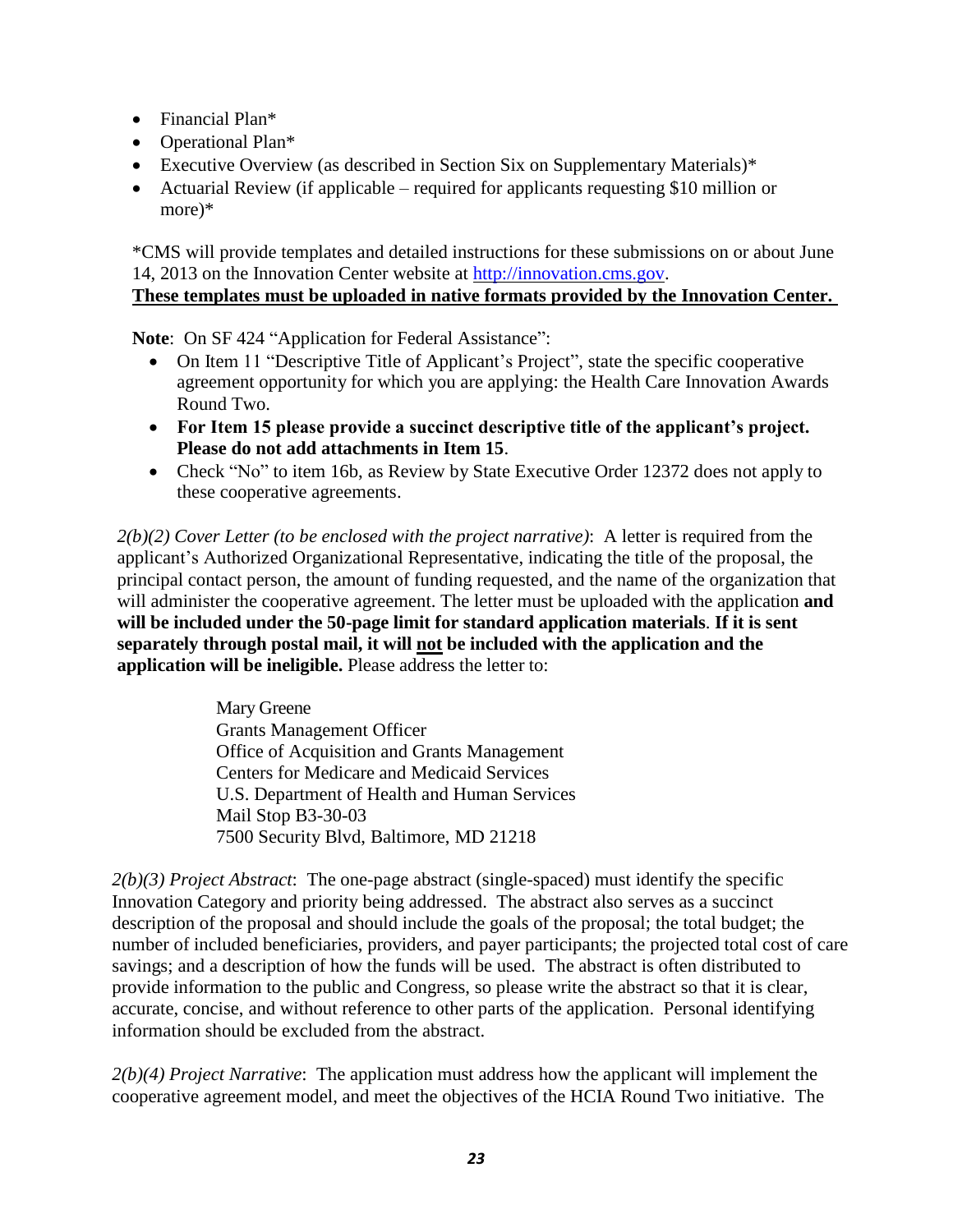required sections of the application are listed below. Also provided is a brief description of the type of information that is required to be addressed within each specific section. The application must be organized by these headings, noted as the operations element sections, outlined below.

#### SECTION ONE: DESIGN

*1.1 Model Goals and Targeting*: The application must identify up front the Innovation Category and specific priority the payment and delivery model addresses. The application must list, describe, and justify the selected proposal goals. It must also define the following elements: the targeted populations (which must include, but need not be limited to, Medicare, Medicaid, and/or CHIP beneficiaries), the number of beneficiaries served, the number of participating providers, the services to be delivered, the proposed partners, and the geographic area of the proposed model. A detailed discussion should be included that explains the rationale for why these elements are important in the context of explaining the overall expected impact of the model and potential suitability for expansion to other settings, areas, and/or populations. It should also include an explanation of why this model is a strategic match for the applicant's overall mission.

*1.2 Comprehensive Description of the Model and Supporting Evidence Base*: The application must describe the design of the proposed model including the Innovation Category and priority area addressed. The description provided must describe the type, duration, and scope of the services to be provided in the service delivery model. The description must describe the theory of action for the model and demonstrate specifically and concretely how the model will actually reduce costs and improve quality outcomes. It should also address how the proposed model is evidence-based. It should also explain how the model will affect the targeted population and demonstrate whether and how the proposed model will impact the priority populations and care improvement areas outlined, address health disparities, reduce the effect of multiple comorbidities, and/or modify risk factors. The applicant should also identify the primary challenges to successful implementation of the model and explain how these anticipated risks will be mitigated. The applicant must describe a payment model that would, if implemented by CMS, support the applicant's service delivery model – absent additional federal spending – after the end of the cooperative agreement period.

*1.3 Participant Recruitment and Enrollment:* The application must include a description of the recruitment strategies that will be employed, including strategies for identifying and targeting prospective beneficiaries. This must include a plan for identifying and managing the applicable population. There should be a discussion of ongoing strategies that promote continuous coverage and retention so that results of the model are not confounded due to beneficiaries cycling through the model during the operational period.

*1.4 Education and Outreach*: The application must describe the plan for conducting the required outreach and education campaign to ensure potential beneficiaries and providers would be aware of the model if selected.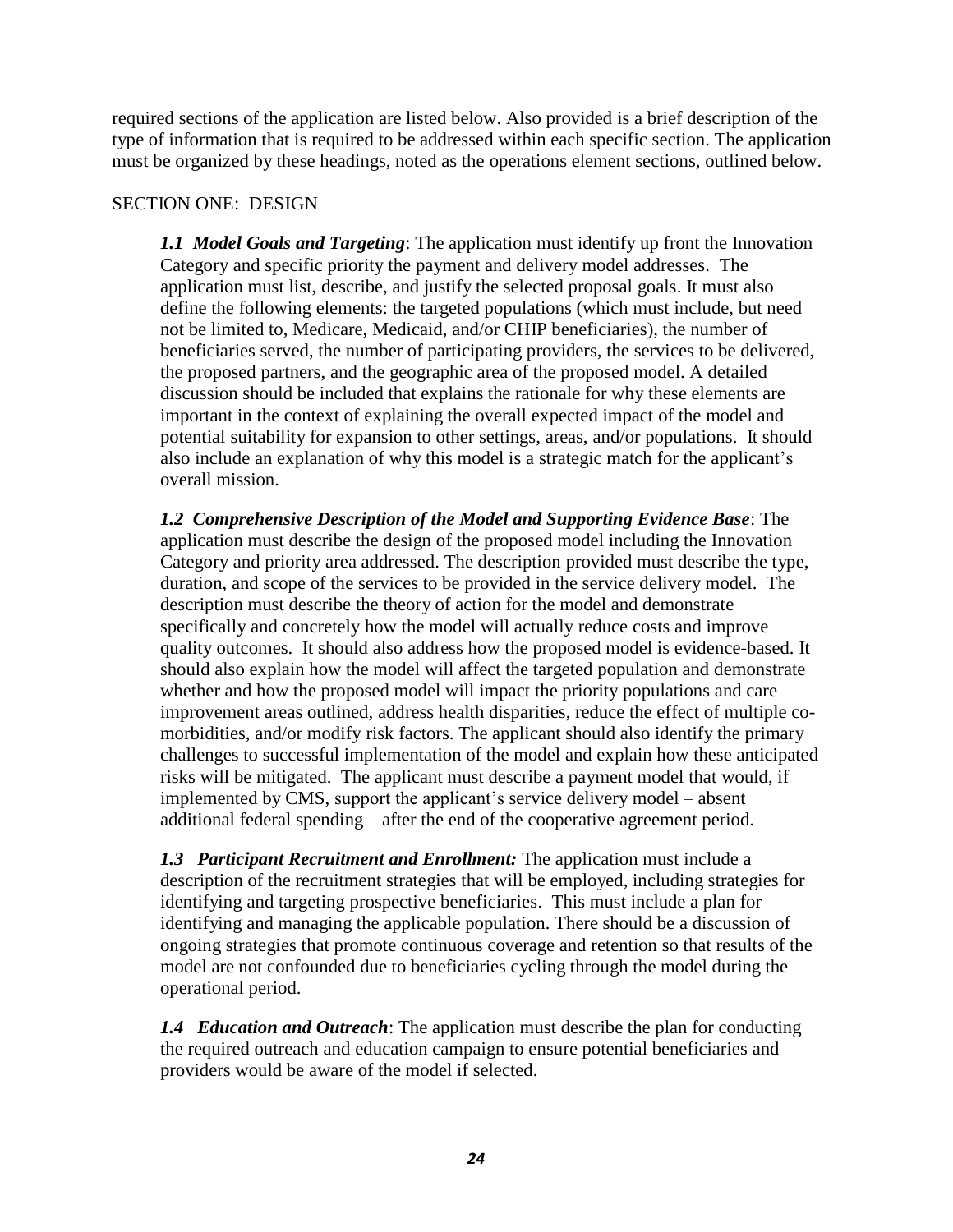*1.5 Community Integration:* The application must identify and describe the applicant's method for involving external stakeholders in the initial implementation of the model and its method for continuing to have them meaningfully involved throughout the model. The application must also describe how the proposed model will be integrated into the broader health care community during the cooperative agreement period and in the future.

*1.6 Targeting Medicaid and CHIP Populations:* The application must identify whether the proposed model includes a specific focus on a population of Medicaid or CHIP beneficiaries, either exclusively or in addition to other populations not served by these programs.

*1.7 Multipayer Engagement*: The application must describe the extent to which non-CMS payers are involved with the model within the period of performance

## SECTION TWO: ORGANIZATIONAL CAPACITY

*Organization and Administration:* The application must describe the guiding principles of the organization and its past experience and track record of performance. It must also demonstrate an understanding of the needs of the community or population that the applicant seeks to target. The application must include a description of the governance, organizational, and structural functions that will be in place to implement, monitor, and operate the model. The tasks to be conducted by each administrative component must also be described. The applicant must demonstrate the financial strength and stability needed to operate the model after the completion of the three-year cooperative agreement period. If the applicant has not delivered in the application a detailed and fully developed payment model, the applicant must demonstrate the ability to do so during or by the end of the cooperative agreement period.

## SECTION THREE: RETURN ON INVESTMENT

Each proposed model must provide a detailed explanation of how it expects to meaningfully reduce medical cost trend for the identified population and reduce net programmatic expenditure for CMS. Applicants should show credible, favorable performance along the following dimensions:

- a high percentage reduction in per beneficiary per year total cost of care expenditures for the population the model serves,
- strong return on investment to CMS over the three-year period as shown by the data in the template for the Financial Plan, and
- meaningful annualized model run-rate savings.

The return on investment analysis includes three parts outlined below:

*3.1 Financial Plan:* The Financial Plan is supplemental to Form SF 424A, and included in the Supplementary Materials. Applicants must submit a Financial Plan and supplemental narrative and schedules explaining how they plan to reduce medical cost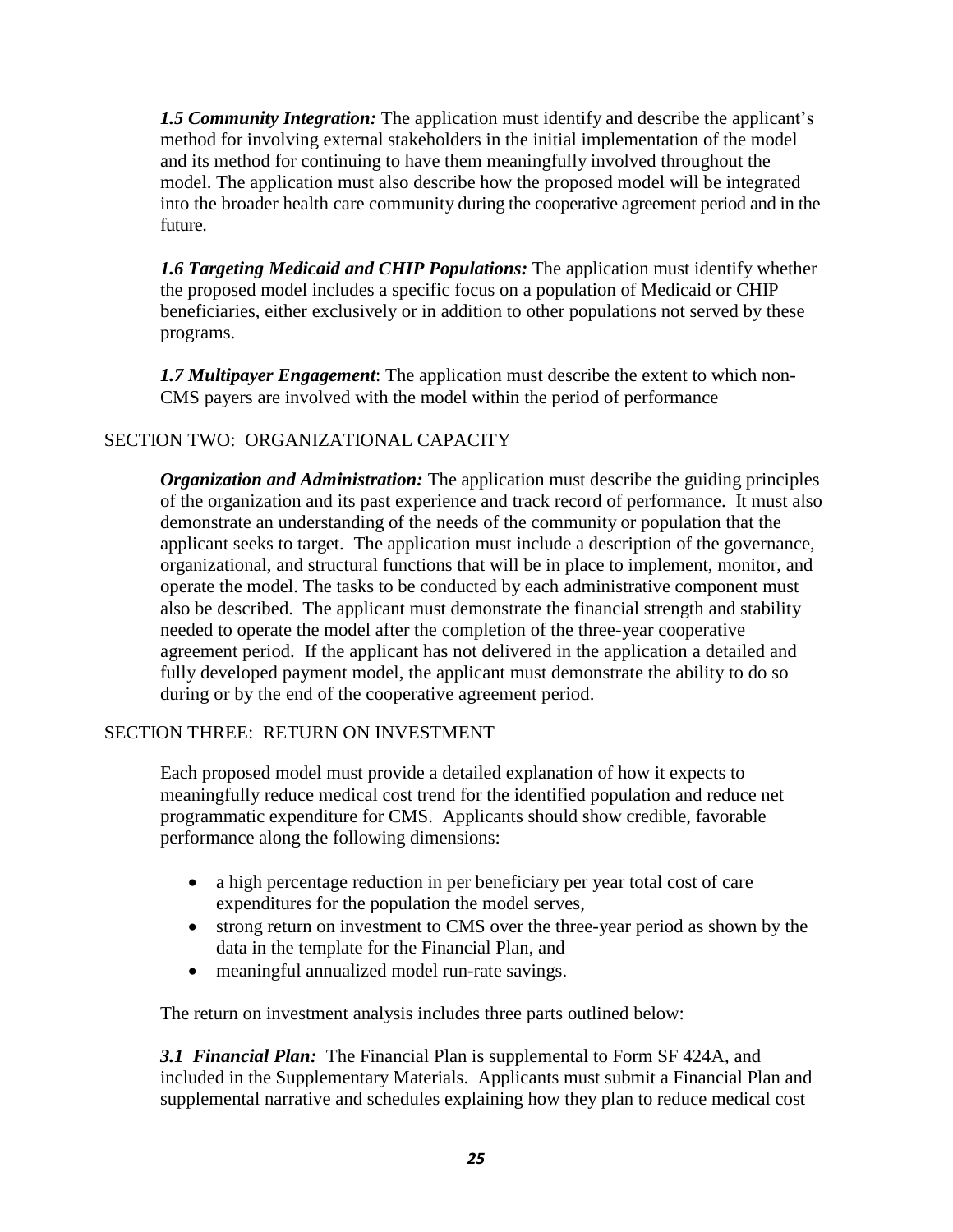for their identified population. The Financial Plan must include an annual summary of the costs of the model in relation to the expected savings under the model. Data from Form SF 424A and Financial Plan must match. The Financial Plan must be signed by the chief financial officer of the applicant organization. The chief financial officer cannot be the same person as the Executive Director or Project Director.

Applicants must provide a Financial Plan narrative and supplementary schedules explaining the rationale behind all assumptions used to develop the Financial Plan. Some examples of supplementary schedules with accompanying narratives include:

- A narrative and supplementary schedules explaining the specific mechanisms by which the model will produce a net reduction in the total cost of care (e.g., how cost increases in one category of spend will drive cost reductions elsewhere);
- An account of personnel costs, including detailed salary and fringe benefit costs, as well as identification of the costs associated with the training aspects of the innovation;
- A schedule describing proposed population and patient characteristics that explain projections of total cost of care (e.g., demographics, risk factors, health disparities, etc.); and
- A schedule connecting the funding request to detailed expenditures to proposed impact.

CMS will provide further materials, including a template for the Financial Plan, on or about June 14, 2013 on the Innovation Center website at [http://innovation.cms.gov.](http://innovation.cms.gov./) The estimates provided in the Financial Plan narrative must match those provided in the Financial Plan template. In addition, the Financial Plan narrative must provide either a source or a rationale for the estimates in the Financial Plan template. CMS will also host a series of webinars to assist initiative applicants with their Financial Plan. More information including dates and times will be posted at a later date at [www.innovation.cms.gov.](http://www.innovation.cms.gov./)

*3.2 Model Sustainability Plan:* The Model Sustainability Plan must include a clear description of the expected positive impact on the delivery system. This section must describe a payment model that would, if implemented by CMS, support the applicant's service delivery model – absent additional federal spending – after the end of the cooperative agreement period. This design should include, at a minimum, a description of:

- Payment details: How funds would flow under the payment model;
- Payment principles: What specific provider or beneficiary incentives the payment model would create;
- Description of risk parameters: How the payment model adjusts, shifts, insures, and/or limits risk;
- Return on investment: How the payment model will deliver a positive return on investment for CMS, and how it will result in net programmatic savings for Medicare, Medicaid, and/or CHIP;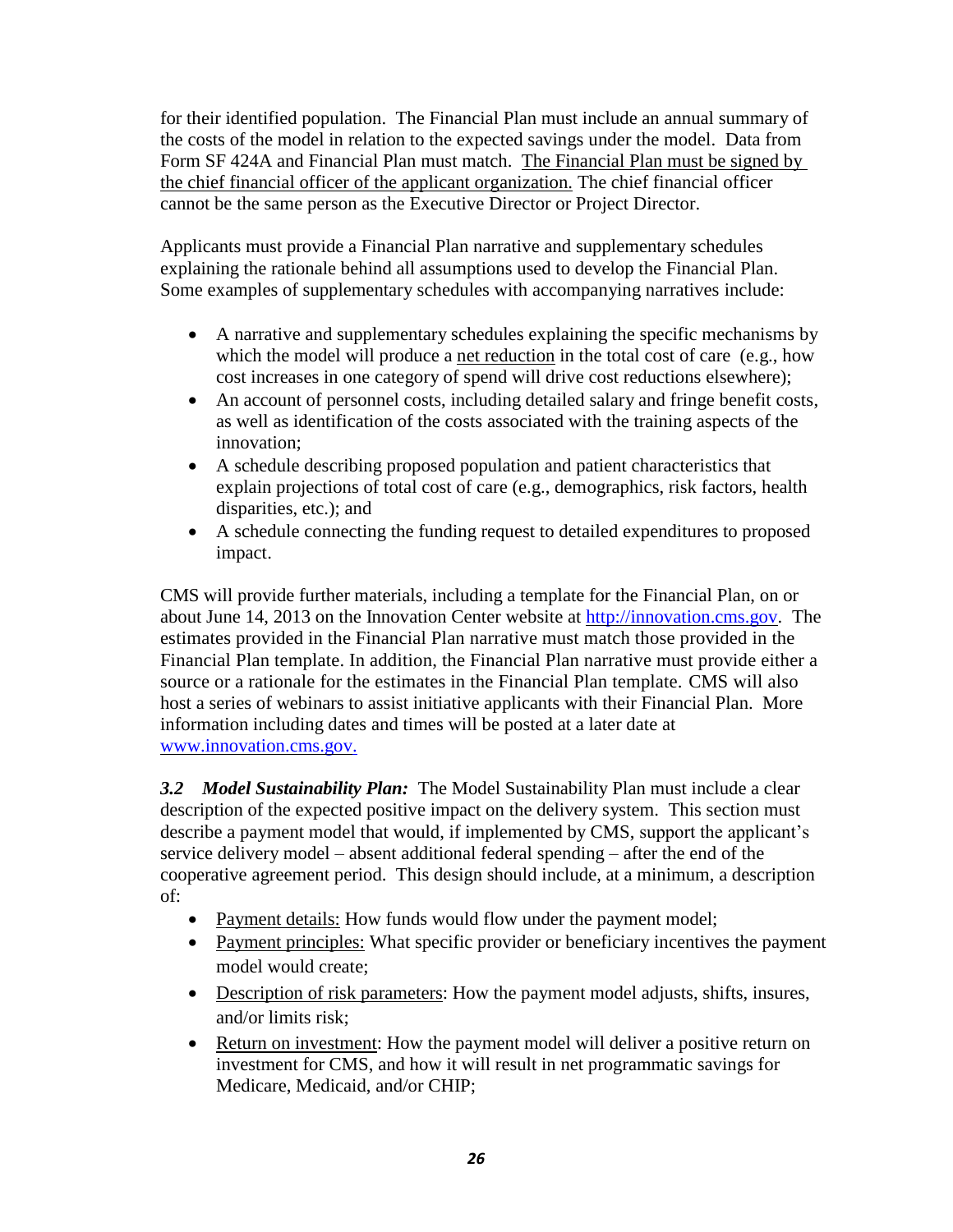- Application: Description of services or providers to which the payment model would be applied;
- Scaling: How the payment model can be made available to other providers and potentially serve as a basis for a subsequent solicitation by CMS; and
- Progression: How parameters of the payment model will progress over time.

*3.3 Actuarial Review:* Applicants requesting \$10 million or more in funding are required to obtain and submit an external actuarial certification with their application. A qualified actuary who is a member of the American Academy of Actuaries must complete the certification. CMS will provide further materials, including a template for the Actuarial Review, on or about June 14, 2013 on the Innovation Center website at [http://innovation.cms.gov.](http://innovation.cms.gov./) Applicants requesting less than \$10 million are encouraged but not required to submit an external actuarial review. CMS reserves the right to conduct an actuarial review of any application (regardless of funding amount) and such a review will be included as one of the criteria for the CMS Approving Official to consider during the application review process.

#### SECTION FOUR: MONITORING, REPORTING, AND EVALUATION

*4.1 Reporting and Evaluation:* The application must include a description of the applicant's plan for collecting and producing the data and analysis of the model that will be provided to CMS and its evaluation and monitoring contractors. CMS believes that awardees that actively self-monitor will have the greatest opportunities for improvement in quality and reductions in overall healthcare costs. The application must include detailed information on the self-monitoring plan. Careful monitoring and reporting of the effect of the model on the quality of care received as well as health care outcomes and costs are expected. Awardees also will be required to monitor patient satisfaction with their care experience by using validated tools that measure the patient experience of care. Monitoring reports must be provided to CMS quarterly and they must include information on the use of cooperative agreement funding and an assessment of model implementation, lessons learned, patient experience, quality improvements, clinical outcomes, and estimates of cost savings. Note that awardees will also be required to cooperate fully with the monitoring and evaluation contractors in reporting data that they require for the model evaluations.

CMS plans to conduct rigorous evaluation of each of these models through a separate evaluation contract. This work will entail establishing treatment and control or comparison groups and measuring the model effects on costs and outcomes. Applicants will be expected to facilitate evaluation contractor work in these areas by providing all necessary information and access required for the evaluation. Awardees may be required to report information in standard format and measure and report outcomes in a standardized way, if requested by the evaluation contractor.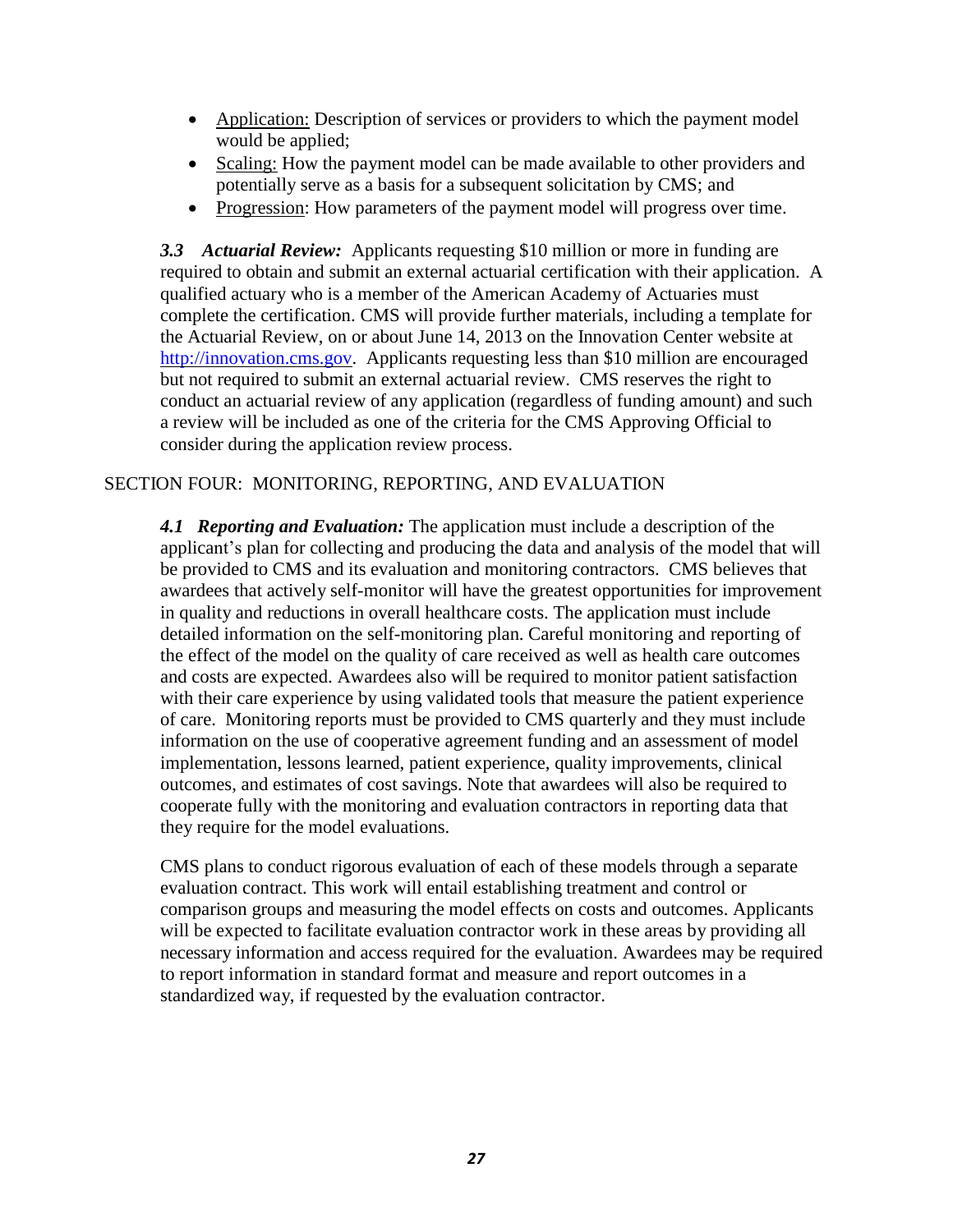## SECTION FIVE: FUNDING AND SUSTAINABILITY

## *5.1 Budget Form SF 424A and Budget Narrative*

#### Form SF 424A

All applicants must submit an SF 424A. Instructions for completing the SF 424A can be found on Grants.gov. For this cooperative agreement the application must include budgets for each year of the 3-year model period. All budget periods are one year.

In Section B – Budget Categories, please use column (1) for the first budget year; column (2) for the second budget year; and column (3) for the third budget year. Column (5) should be used for the total for all three budget years.

#### Budget Narrative

In addition, applicants must supplement Budget Form SF 424A with a Budget Narrative. The Budget Narrative must include a yearly breakdown of costs for the 3-year model period. Specifically, the Budget Narrative must provide a detailed cost breakdown for each line item outlined in the SF424A by year including a breakdown of costs for each activity/cost within the line item. The proportion of cooperative agreement funding designated for each activity should be clearly outlined and justify the organization's readiness to receive funding through 2017, including complete explanations and justifications for the proposed cooperative agreement activities. The budget must separate out funding that is administered directly by the awardee from any funding that will be subcontracted.

The application must include detailed descriptions and breakdowns of expenses in the following cost categories:

- Personnel**\*\***
- Fringe benefits
- Contractual costs, including subcontracts
- Equipment
- Supplies
- Travel
- Indirect costs, in compliance with appropriate OMB Circulars and subject to Section  $IV(5)(a)$ , below. If requesting indirect costs in the budget, a copy of the Federally negotiated indirect cost rate is required. **Indirect costs will be capped at 20% or the applicant's Federally negotiated indirect cost rate or the applicant's provisional rate, whichever of these is lowest.** Applicants may elect to waive their Federally negotiated indirect cost rate.
- Other costs, including those not otherwise associated with training and education

\*\* NOTE: Consistent with section 203 of the Consolidated Appropriations Act, 2012 (P.L. 112-74) none of the funds appropriated in this law shall be used to pay the salary of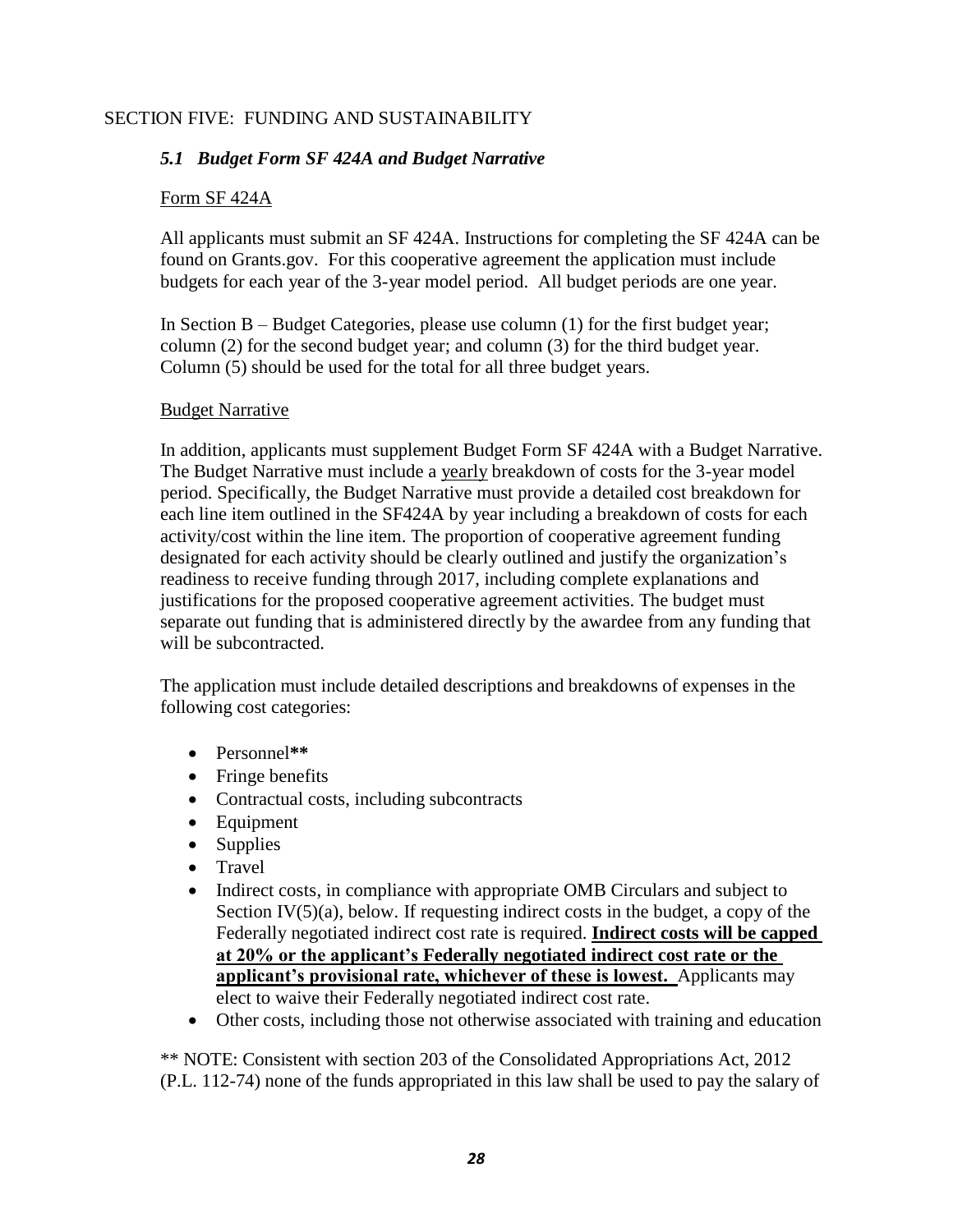an individual, through a grant or other extramural mechanism, at a rate in excess of Executive Level II (\$179,700).

The Budget Narrative should outline the strategies and activities of the model, and provide detailed cost breakdowns for any subcontracts that will be implemented to achieve anticipated outcomes.

The Budget Narrative should also clearly distinguish the funding source of any given activity/cost, as either federal or non-federal. Applicants should pinpoint those costs funded through in-kind contributions. Applicants must include detailed salary and fringe benefit costs for staff dedicated to the model through an in-kind contribution, to include yearly salary costs and the percentage of time dedicated to the model (for any given year).

Applicants must include with the Budget Narrative an organizational chart for the entity that is responsible for the management of the cooperative agreement. In addition, Applicants must provide a Narrative Staffing Plan to include:

- The number and titles of staff that will be dedicated to the cooperative agreement.
- Percentage of time each individual/position is dedicated to the cooperative agreement.
- Brief description of roles/responsibilities of each position.
- How the proposed key staff members have relevant skills and leadership ability to successfully carry out the model.
- Any positions providing in-kind support to the cooperative agreement.
- Percentage of time each position will provide to the cooperative agreement.
- A résumé for the proposed Project Director.

#### SECTION SIX: SUPPLEMENTARY MATERIALS

*6.1 Operational Plan:* Applicants must submit a detailed Operational Plan that describes the activities and budgets for each year of the model, a detailed timeline for implementation with major milestones, and a plan for model monitoring and evaluation. The Operational Plan must show how the applicant plans to ramp up to operational start and improve care within six months of receiving funding. The plan should also include roles and responsibilities of key partners and payer participants and major milestones and dates for successfully executing the Operational Plan. The applicant must provide an organizational chart that demonstrates the entity that is responsible for the management of this cooperative agreement as well as the relationship between that entity and all other organizations that will provide services and work with the beneficiaries under the model. In addition, the application should show that the applicant has the resources and track record needed to operate the model and report on the progress it is making during the operation. Applicants also should include a list of key personnel; for each person on this list, applicants should describe their relevant background, their roles, and overall responsibility.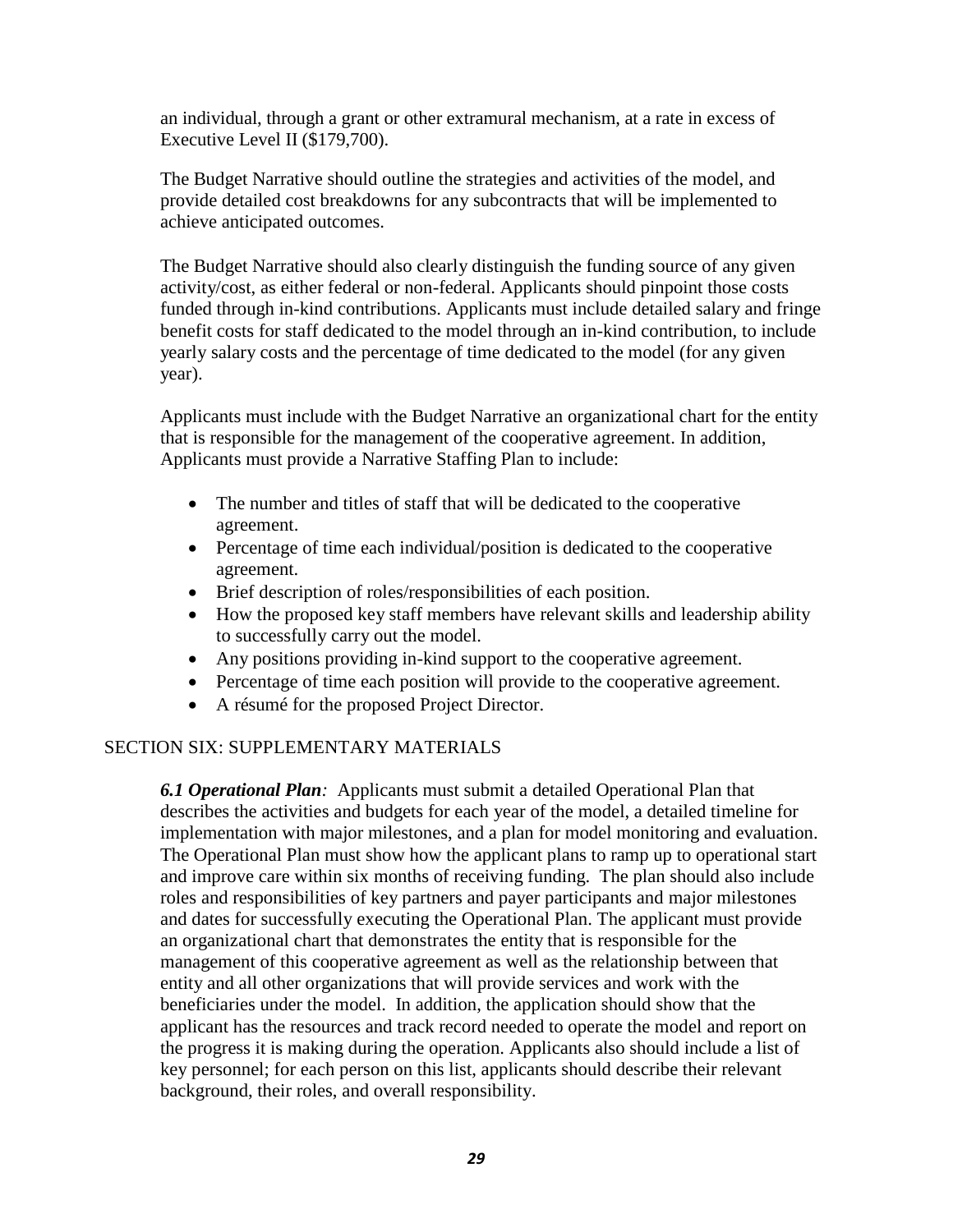CMS will provide further materials, including detailed instructions and an Operational Plan template, on or about June 14, 2013 on the Innovation Center website at [http://innovation.cms.gov.](http://innovation.cms.gov./)

*6.2 Executive Overview:* Applicants must submit an Executive Overview. CMS will provide further materials, including detailed instructions and an Executive Overview template, on or about June 14, 2013 on the Innovation Center website at [http://innovation.cms.gov.](http://innovation.cms.gov./)

## <span id="page-29-0"></span>**3. Submission Dates and Times**

## <span id="page-29-1"></span>3(a) Submission Dates and Times – Letter of Intent to Apply

Applicants must submit a non-binding Letter of Intent to Apply. Letters of Intent to Apply provide information that helps CMS in determining expertise and personnel necessary to appropriately review applications and issue awards. Letters of Intent to Apply are due by 3:00 pm Eastern Daylight Time on June 28, 2013. Failure to submit a Letter of Intent to Apply will disqualify the application from that organization from being reviewed.

The information specified for the Letter of Intent to Apply must be submitted through an online form. CMS will post additional information and detailed instructions for submitting a Letter of Intent to Apply, including require fields and information, on the Innovation Center website at [http://innovation.cms.gov.](http://innovation.cms.gov/)

## <span id="page-29-2"></span>3(b) Submission Dates and Times – Cooperative Agreement Applications

All applications are due by August 15, 2013. Applications must be submitted throug[h](http://www.grants.gov/) [http://www.grants.go](http://www.grants.gov/)v by 3:00 p.m. Eastern Daylight Time on Wednesday, August 15, 2013 or they will not be eligible for review.

## <span id="page-29-3"></span>**4. Intergovernmental Review**

Applications for these cooperative agreements are not subject to review by states under Executive Order 12372, "Intergovernmental Review of Federal Programs" (45 CFR 100). Please check box "C" on item 19 of the SF 424 (Application for Federal Assistance) as Review by State Executive Order 12372, does not apply to these cooperative agreements.

## <span id="page-29-4"></span>**5. Funding Restrictions**

## <span id="page-29-5"></span>5(a) Funding Restrictions – Indirect Costs

**Indirect costs will be capped at 20% or the applicant's Federally negotiated indirect cost rate or the applicant's provisional rate, whichever of these is lowest.** Applicants may elect to waive their Federally negotiated indirect cost rate. If requesting indirect costs, a Federally negotiated Indirect Cost Rate Agreement will be required.

## <span id="page-29-6"></span>5(b) Funding Restrictions – Direct Services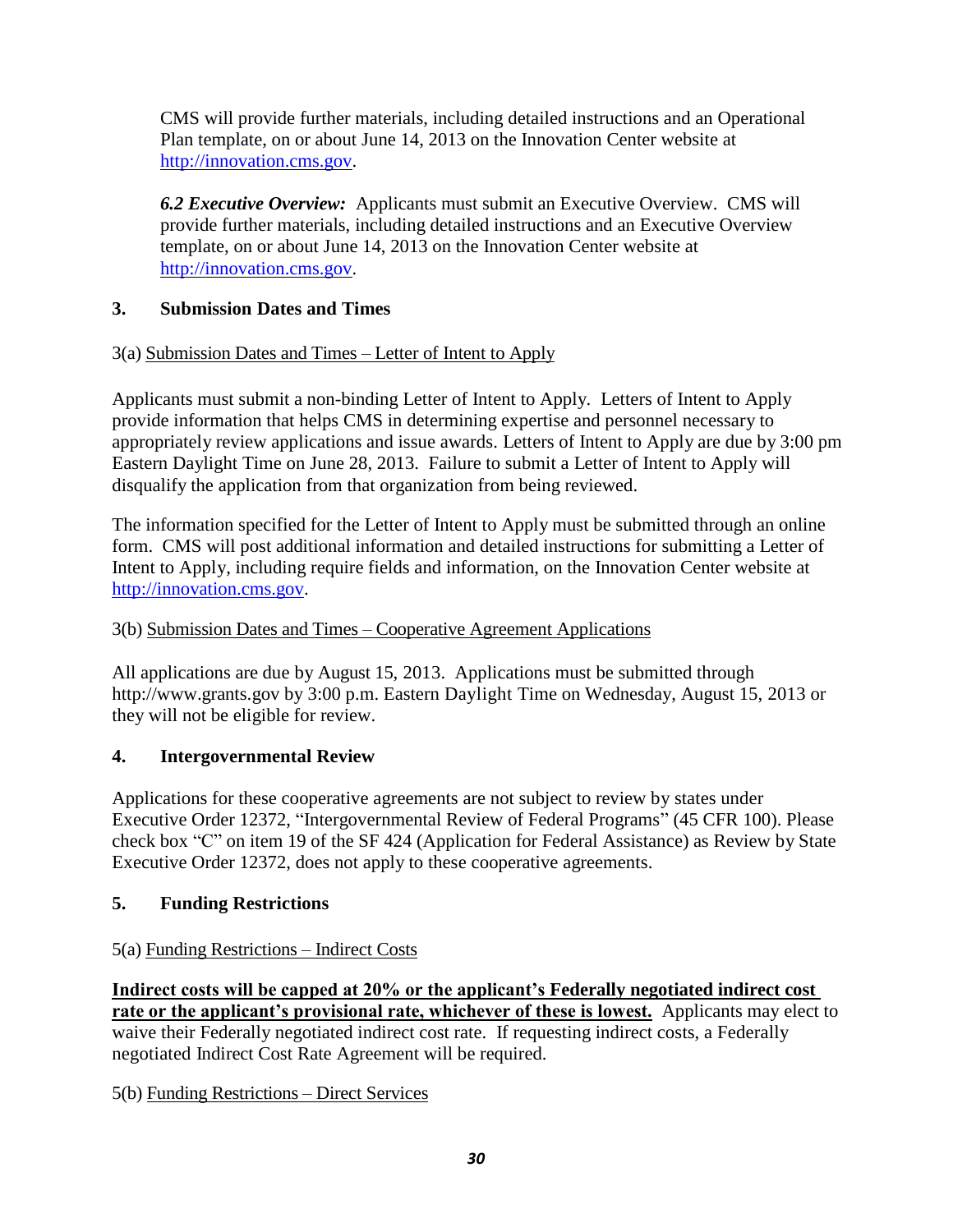Cooperative Agreement funds may not be used to provide individuals with services that are already funded through Medicare, Medicaid and/or CHIP. In compliance with the OMB Circulars, which define allowed cost, funding from the Innovation Center may not supplant funding for services that are currently authorized through the Medicaid State Plan. This also applies to funding provided through waivers or other grants, including federal grants. Travel or participation in conferences may require CMS approval.

#### <span id="page-30-0"></span>5(c) Funding Restrictions – Reimbursement of Pre-Award Costs

No cooperative agreement funds awarded under this solicitation may be used to reimburse preaward costs.

#### <span id="page-30-1"></span>5(d) Funding Restrictions – Prohibited Uses of Cooperative Agreement Funds

No cooperative agreement funds awarded under this solicitation may be used:

- To match any other federal funds;
- To provide services, equipment, or supports that are the legal responsibility of another party under federal or state law (e.g., vocational rehabilitation or education services) or under any civil rights laws. Such legal responsibilities include, but are not limited to, modifications of a workplace or other reasonable accommodations that are a specific obligation of the employer or other party;
- To provide services to non-CMS beneficiaries;
- To supplant existing federal, state, local, or private funding of infrastructure or services, such as staff salaries, etc.;
- To be used by local entities to satisfy state matching requirements;
- To pay for the use of specific components, devices, equipment, or personnel that are not integrated into the entire service delivery and payment model proposal; or
- To engage in lobbying activities of any kind (including, but not limited to, the costs for lobbying activities to influence the introduction, enactment, or modification of legislation by the U.S. Congress or a state legislature).

## <span id="page-30-2"></span>**V. APPLICATION REVIEW INFORMATION**

In order to receive an award under this funding opportunity announcement, applicants must submit a Letter of Intent and an application, each in the required format, no later than the applicable deadline.

Applications that focus primarily on acute hospital inpatient care will not be reviewed. Applications that do not propose service delivery models in one of the Innovation Categories specified in this FOA will not be reviewed.

If an applicant does not submit all of the required documents and does not address each of the topics described below, the application will not be reviewed and will consequently be ineligible for an award.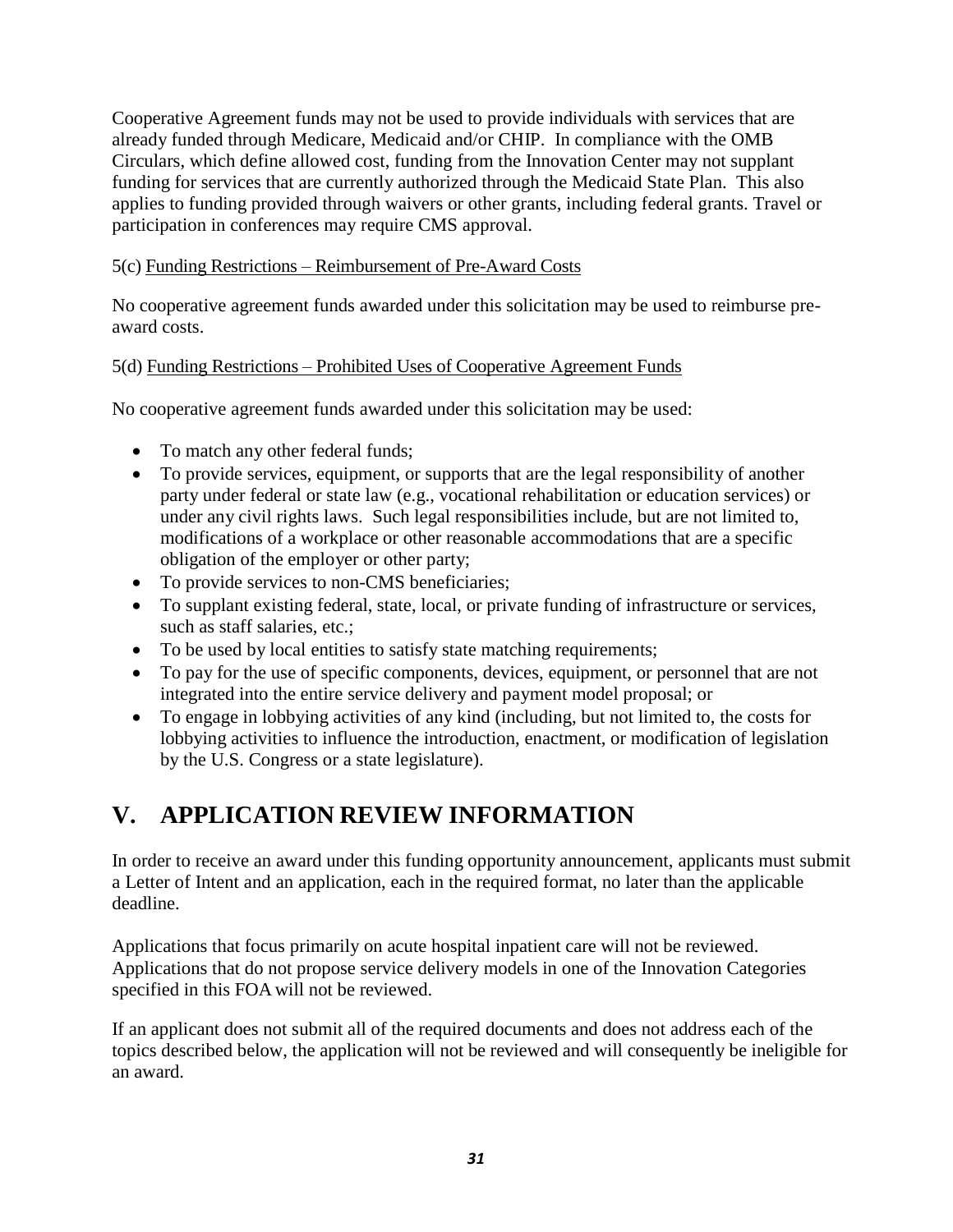As indicated in Section IV, Application and Submission Information, all applicants must submit the following:

- Standard Forms
- Letters of support and participation from major stakeholders
- Cover Letter
- Project Abstract
- Project Narrative
- Budget and Budget Narrative
- Supplementary Materials (including the Financial Plan, the Operational Plan, the Actuarial Review for applicants requesting \$10 million or more, and the Executive Overview)

As noted above, templates will be provided for the Financial Plan, the Operational Plan, the Actuarial Review, and the Executive Overview on or about June 14, 2013 on the Innovation Center website at [http://innovation.cms.gov.](http://innovation.cms.gov./)

## <span id="page-31-0"></span>**1. Criteria**

This section fully describes the evaluation criteria for this cooperative agreement model. In preparing applications, applicants are strongly encouraged to review the programmatic requirements detailed in Section I, Funding Opportunity Description. The application must be organized as detailed in Section IV, Application and Submission, of this solicitation.

Applications will be scored with a total of 100 points available. The following criteria will be used to evaluate applications received in response to this solicitation.

#### Design of Proposed Model (25 points)

The proposed model is well-designed to meet the goals of the model, including meeting the goals of improved outcomes for targeted populations. The design is based on relevant evidence and has a high likelihood of success, and the funding level requested is commensurate with the level of evidence. The model is operationally feasible. The model design is innovative in concept and operational design and not duplicative to existing CMS models or demonstrations, or to other HHS activities. The proposal indicates which Innovation Category the model falls within, as well as which priority areas, if any, are addressed.

The proposal indicates the overall expected magnitude and breadth of impact of the model on improving outcomes and reducing costs for the population it targets. The goals set for improvement are aggressive but credible given the description of the model. Proposals should demonstrate how the model will enable more effective and efficient system-wide functioning to deliver better outcomes and reduced costs.

The proposed model can be replicated and can be productively adopted in other organizations nationwide. The proposed model effectively targets the intended population including health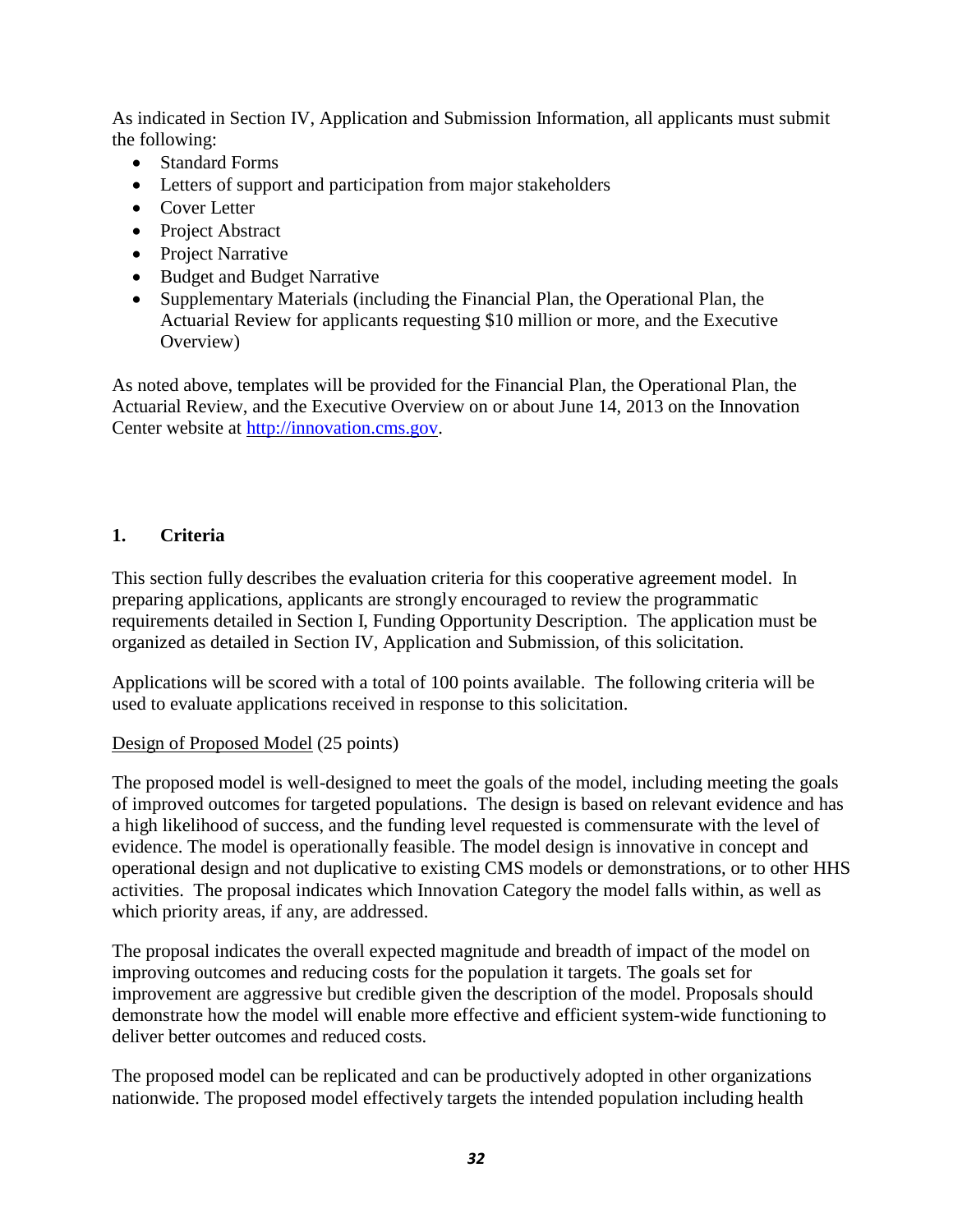disparities and underserved populations as applicable. The proposal includes plans to effectively integrate the model with relevant community providers of health care and related services, and to coordinate effectively with other relevant groups. The proposal also describes the extent to which health IT and health information exchange is used to support care coordination across all treating providers in the community and specific quality improvement goals. The proposal includes the design of a payment model that is based on a sound business case for CMS. The proposed payment model is operationally feasible for CMS and has a high probability of leading to a viable new, fully developed payment model for CMS – with ready applicability to Medicare, Medicaid, and/or CHIP – by the end of the cooperative agreement period or earlier. Preference will be given to applicants that describe payment models that can be implemented earlier. Applications must include a feasible approach for securing participation of multiple payers for their proposed payment model. Preference will be given to models that include a specific focus on a population of Medicaid or CHIP beneficiaries, either exclusively or in addition to other populations not served by these programs.

#### Organizational Capacity and Management Plan (25 points)

The organization has relevant experience in successfully operating previous innovative and relevant models. The proposed Operational Plan is specific and shows a realistic probability of successful implementation. Plans to partner with health care providers and other implementing organizations shows a likelihood of being successful, and the model partners identified by the applicant have the administrative ability to carry out their part of the model. The applicant must show evidence that it could implement the model and deploy it as rapidly as possible within six months. Preference will be given to applicants who can demonstrate their ability to begin care improvement activities earlier than six months. The applicant also demonstrates the organizational capacity to test innovative payment and service delivery models.

The Operational Plan is well-described and shows evidence of effectively supporting the model. The applicant organization has the needed facilities and infrastructure to carry out the model.

The applicant organization shows plans for model accountability, including plans to report on model operations, cooperate with the government monitoring plans, and provide information needed to evaluate the model results.

The staff proposed to lead the model has the skills and experience needed to assure smooth and effective implementation.

#### Return on Investment (20 points)

The proposal identifies and develops a model that has strong probability of delivering net programmatic savings to CMS in a short period of time and/or would, if successful, provide a sound basis for payment and/or program changes with wide applicability for which the investment in model development would be much more than offset over time by Medicare, Medicaid, and/or CHIP savings if adopted on a national or state basis. Each proposed model should provide a detailed explanation of how it expects to meaningfully reduce medical cost trend for the identified population. Applicants should show credible, favorable performance along the following dimensions: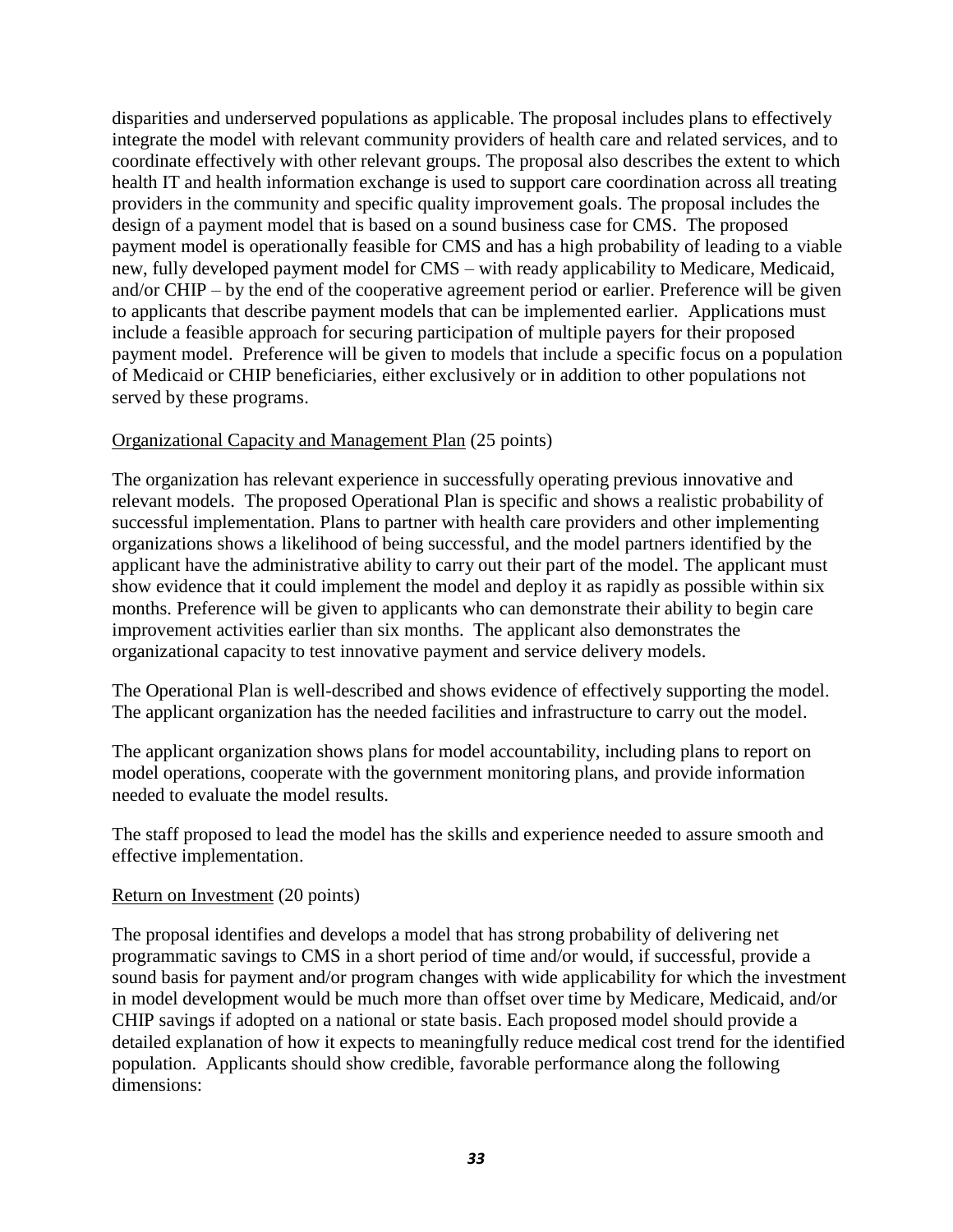- a high percentage reduction in per beneficiary per year total cost of care expenditures for the population the model serves,
- strong return on investment for CMS over the three-year period as shown by the data in the template for the Financial Plan, and
- a projected medical cost trend reduction that is meaningfully lower.

Applicants should propose an efficient model that minimizes the total cost of implementation in order to deliver net programmatic savings to CMS. Applicants may elect to waive their Federally negotiated indirect cost rate in order to reduce the total cost of implementation. The applicant describes a payment model that will provide a sustainable source of funding for the service delivery model after the cooperative agreement period – and this payment model is likely to produce a positive return on investment for CMS.

#### Budget, Budget Narrative, and Model Sustainability (20 points)

The proposed Budget, Budget Narrative, Financial Plan, and Model Sustainability Plan are carefully developed, with plans for efficient use of funds. Overhead and administrative costs are reasonable and will be considered in the evaluation of the proposal. The preponderance of funding is expected to be used for start-up costs for service delivery models and ongoing services. They should be focused on health services operations, not administration. It is desirable, but not required, for the proposal to include cost sharing from the sponsoring organization or other partners to demonstrate financial support from other entities or otherwise leverage financial resources.

The Budget and Financial Plan have a thoughtful, data-driven evidence-base that informs their projections. The awardee must describe a track record or a path to establishing the required process and infrastructure to achieve projections (e.g., having patient recruitment processes in place, an identified new workforce, necessary infrastructure to implement models). The model has a likelihood of being cost-effective, saving money for the Medicare, Medicaid, and/or CHIP programs as well as for the health care system at large. Every proposal must include the design of a Medicare, Medicaid, or CHIP payment model that will become the ultimate path to sustainability. The payment model must result in net programmatic savings for Medicare, Medicaid, and/or CHIP. Preference will be given to applicants who can demonstrate potential for financial sustainability sooner than three years by creating a payment model that could be used during the term of the cooperative agreement, if adopted by CMS, and in a broad solicitation of other providers.

#### Monitoring and Reporting (10 points)

The applicant includes a well-designed and credible plan to provide regular reporting of performance and quantitative data for monitoring the progress of the model including information on staffing and staff development, quality of services delivered, numbers of people included in the model, frequency and nature of contacts with both beneficiaries and participating providers, and other process and quality data that give a full picture of the progress of the applicant in carrying out the model proposed. The applicant clearly includes a quantifiable means for monitoring the progress of its model and evaluating the impact of the model on the improving outcomes and reducing costs. The applicant includes a clear plan for obtaining all data necessary for CMS to conduct its evaluation of the proposed model, including state data if needed.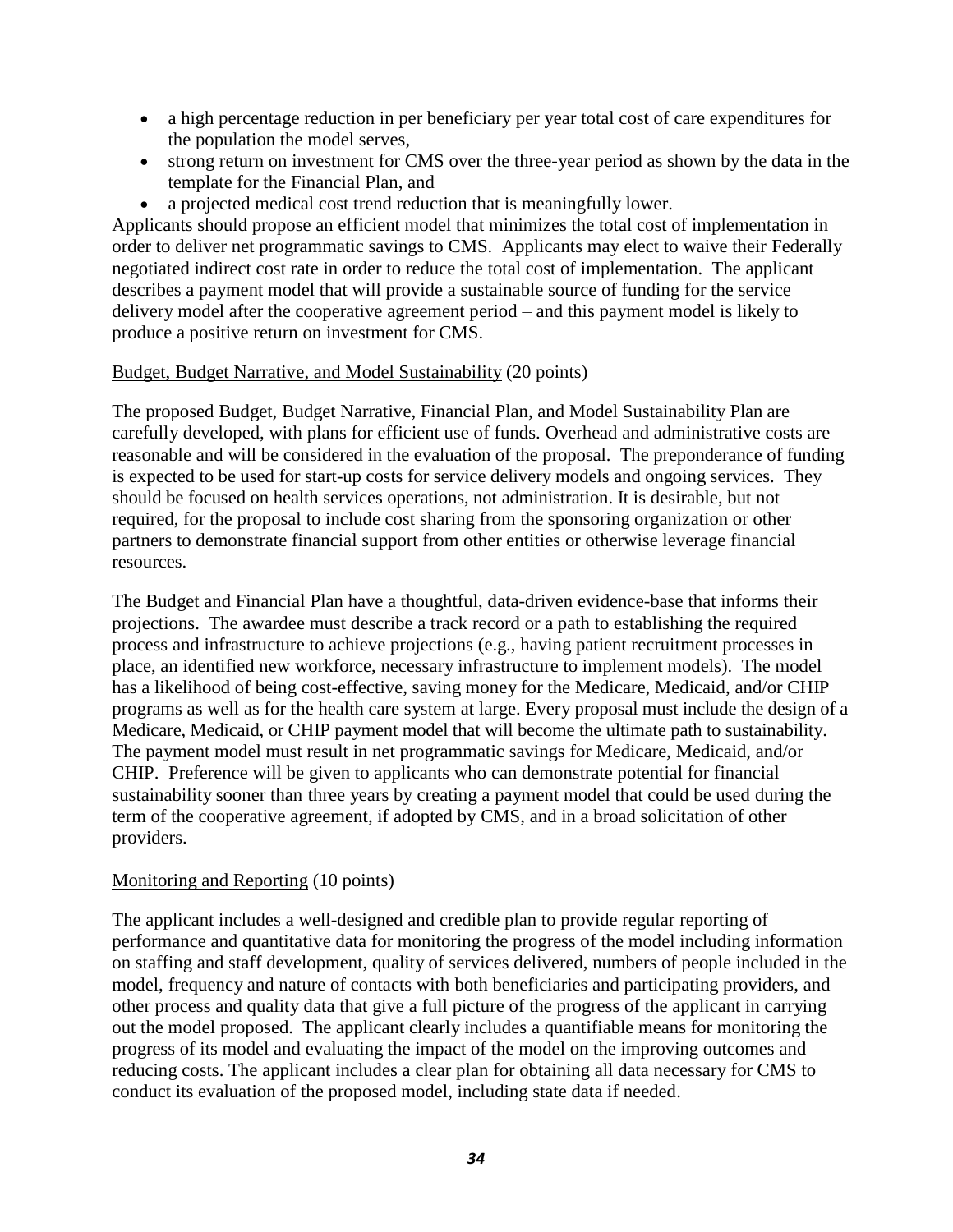## <span id="page-34-0"></span>**2. Review and Selection Process**

Prior to submission of the application to the review panel, a preliminary eligibility screen will be conducted by CMS staff or CMS contractors to ensure that the technical requirements of the application are met. For example, applications that go over the required page count or do not use the required font and spacing requirements will not move on to a review panel.

A team consisting of HHS staff from outside CMMI and other outside experts will review all eligible applications. The review process will include the following:

- Applications will be screened again to determine eligibility for further review using criteria detailed in this solicitation and in applicable law, including 2 CFR Parts 180 and 376. In addition, CMS may deny funding to an otherwise qualified applicant on the basis of information found during a program integrity review regarding the applicant, its affiliates, or any other relevant individuals or entities. Applicants must disclose any adverse action including, but not limited to, sanctions, investigations, probations, or corrective action plans that have been imposed on it, or to which it has otherwise been subject, in the last three years. Applicants must submit this information on the Executive Overview template, which will be provided by CMS on or about June 14, 2013 on the Innovation Center website at [http://innovation.cms.gov.](http://innovation.cms.gov./) Applications received late or that fail to meet the eligibility requirements as detailed in the solicitation or do not include the required forms will not be reviewed.
- The review panel will assess each application to determine the merits of the proposal and the extent to which the proposed model furthers the purposes of Health Care Innovation Awards Round Two. Reviewers will award points in each area to determine scores. CMS reserves the right to request that applicants revise or otherwise modify their proposals and budget based on the recommendations of the panel.
- Concurrently, the CMS Office of the Actuary will assist the GMO in review of the reasonableness of the estimated cost to the government, and will review the potential for federal savings. This review will be one of the criteria for the CMS Approving Official to consider during the application review process. The CMS Approving Official may utilize information provided by the CMS Actuary's assessment of applicants' potential for savings in determining award recipients.
- The results of the objective review of the applications by qualified experts will be used to advise the CMS Approving Official. Final award decisions will be made by the CMS Approving Official. In making these decisions, the CMS Approving Official will take into consideration:
	- o recommendations of the review panel;
	- o the geographic diversity of awardees;
	- o the range of service delivery and payment models proposed and fit with the current CMS portfolio;
	- o whether the portfolio of awards adequately covers each or any of the priority areas and CMS program populations identified in this document, and is not duplicative to other CMS or HHS activities;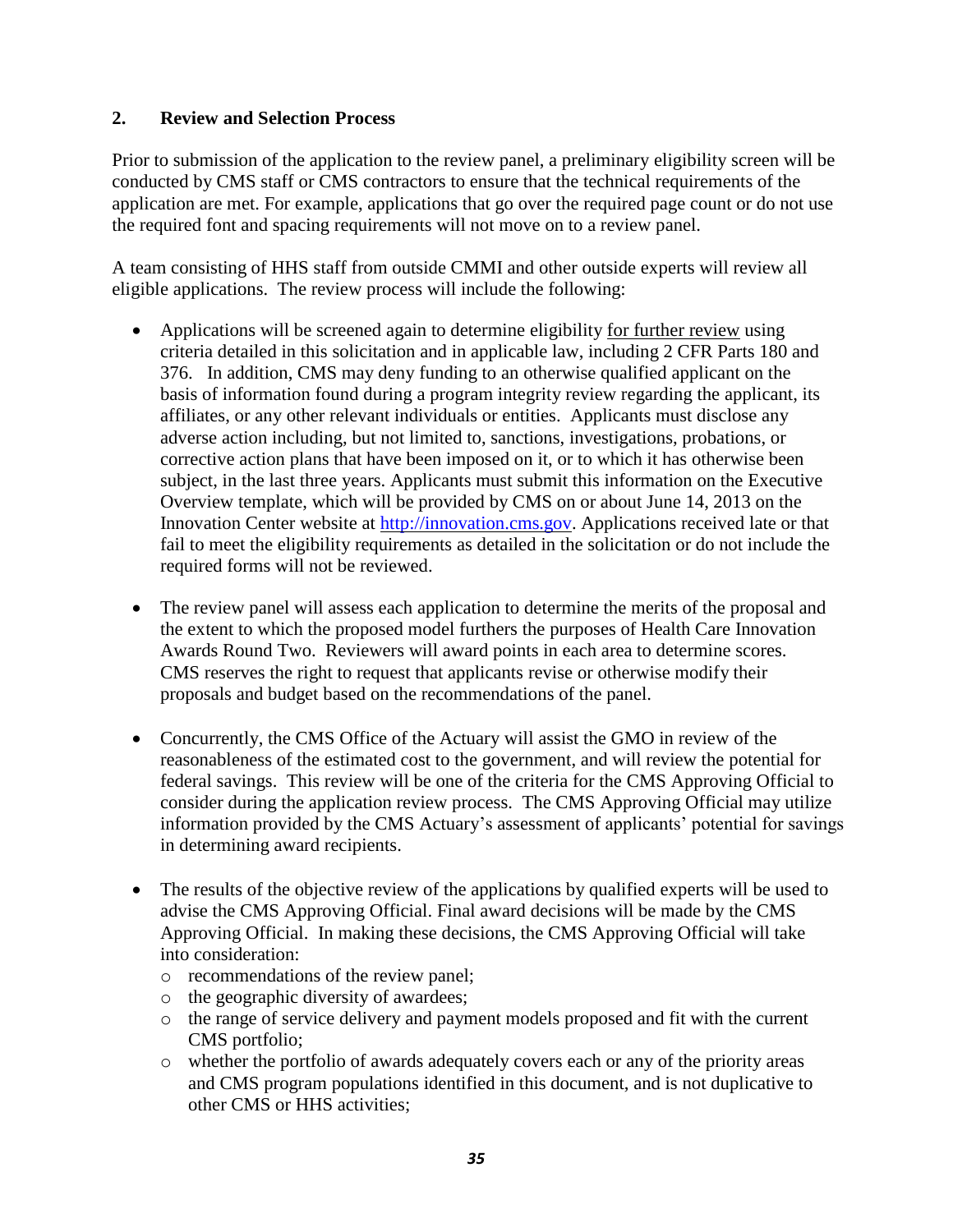- o reviews for programmatic and cooperative agreement management compliance;
- o the reasonableness of the estimated cost to the government and anticipated results (including potential savings);
- o the inclusion of Medicaid and CHIP populations in the service model design;
- o results of any actuarial reviews, including but not limited to those performed by the CMS actuary or CMS actuarial contractors;
- o the ability of the model to generate net financial savings for Medicare, Medicaid, and/or CHIP; the magnitude of the expected savings; the ROI of the proposal; and the anticipated improved quality outcomes;
- o the extent of participation by multiple payers during the performance period;
- o whether the proposal promotes interoperability and exchange of secure, privacyprotected health information across disparate organizations, providers, and stakeholders, in alignment with Meaningful Use requirements;
- o whether an applicant develops open source technology or software that is placed in the public domain;
- o the potential for implementation of the proposed payment model, the speed with which the payment model could be introduced and result in a solicitation of other participants, and the likelihood of success of sustainability;
- o the degree to which the proposed payment model would be operationally feasible for CMS and likely to deliver the expected results over time, should it be pursued by CMS; and
- o the likelihood that the proposed model will result in the benefits expected.

Interviews may be conducted with applicants prior to selection in order to clarify Application and Submission Information as needed. CMS reserves the right to request that applicants revise or otherwise modify their proposals and budget based on the recommendations of the panel and the review of the CMS Approving Official.

Successful applicants will receive one cooperative agreement award issued under this announcement.

Unsuccessful applicants may request reviewer's comments; however, appeals of CMS' decisions are not permitted.

CMS intends to fund models in communities with a wide variety of geographic and socioeconomic characteristics, including underserved urban and rural areas.

CMS reserves the right to approve or deny any or all proposals for funding. Note that section 1115A of the Social Security Act states that there is no administrative or judicial review under sections 1869 or 1878 of the Act for the selection of organizations, sites, or participants to test models under section 1115A of the Act.

## <span id="page-35-0"></span>**3. Anticipated Announcement and Award Dates**

Opportunity Announcement: May 15, 2013

Anticipated Awardee Announcements: Phase 1 – January 15, 2014; Phase 2 – January 31, 2014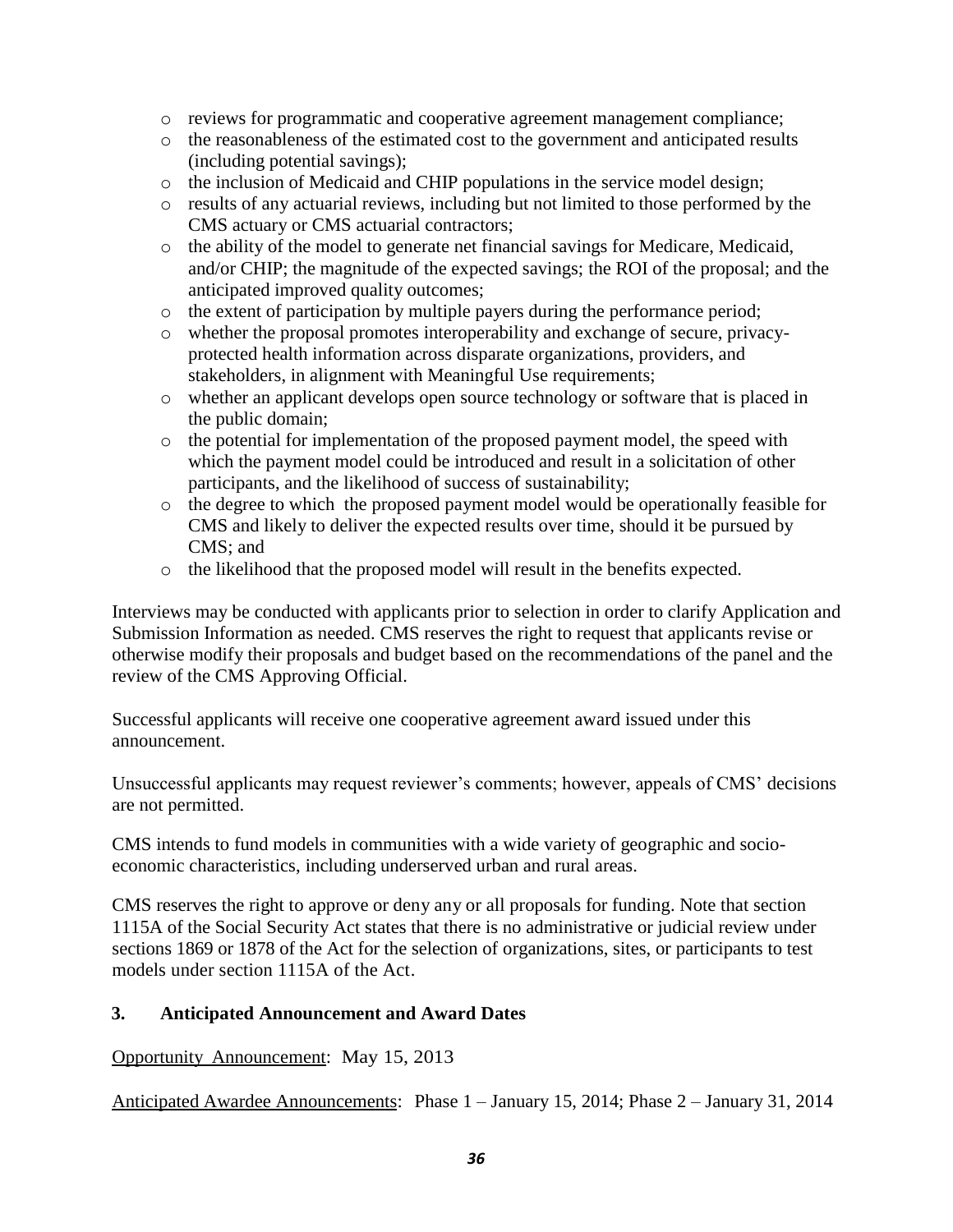Anticipated Notice of Cooperative Agreement Award:Phase 1 and Phase 2 – February 28, 2014

## <span id="page-36-0"></span>**VI. AWARD ADMINISTRATION INFORMATION**

## <span id="page-36-1"></span>**1. Award Notices**

The Authorized Official of successful applicants will receive an electronic Notice of Award (NoA) signed and dated by the CMS Grants Management Officer that will set forth the amount of the award and other pertinent information. The award will also include standard Terms and Conditions, and may also include additional specific cooperative agreement terms and conditions. Potential applicants should be aware that special requirements could apply to cooperative agreement awards based on the particular circumstances of the effort to be supported and/or deficiencies identified in the application by the review panel.

The NoA is the legal document issued to notify the awardee that an award has been made and that funds may be requested from the HHS payment system. Any communication between CMS and awardees prior to issuance of the NoA is not an authorization to begin performance of a model.

Unsuccessful applicants will be notified by letter, sent through the U.S. Postal Service to the applicant organization as listed on its SF 424, within 30 days of announcement of Notices of Award.

## <span id="page-36-2"></span>**2. Administrative and National Policy Requirements**

The following standard requirements apply to applications and awards under this FOA:

- Specific administrative requirements, as outlined in 2 CFR Part 225 and 45 CFR Parts 74 and 92, apply to cooperative agreement awarded under this FOA.
- All awardees must comply with all applicable federal statutes relating to nondiscrimination including, but not limited to:
	- o Title VI of the Civil Rights Act of 1964,
	- o Section 504 of the Rehabilitation Act of 1973,
	- o The Age Discrimination Act of 1975,
	- o Hill-Burton Community Service nondiscrimination provisions, and
	- $\circ$  Title II Subtitle A of the Americans with Disabilities Act of 1990.
- The SF-424 form is a requirement of the Office of Management and Budget.
- All equipment, staff, other budgeted resources, and expenses must be used exclusively for the model identified in the awardee's original cooperative agreement application or agreed upon subsequently with HHS, and may not be used for any prohibited uses.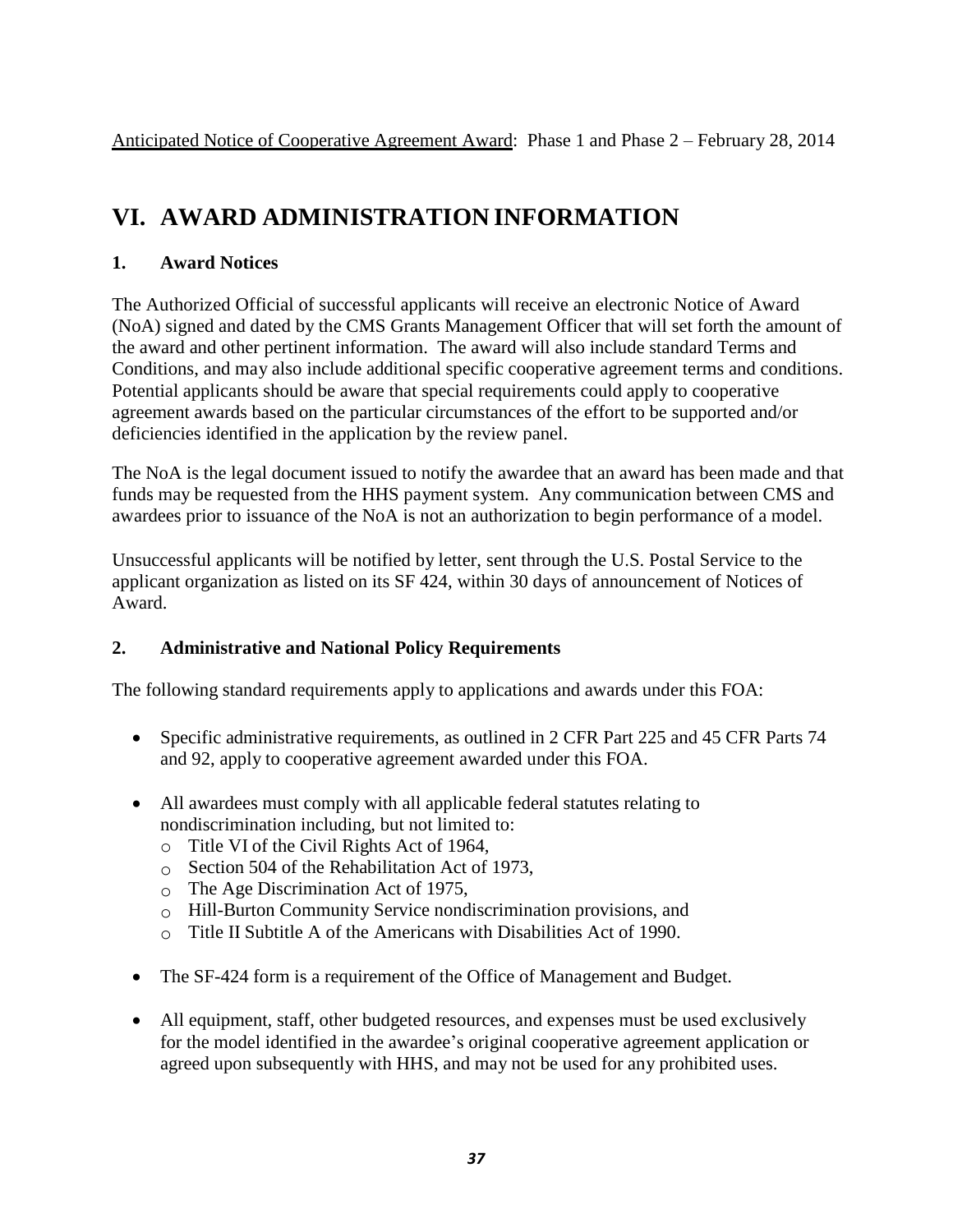The applicant organization should retain documents in support of this application for potential examination under the Freedom of Information Act.

## <span id="page-37-0"></span>**3. Terms and Conditions**

Cooperative agreements issued under this FOA are subject to the *Health and Human Services Grants Policy Statement (HHS GPS)* at [http://www.hhs.gov/grantsnet/adminis/gpd/.](http://www.hhs.gov/grantsnet/adminis/gpd/) Standard Terms and Special Terms and Program Specific Terms and Conditions will accompany the Notice of Award. Potential awardees should be aware that special requirements could apply to awards based on the particular circumstances of the effort to be supported and/or deficiencies identified in the application by the HHS review panel. The General Terms and Conditions that are outlined in Section II of the HHS GPS will apply as indicated unless there are statutory, regulatory, or awardspecific requirements to the contrary (as specified in the Notice of Award).

Under section 1115A(d)(1) of the Social Security Act, the Secretary of Health and Human Services may waive such requirements of Titles XI, XVIII, and of sections 1902(a)(1),  $1902(a)(13)$ , and  $1903(m)(2)(A)(iii)$  of Title XIX as may be necessary solely for purposes of carrying out section 1115A with respect to testing models described in section 1115A(b). Consistent with this standard, the Secretary is authorized to issue waivers of certain provisions in sections 1128A, 1128B, and 1877 of the Social Security Act with respect to participation in the second round of Health Care Innovation Awards. No waivers are issued in this document; waivers, if any, would be set forth in a separately issued Notice of Waiver. Thus, notwithstanding any other provision of this Funding Opportunity Announcement, Awardees and Subawardees must comply with all applicable laws and regulations, except as explicitly provided in any such separately issued Notice of Waiver issued pursuant to section 1115A(d)(1) specifically for the Health Care Innovation Awards Round Two. Any such waiver would apply solely to the Health Care Innovation Awards Round Two, and may differ in scope or design from waivers granted for other programs or models.

## <span id="page-37-1"></span>**4. Reporting (Frequency and Means of Submission) and Oversight**

## <span id="page-37-2"></span>4(a) Reporting, Monitoring, and Evaluation

*4(a)(1) Reporting*: Awardees must agree to cooperate with any federal evaluation of the model and provide required quarterly, semi-annual (every six months), annual and final (at the end of the cooperative agreement period) reports in a form prescribed by CMS. Reports will be submitted electronically. These reports will outline how cooperative agreement funds were used, describe model progress, and describe any barriers and measurable outcomes. CMS will provide the format for model reporting and technical assistance necessary to complete required report forms. Awardees must also agree to respond to requests that are necessary for the evaluation of the national efforts and provide data on key elements of their own cooperative agreement activities.

*4(a)(2) Initiative Monitoring*: CMS will award a third party entity to assist CMS in monitoring the models. CMS plans to collect data elements to be part of monitoring for all of the different models, and these monitoring and surveillance elements will feed into the evaluation. All awardees will be required to cooperate in providing the necessary data elements to CMS or a CMS contractor. The contractor will assist CMS in developing a quality monitoring and review model to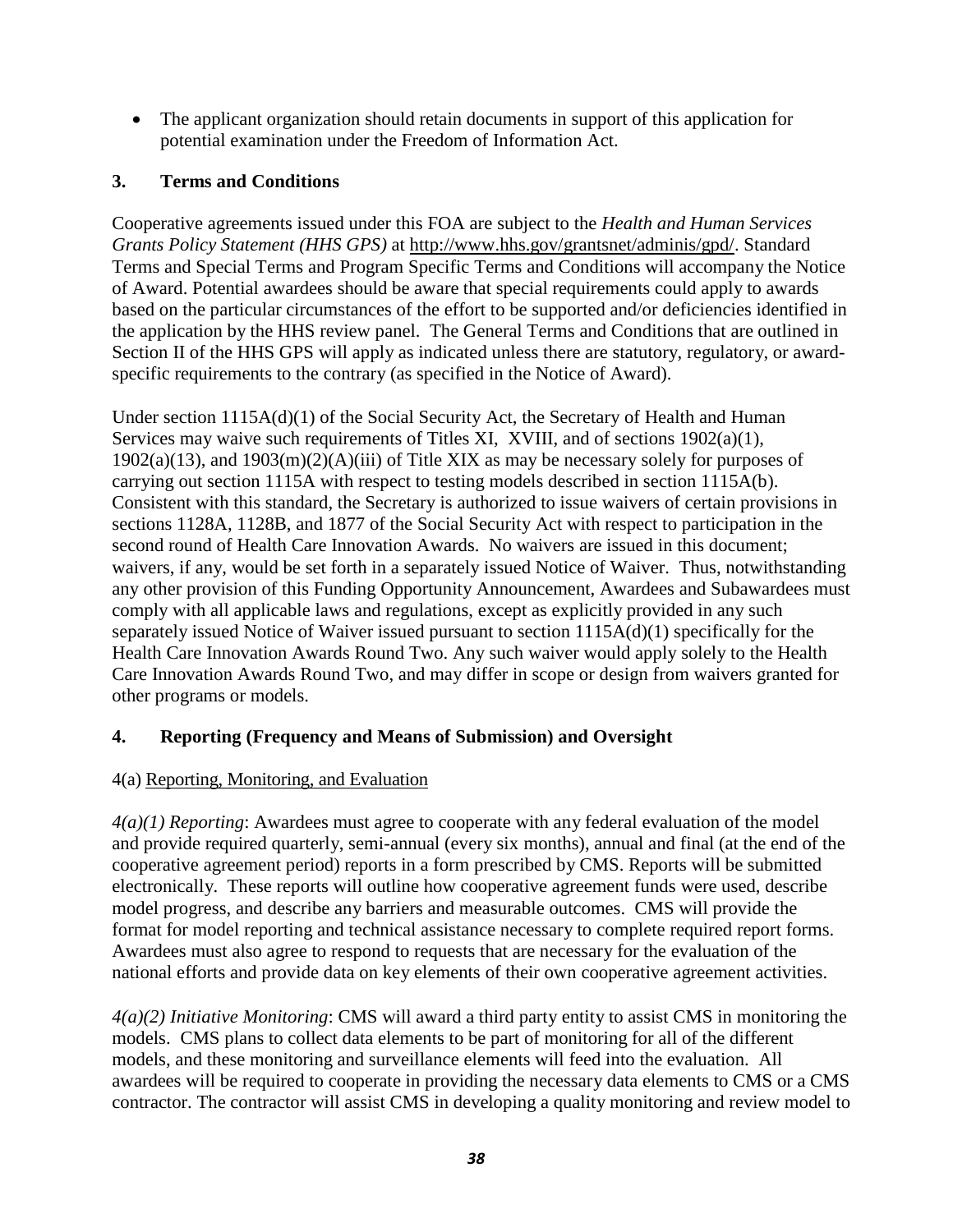ensure model requirements are met; tracking performance across awardees and providing for early detection of quality problems; developing a system to collect, store, and analyze data to assess quality of care, costs, and utilization; and assisting with awardee implementation, including coordination between awardees and CMS and its other contractors.

Data for monitoring will include process, safety, and performance measures. It will include, but will not be limited to, data on the background characteristics of the target population and target area, data characterizing the activities of the model, and a battery of follow-up data describing relevant characteristics of the target population or target area and metrics at selected intervals after commencement of the model. This will include detailed information on model participant (i.e., beneficiaries participating in the model) characteristics and outcomes reported in a standard format. Data for monitoring will be collected from awardees and/or CMS claims data sources. The monitoring aspect of this initiative will balance the examination of the extent to which awardees demonstrate fidelity to their proposed models of care and the potential need to make mid-course corrections that improve the models of care based on feedback from the monitoring and evaluation findings. Moreover, the evaluation will assess whether there are unintended consequences as a result of the model.

*4(a)(3) Evaluation*: For purposes of continuous model improvement, and reporting of progress, accomplishments and difficulties encountered, each awardee must conduct its own continuous monitoring and evaluation of its model on the impact on cost and quality outcomes. In addition, CMS will contract with a third party entity to conduct an independent evaluation of the models. All awardees will be required to cooperate with the independent evaluator to track and provide required performance data as needed for the evaluation. The evaluation will assess the impact and/or potential impact of the models on quality outcomes and the cost of care. Where appropriate and feasible, this will include assessments of patient experience of care, health services utilization, health outcomes, Medicare, Medicaid, and/or CHIP expenditures, provider costs, quality, and access to care.

The independent evaluation will include multi-pronged data collection efforts, including qualitative and quantitative approaches. Primary data collection will be needed to acquire qualitative information from providers to understand their perceptions, including satisfaction with the model, barriers to implementation, and enablers to care improvement. Primary data collection will also include patient and provider surveys to understand perceptions of selfreported health (patient), perceptions of care (patient and provider), and perceptions of the model (patient and provider). The evaluators will also utilize existing CMS data resources such as claims and performance monitoring data. Evaluation questions include but are not limited to:

- Do the models of care being tested under the Health Care Innovation Awards Round Two provide better quality of care and/or better patient experiences of care for high risk target populations? If so, how much improvement was seen and which participant characteristics were associated with greater benefit?
- Do the various models reduce expenditures in absolute terms? Do they slow the growth in expenditures? Do the models reduce or eliminate variations in utilization and/or expenditures that are not attributable to differences in health status?
- Do the various models provide better care coordination? If so, how and for which beneficiaries?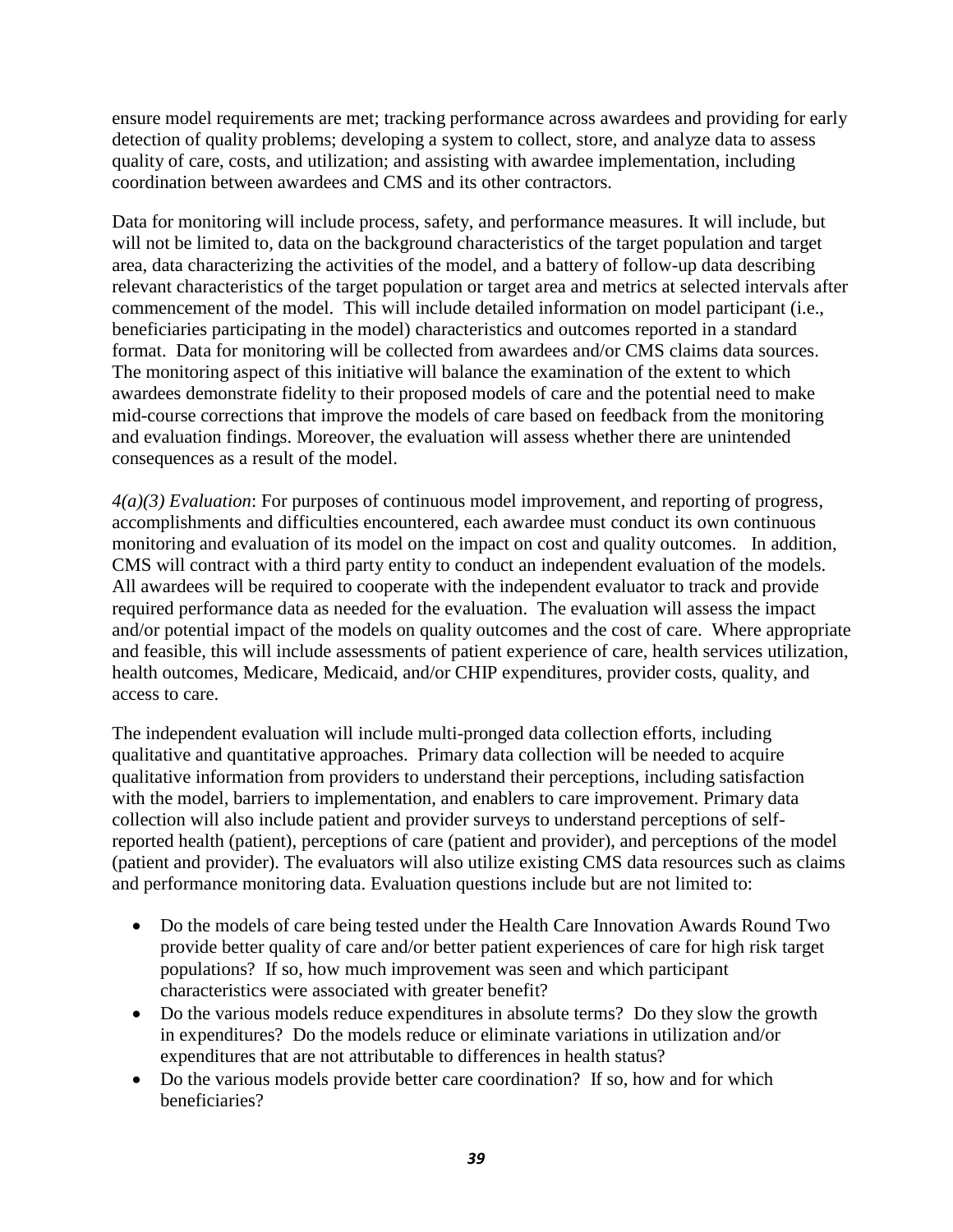- Do they reduce disparities in care? If so, how have they accomplished these changes? Are the models well received by the practitioners and providers implementing them?
- What factors are associated with the pattern of results (above)? Specifically, are they related to:
	- o Characteristics of the models?
	- o Characteristics of the Health Care Innovation Award Round Two awardees' approaches to their chosen model? (e.g., types and nature of participating providers, utilization of non-traditional types of providers who can interact with patients in their respective communities, specific care coordination interventions used, specific payment or incentives, etc.)
	- o Characteristics of the Health Care Innovation Award Round Two awardees' specific features and ability to carry out their proposed model?
	- o Characteristics of the Health Care Innovation Award Round Two awardees' market or patient populations?
	- o Programmatic changes undertaken in response to CMS-sponsored learning and diffusion activities and/or rapid-cycle evaluation results?

Depending on the mix of awarded models, the evaluation will examine the proposed models independently, but will group similar models and analyze the groups accordingly. Ultimately, the evaluation results from all of the models will be reconciled in order to identify and characterize the most effective models to inform future policy making around improving beneficiary care, improving beneficiary health, and reducing costs.

The evaluator, with assistance of the awardees, will be expected to identify control/comparison groups who did not participate in one of the interventions to examine the effect of the interventions on outcomes of interest. Difference-in-difference models and segmented linear regression models with concurrent controls will be employed to examine the effects of each intervention group compared to controls. Sensitivity analyses combining similar models will also be conducted to examine broad model effects. Sensitivity analyses examining specific geographic regions will be conducted to attempt to disentangle intervention effects in sites where multiple interventions are implemented.

The evaluation will be sensitive to the continual need for rapid-cycle and close-to-real-time production of findings that can be used by awardees and policy makers to make decisions about programmatic changes throughout the life of the model. The evaluation will gather quantitative and qualitative data and use claims data to both assess real time performance and feed that information back to awardees for ongoing improvement. Qualitative approaches such as interviews, site visits, and focus groups are envisioned in order to compare the planned and actual performance of each awardee's model. Multiple cycles of interviews may be necessary due to the changing nature of the models used by the awardees in response to rapid-cycle feedback.

#### <span id="page-39-0"></span>4(b) Federal Financial Report

<span id="page-39-1"></span>Awardees are required to submit the FFR SF425 on a semi-annual basis. More details will be outlined in the Notice of Award.